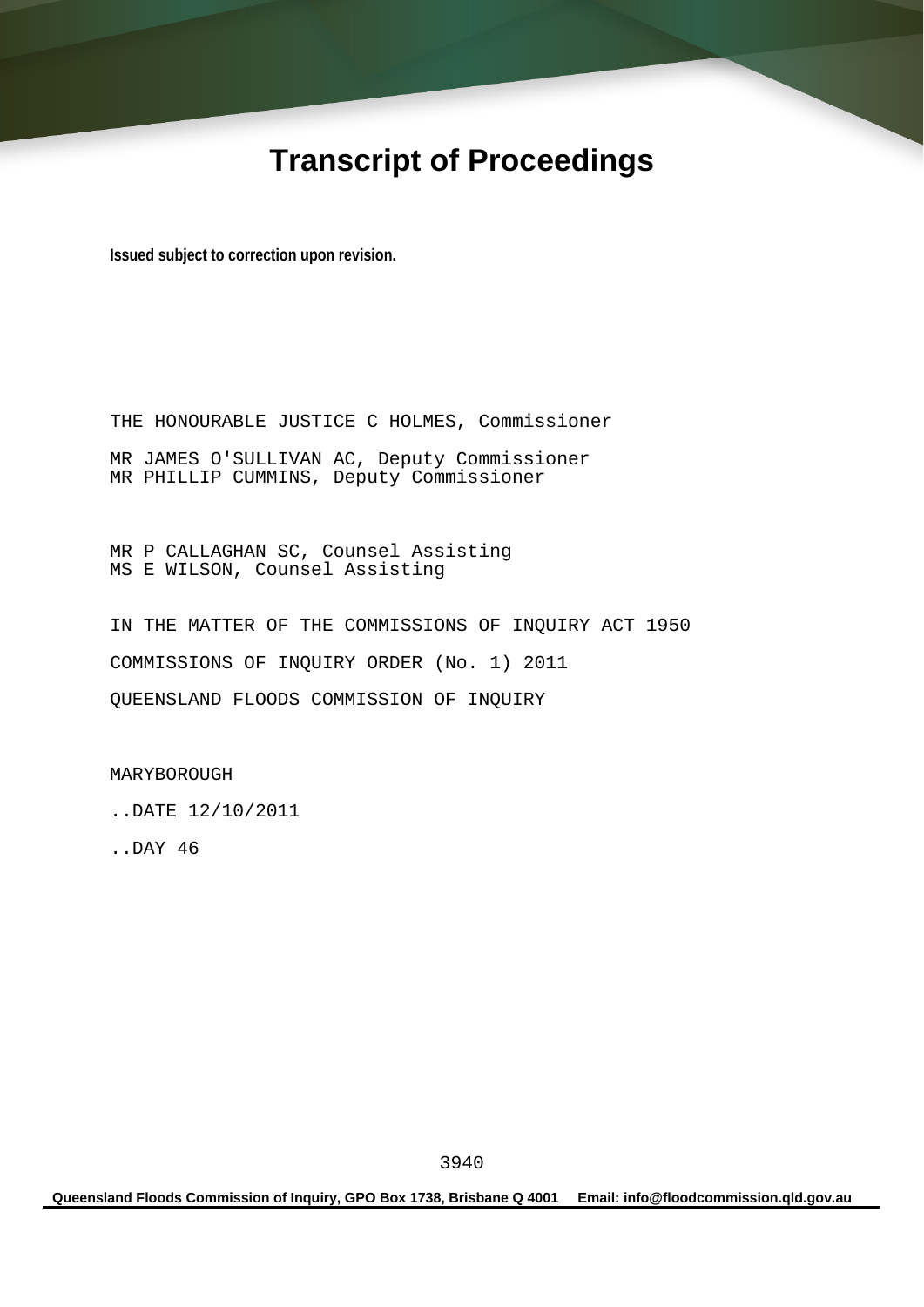THE COMMISSION RESUMED AT 10.00 A.M.

COMMISSIONER: Yes, Ms Wilson?

MS WILSON: Thank you, Madam Commissioner.

Today Queensland Floods Commission of Inquiry is sitting in the Fraser Coast Regional Council chamber here in Maryborough.

Maryborough is built around the Mary River and has experienced seven major and four moderate flood peaks since flood records began in 1864.

The flooding experienced in Maryborough during the last wet season did not reach the peaks of previous floods. However, the pace of the Mary River rise in January this year was significant.

In these hearings, we will hear that whilst previous floods may have taken two to three days to inundate, the January 2011 flood took significantly less time.

The rate of the river rise was a particular issue that caught people unaware.

During December of last year over 600 millimetres of rainfall was recorded over large parts of the Mary River catchment.

The Bureau of Meteorology issued flood warnings for the Mary River in mid-December and again in the days before Christmas but it was between Christmas and New Year that significant rainfall caused localised flooding in the Fraser Coast region.

Maryborough's Marina precinct was one of the first areas to experience inundation on Monday, the 27th of December. By Tuesday the 28th, coastal areas such as Toogoom and the Pacific Haven were being affected by rainfall run off and creek rises coinciding also with high tides.

Access issues began to be experienced on a broad scale with many roads and bridges being closed.

During the first weeks of January, it became apparent that the region's wet summer was continuing.

The Bureau recorded very heavy rainfall in the Mary River catchment during the first two weeks of January.

The Maryborough Marina area was again flooded from Friday the 7th of January, and near midnight on this day, the Bureau of Meteorology advised that during the evening fast river rises and moderate to major flooding was occurring along the Mary River between Gympie and Tiaro. Minor flooding overnight and further heavy rainfall was predicted for Maryborough.

**20** 

**40** 

**50** 

**60** 

**1**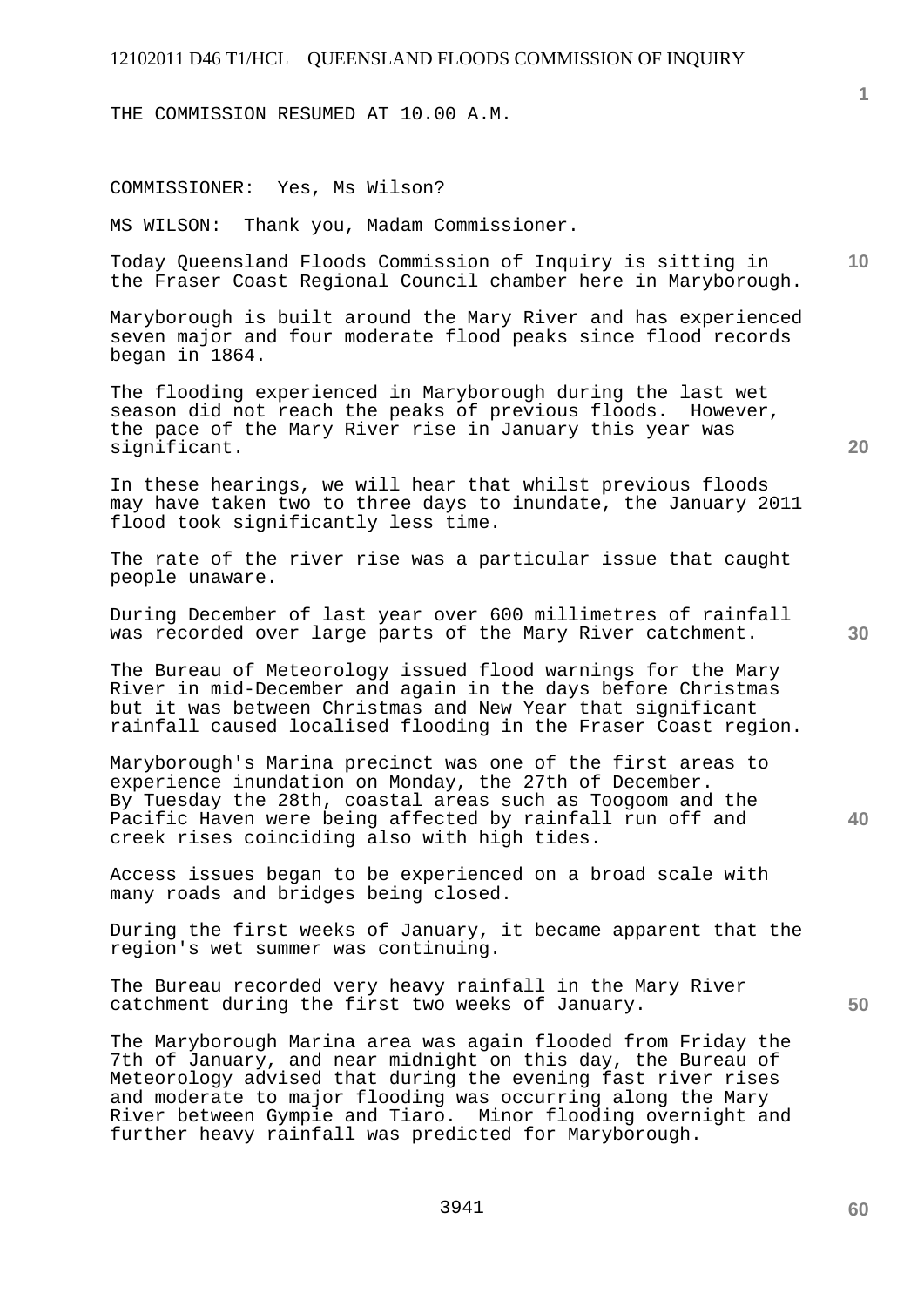In response, the Fraser Coast Regional Council began to take the precautionary measure of removing the guard rails and electrical equipment from the Lamington Bridge.

However, the rapid rise of the river prevented this work from being completed.

In the early hours of Friday the 8th of January the Council Disaster Coordination Centre was being established in the Moreton Street Depot.

That morning, a decision was made to call a Local District Disaster Group meeting and the group then continued to meet daily until the 14th of January 2011.

The Local District Disaster Group identified Granville as an area of immediate concern because of isolation issues; all access roads to and from the area, including Granville Bridge, were cut.

The Local District Disaster Group minutes show that an emergency hospital was established at the Granville Hockey Club to deliver health services to isolated residents.

On Saturday the 8th of January, and over the course of the next three days, 60 patients presented at the clinic and some had to be airlifted by helicopter to Hervey Bay.

The SES also operated a "flood boat" that conducted frequent trips across the Mary River to deliver essential food and medication and to serve as a shuttle service for the stranded residents of Granville.

Lights were going out in Maryborough that Saturday with Ergon disconnecting power to approximately 21 properties as a precautionary measure and disconnecting high-voltage powerlines across the Mary River.

At about midday on Sunday the 9th of January 2011, the Mary River peaked at 8.2 metres. The river level remained above eight metres until Monday.

On Sunday afternoon, the road between Hervey Bay and Maryborough had been closed and water was over the road at St Helens and Saltwater Creek Bridge. Some coastal communities south of Maryborough were also isolated.

River levels temporarily receded but peaked again on the morning of Wednesday 12th of January at just under eight metres.

Many of the issues experienced within the Fraser Coast area, the planning and preparation for the wet season, the immediate management and response to the flooding, flood forecasts and warnings were the subject of the Commission's Interim Report published on the 1st of August this year.

During these hearings, statements from Mr Stephen Wardrope,

**10** 

**1**

**30** 

**20** 

**40**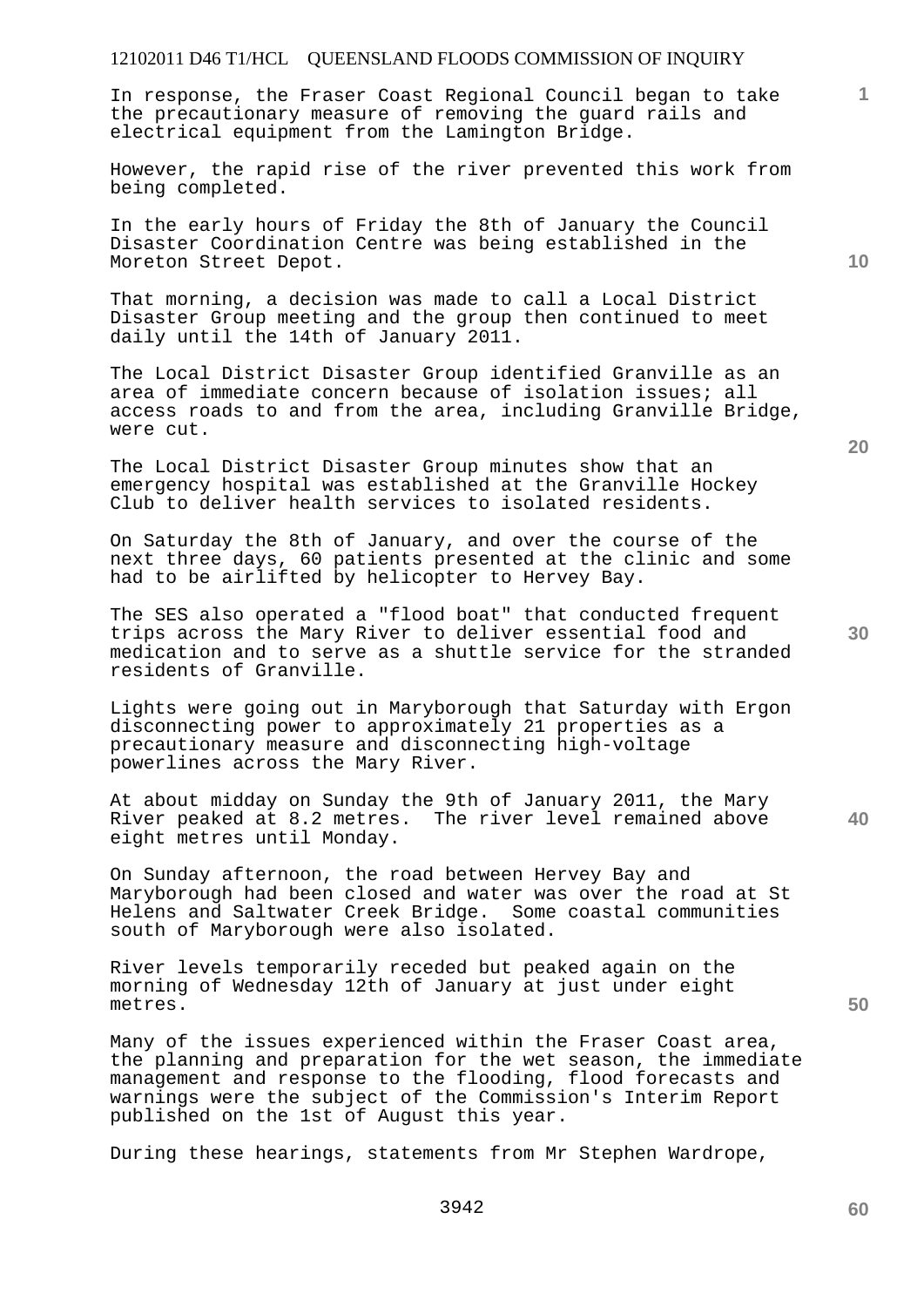the District Disaster Coordinator, Councillor Mick Kruger, Mayor of the Fraser Coast Regional Council, and Andrew Brien, the then Chief Executive Officer of the Fraser Coast Regional Council, will be tendered in respect to these planning and preparation issues so that they form part of the public record and can be made available to the public on the Commission's website.

Every person's, community and region's experience of the December and January flooding is unique and can offer to the Commission a perspective and opportunity for further understanding about the scale, nature and effects of the flood events.

In today's hearings, the Commission will hear evidence from a sample of the region's residents who are directly affected by the December and January flooding. Some raised issues about the ways in which land use planning can affect the impact of flooding on infrastructure and property.

Ms Kathleen Wilson, a resident of Toogoom, will give evidence about the inundation of her property in late December, and again in the early January, and the way in which she believes new residential development near her property has affected its susceptibility to flooding.

Mr Graham Wode of Granville will speak of his isolation for a period of seven days when the Granville Bridge became inaccessible to vehicles.

Mr John Kennedy, the owner and manager of the Wallace Hotel and Caravan Park, will be called. He provides information about his planning and preparation for his site to best minimise damage from flooding.

Mr Michael Cox, co-owner and operator of "Muddy Waters Cafe" and Mr Bill Brown, proprietor of Mary River Marine Supplies, and chandlery at the Maryborough Marina will give evidence about their businesses not being able to be fully vacated and of significant property damage that was sustained.

Today we will also hear from Mr Peter Care, the Chief Operating Officer of the Wide Bay Water Corporation, who will give evidence about the emergency management and operating procedures of the Lenthalls Dam. Lenthalls Dam is located on the Burrum river close to the town of Howard.

The dam is operated by Wide Bay Water Corporation and in 2007, as a means of raising the height of the dam to store more water, crest gates were installed on the existing spillway of the dam.

It had been a long-term objective since the building of the dam in the early 1980s to eventually increase its capacity by physically raising the dam wall.

In February 2008, issues with the operation of these gates during a rainfall event caused the waters of the Burrum River **30** 

**20** 

**50** 

**1**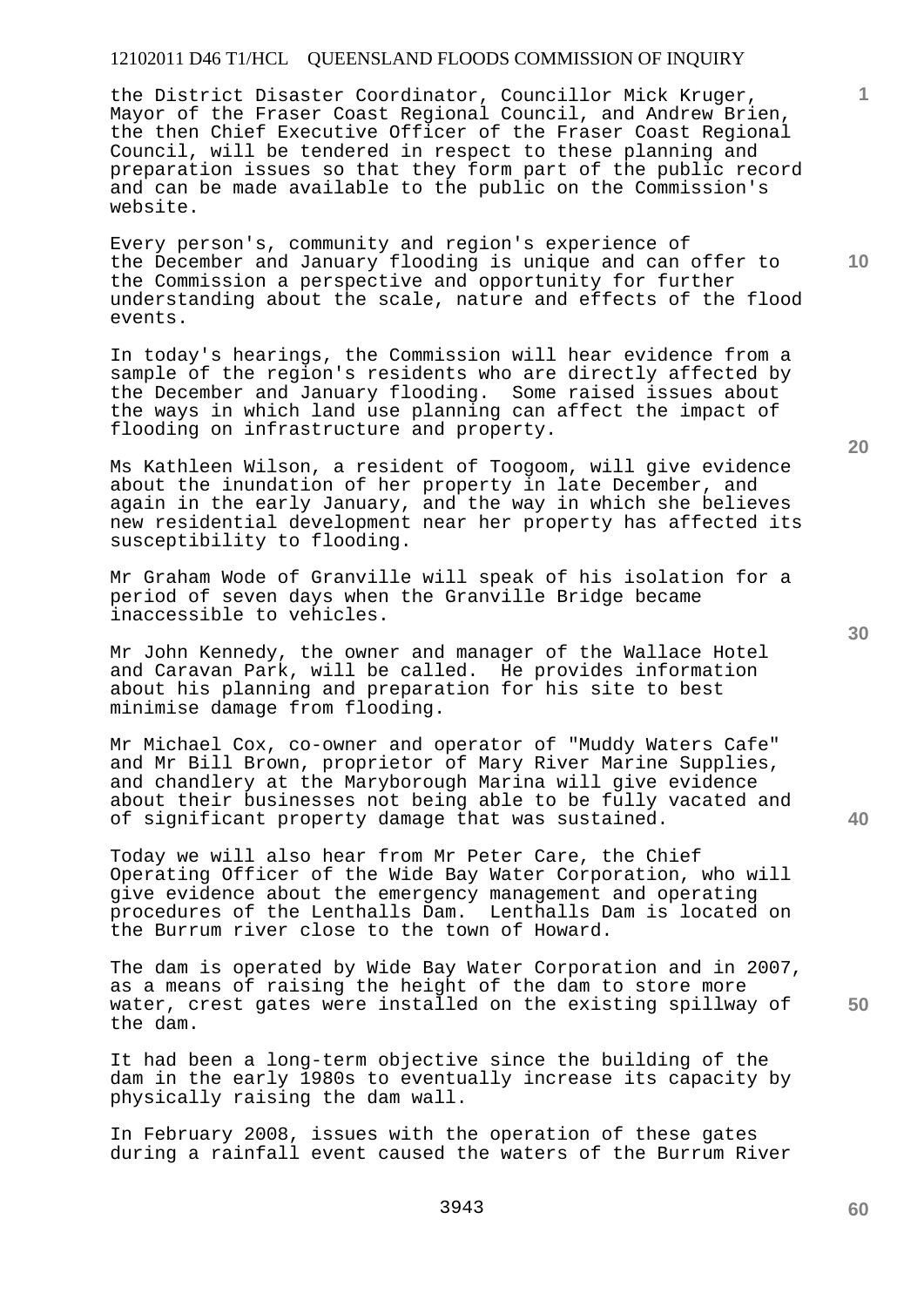to back up, flooding areas upstream of the dam, with some effects also downstream.

In the 2010/2011 wet season, heavy rainfall and issues with the gates saw the occurrence of minor flooding events at the beginning of December.

As the rainfall persisted, a more significant event at the end of December saw the malfunction of the crest gates and another flood event occurred.

Mr Care will give evidence about the operation of the gates and their maintenance, especially prior to the commencement of a wet season.

A focus of the Commission's final report will be land use planning through local and regional planning systems to minimise the damage caused by flooding to property and infrastructure.

The Commission will call three council officers: Mr Wayne Sweeney, the Director of Infrastructure and Environment; Mr Michael Ellery, Executive Manager Development Assessment; and Ms Lisa Desmond, the current Chief Executive Officer of the council, to give evidence about these issues.

These public hearings are only one part of the Commission's process. If there are matters that need further clarification or investigation, this will be done after these hearings within the time constraints of meeting the final report deadline.

Madam Commissioner, if we could now adjourn for just a short period before we call the first witness?

COMMISSIONER: We will adjourn for five minutes.

THE COMMISSION ADJOURNED AT 10.10 A.M.

THE COMMISSION RESUMED AT 10.17 A.M.

**50**  COMMISSIONER: Ms Wilson, I am thinking the clock might be a bit of a challenge. When it strikes the hour, we might actually pause, I think, while it is doing it so the reporters have some chance.

MS WILSON: Thank you, Madam Commissioner. Madam Commissioner, I call John Kennedy.

**10** 

**20** 

**1**

**40**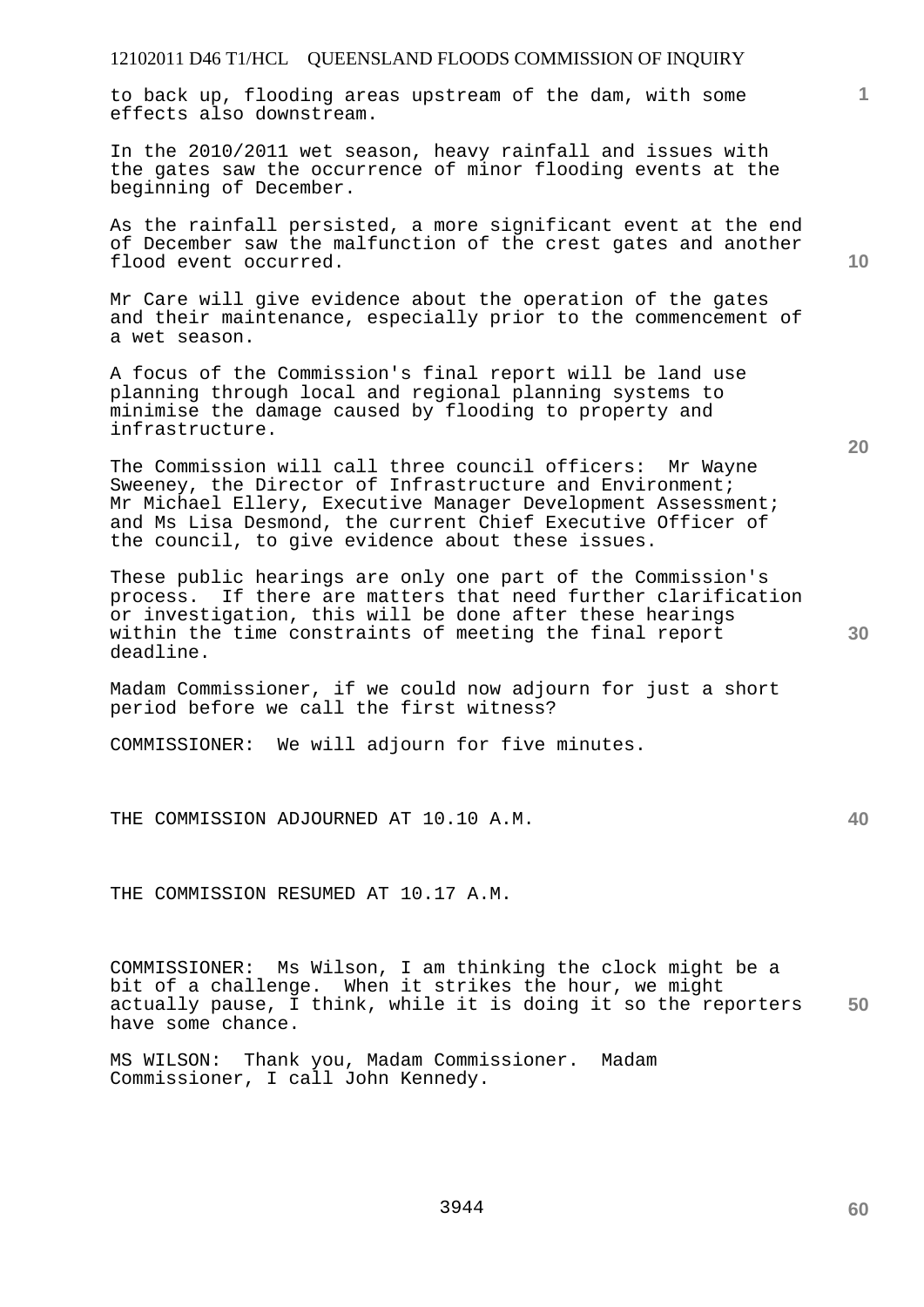JOHN ANDREW KENNEDY, SWORN AND EXAMINED:

MS WILSON: Is your full name John Andrew Kennedy?-- Yes, it is. And you have made a statement for the Queensland Floods Commission of Inquiry?-- Yes, I have. Can I show you this document, please? Is that your statement?-- Yes, it is. And there is some attachments to that statement?-- Yes. Madam Commissioner, I tender that statement. COMMISSIONER: Exhibit 780.

ADMITTED AND MARKED "EXHIBIT 780"

MS WILSON: Madam Commissioner, at this time I will tender a statement of Andrew George Brien. He was the Chief Executive Officer of the council and he has responded to some of the matters raised in Mr Kennedy's statement

COMMISSIONER: Exhibit 781.

ADMITTED AND MARKED "EXHIBIT 781"

**40**  MS WILSON: Mr Kennedy, you owned and operated Wallace Motel Caravan Park?-- Correct

How long have you been doing that for?-- Just over six years.

So about 2005?-- That's correct, yeah.

And this property, for today's purposes, significantly is bordered by the Mary River?-- Technically, there is a creek that comes around the border but it joins up with the river.

So how far would your site be away from the Mary River?-- 40 metres.

Now, before 2010/2011, the flood event that you just experienced, in the time that you've been operating this hotel have you experienced any other flood events?-- No.

When you purchased this property, did you make inquiries about

**1**

**20** 

**10**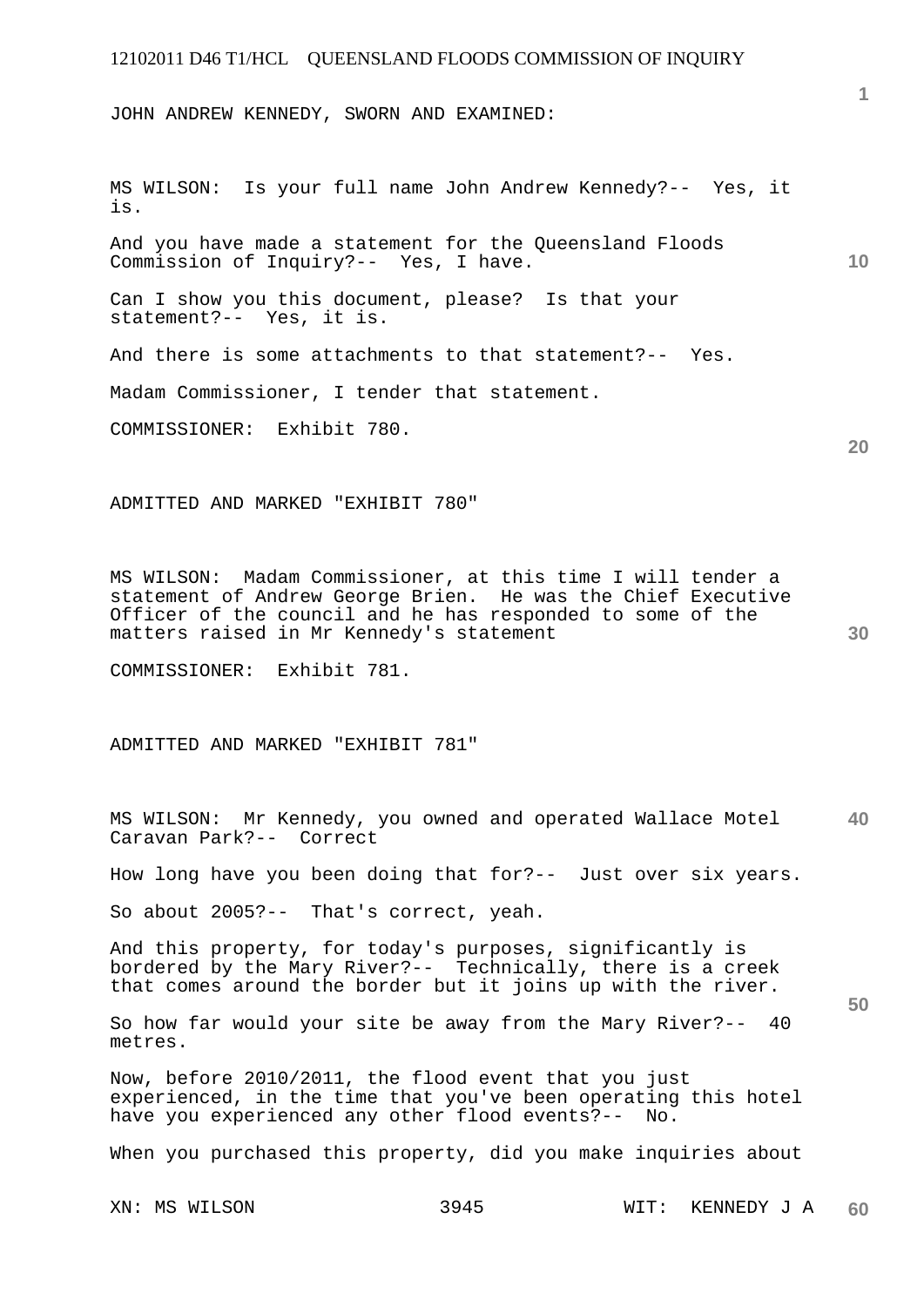the potential for flooding on your site?-- We did and we were well aware of the fact that it does flood and Maryborough is a flood city.

Who did you make those inquiries with, Mr Kennedy?-- With the normal council checks.

And those normal council checks, did that include looking at some maps from the council?-- It does. As well as business contacts that we established at the time when we were buying it, a bit of research just around town, previous owners, things like that.

So at the time that you purchased the property you were aware that it was susceptible to flooding?-- We were. With the caveat that the Mary floods, but it normally takes three, maybe two days to rise. So there is a very important consideration when we forked out quite a substantial amount of money for a property right next to the river.

So why was that a consideration, the time that it took the Mary River to rise?-- Because it allowed us to evacuate all of the assets to mitigate the costs of operating a business in a flood prone area. So it was very important.

So you purchased the property knowing that it would flood?-- Yes.

But taking into account that the Mary River takes two to three days and you will have time to get out your assets?-- Yep.

Now, in terms of the January flood that you experienced this year, paragraph 6 of your statement describes the beginning of the flood event. One of the issues that you raise in your statement is something that you just spoke about, the rate of the rise of the Mary River. Tell us about that? Tell us how fast it rose?-- Well, it was scary because we sat around that night with sort of rainfall that we've never experienced before. I mean, we couldn't even have a beer that evening, it was such a nerve-racking level of rain, so we expected something to happen. So the only avenue we knew to monitor the potential flooding of the Mary River in Maryborough was through the Bureau of Meteorology site. So we monitored that religiously at the time - the updates only came every three hours - so at the same time we went down to the river and we observed river heights, and, to be honest, right through until 11 o'clock at night the river had barely moved. So lots and lots of rain but the river had barely moved.

What day are we talking about?-- That was the Friday night.

And can you tell us the date?-- I can't remember.

The 7th?-- 7th.

So you went down to the river and you saw it barely rising?-- Yep.

**20** 

**40** 

**50** 

**10**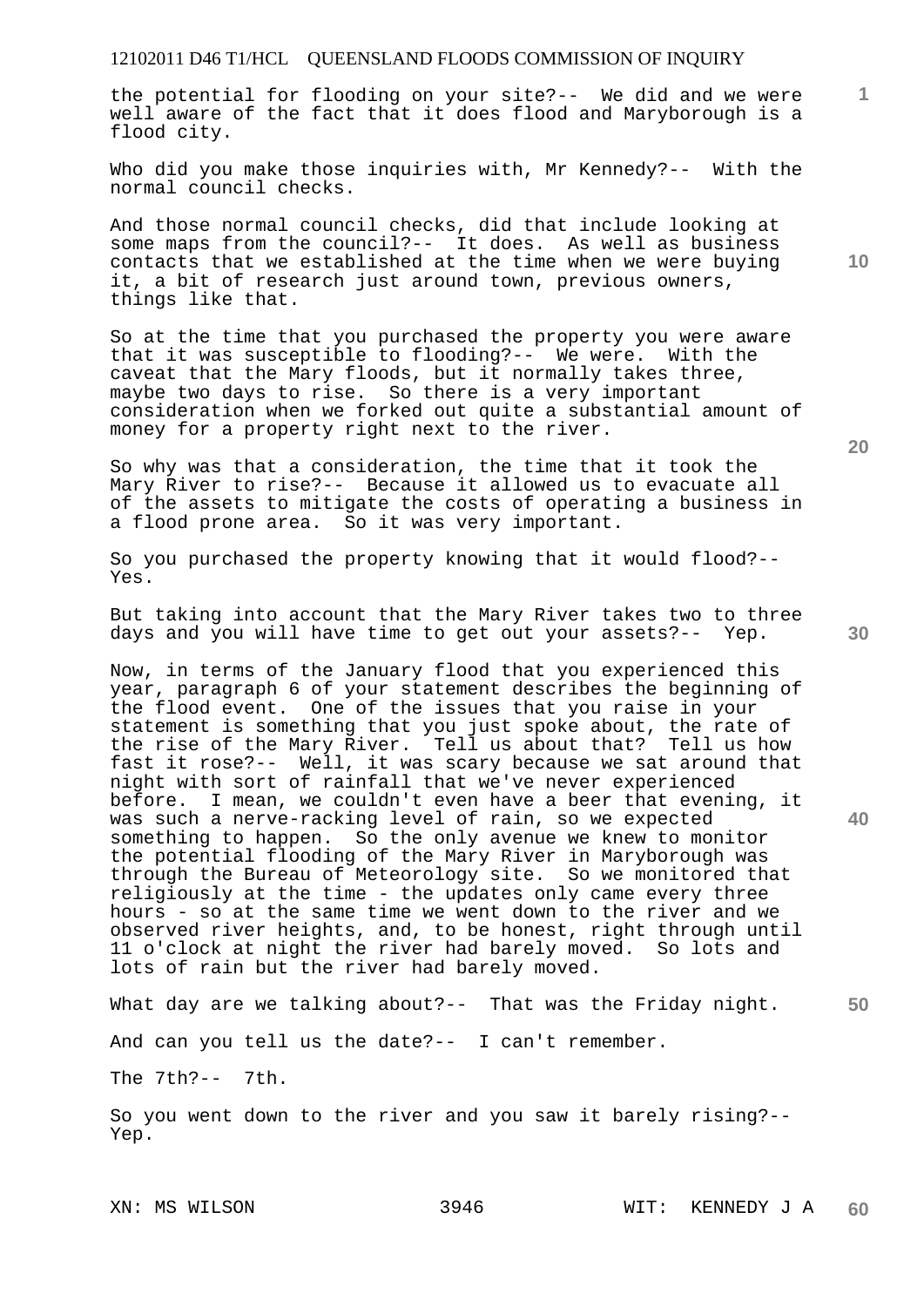Then did it reach a stage where it rose quickly?-- Well, it did. We didn't stay down there to watch the river; we were hoping that, you know, being a flood city there would be adequate modelling and we would get plenty of notice of a<br>disaster type flood. So we had to wait three hours. That was disaster type flood. So we had to wait three hours. the window. So gut feel, more than anything. There was no phone calls, no nothing. So we had no idea of what was happening anywhere and we relied on this information. So I actively made sure everybody went to bed to get a couple of hours' sleep because I just had a feeling. So we got up again at 2 o'clock in the morning.

And when you say we got up, that is you-----?-- Actually, I got up myself but I had notified staff to be prepared-----

Okay?-- -----basically.

And at 2 in the morning?-- At 2 in the morning I met the CEO of the council on the edge of our property and we both looked down at the river and we swore. Because it had risen that fast it was - we knew there was very little that could be done, it was coming and it was coming very, very quickly. So we basically looked at one another, shrugged and just started work.

And the work was to evacuate your site?-- That's right.

Now, you had done some preparation and planning before the wet season and the cyclone season in relation to evacuating your park?-- Yep.

In an event of a flood?-- Yes.

Is that the case?-- Yes.

Can you tell us about the preparation that you did?-- Well, we asked a lot of questions from old-timers around town as to, you know, to try and get time-frames and things like that, and it always kept coming back to that two to three days. That just gave us, you know, a criteria, if you like, and then we proceeded to identify all the things that needed to be removed, or moved, or picked, or plugged, whatever it was, and developed a plan. I have done a lot of planning for businesses over the years, so we ended up with a plan. It was - again, it was about a two-day plan.

And you moved as much material from the ground level as possible?-- Yes.

**50**  And you pumped up the tyres of the caravans?-- We - it was just part of the process. There was lots of things. We have cyclone chains on all of our assets that are moveable, we've got sewerage connected, water connected, electricity, all of those things. Step-by-step pumping up the tyres is just one of the processes. I think we'd already done that the week before because there was a minor flood, so that really indicated to us we should be prepared for those sorts of things.

**10** 

**1**

**20**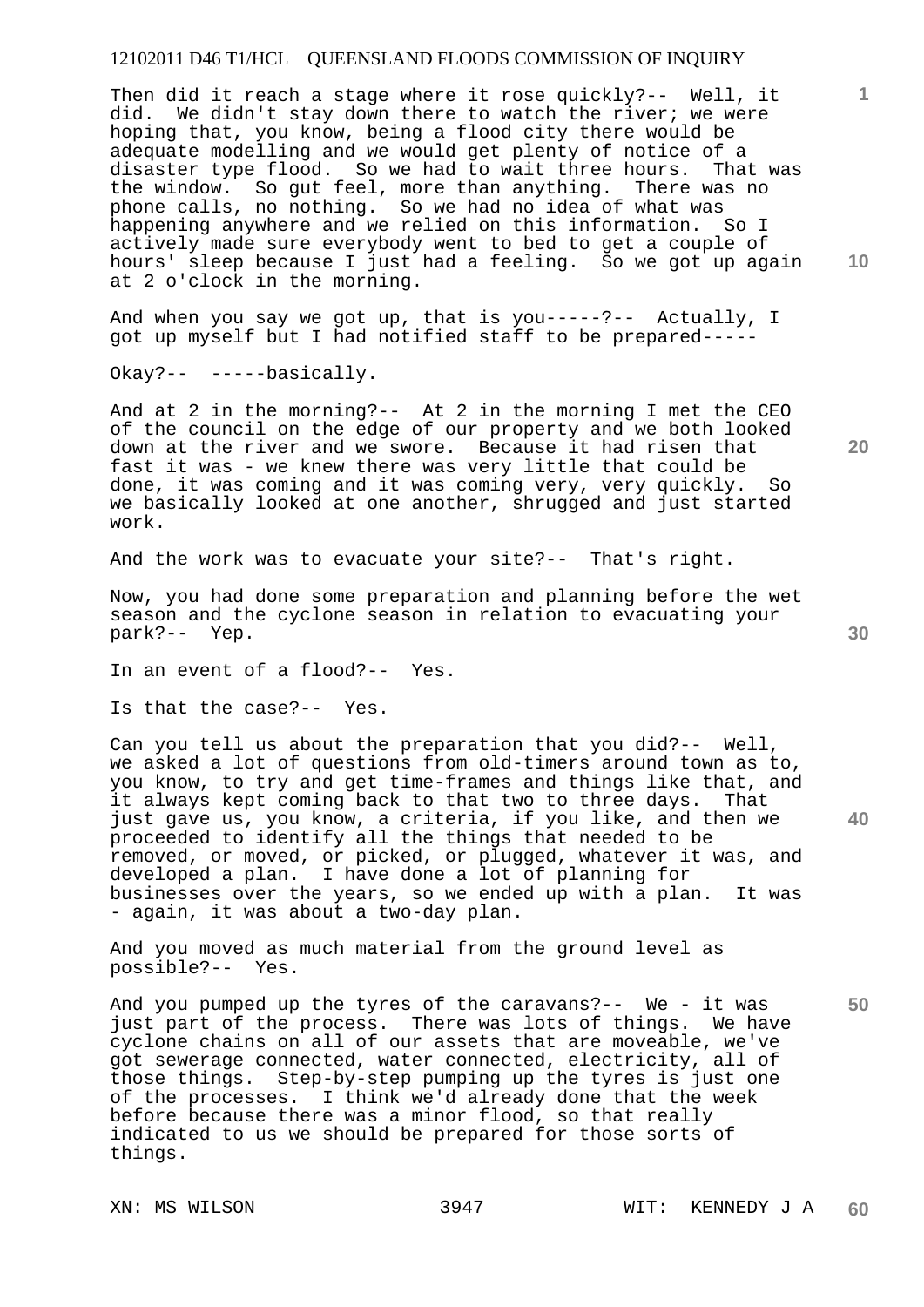Now, at 2 a.m. when you saw how far the river had risen did you decide then it was now time to start evacuation?-- Yep.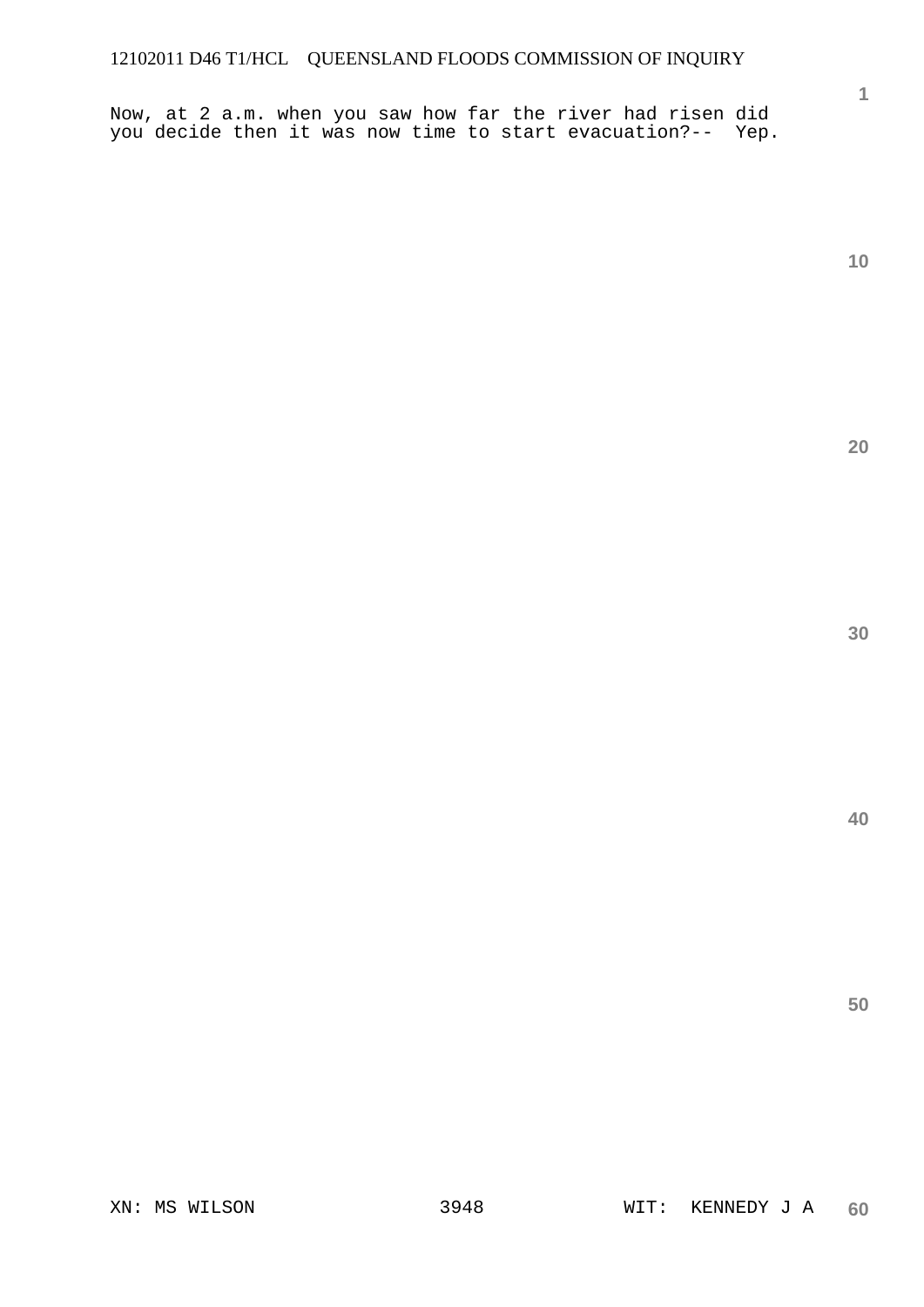Now, the steps that you took to evacuate are set out in paragraph 10. If I could just ask you about a couple of those matters. Now, it consisted of moving all of the cabins and every single asset that you had in the park to higher ground?-- Yes.

Was that to leave the park or to remain in your site but just to higher ground?-- Well, we have - on our 10 acres there's probably only half an acre that is well above the recorded flood levels, so we knew we could move some assets up to there, but there was way too much, so we proceeded to move it to higher ground outside of the park.

You also had to plug sewerage outlets?-- Yes.

Can you tell us about that?-- It's pretty simple really. There's sewerage outlets that go into each asset, each cabin, for example.

Yes?-- You put a cap over it and a strap around it, tape it up.

And make sure that all the lines were covered as best as you could. What are you referring to?-- The lines, was it? What are you referring to?-- The lines, was it?

Yes?-- Well, we have electricity that zig-zags all over the property, and out of the ground we have electric poles - we call them power boxes - where caravans would plug in or cabins can plug in or whatever. So, we had to get electricians to come in - a team of electricians to disconnect all of the meters and power boxes and then we tape them all up and stop them seeping back into the lines.

And did that occur in those early hours that morning?-- It did. The electricians were standing on ladders in the flood waters doing it, and we got some crazy photos.

And is that when the onsite power poles were removed?-- Yeah, that's when they were, yes.

And how long did this process take, as you've set out in paragraph 10?-- Well, we physically started moving things at 4.30 in the morning and we collapsed in exhaustion about quarter to 12 the following day. So, near-on 24 hours just flat-chat. We didn't finish everything.

Now, in your statement you've made some comments about the preparation and planning from the local government and other agencies. You've had the opportunity, have you, to read Mr Andrew Brien's statement this morning?-- Very briefly, yes.

And it responds to some of the matters you raise in your statement?-- Yes.

Is there anything you wish to - anything further you wish to say?-- No, other than that Andrew keeps referring to the

**10** 

**1**

**20** 

**40**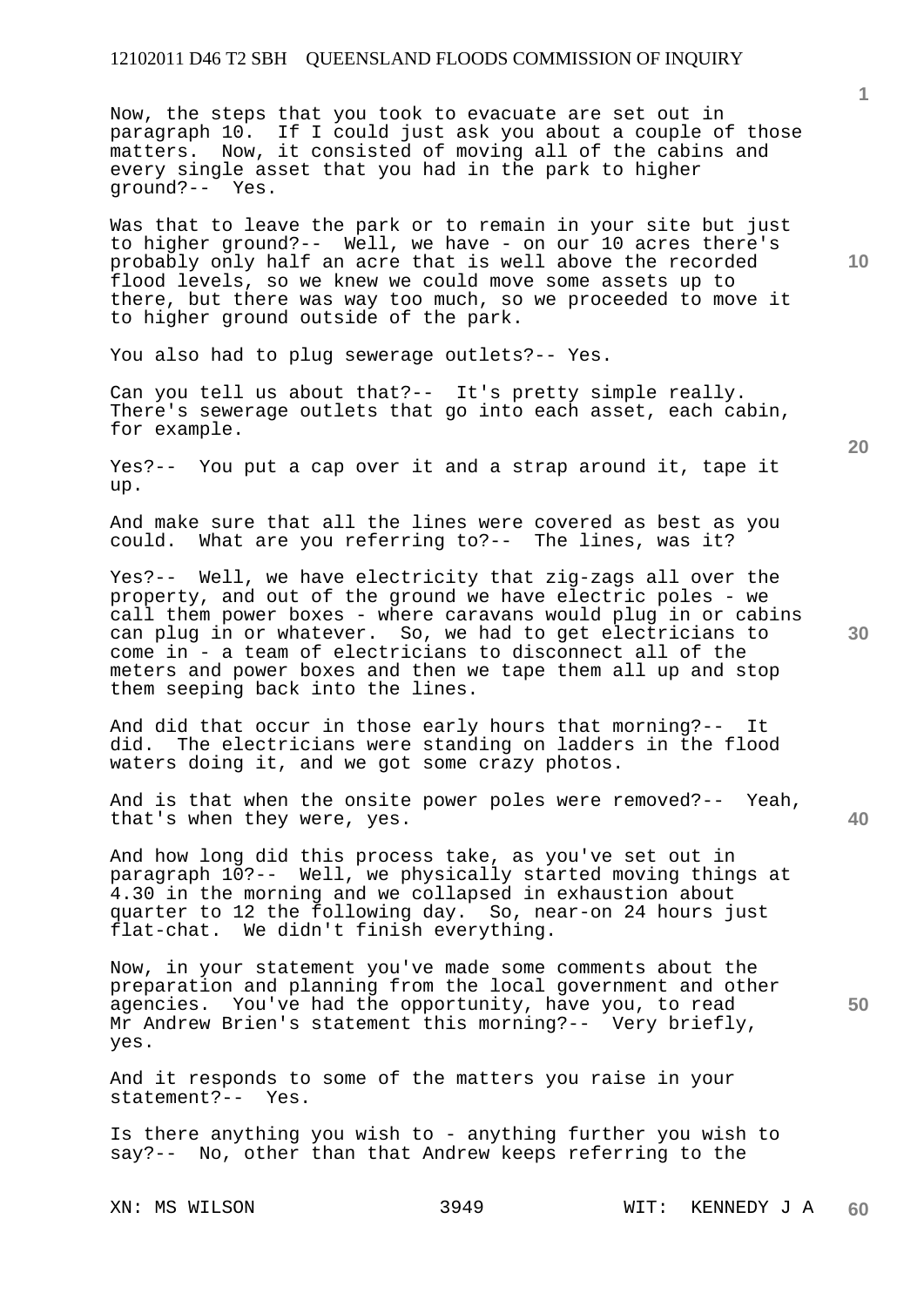**1 10 20**  planning that was in place, and I accept that. It's just - it wasn't shared with us, and perhaps part of the process of any good plan is to communicate, and I think that's all I could add to that. He does set out some of the occasions when he spoke to you and sets out - so, there's nothing you further wish to add?-- No. Thank you, Mr Kennedy. That's all the questions I've got for you. COMMISSIONER: I'll just have to find my way around. Ms McLeod? MS McLEOD: I have no questions, thank you. MR ROLLS: I have no questions, thank you, Commissioner. COMMISSIONER: They're the only other appearances? MS WILSON: Madam Commissioner, may Mr Kennedy be excused? COMMISSIONER: Thank you, Mr Kennedy, you're excused?-- Thank you.

WITNESS EXCUSED

MR CALLAGHAN: I call Graham Wode.

**40** 

**50**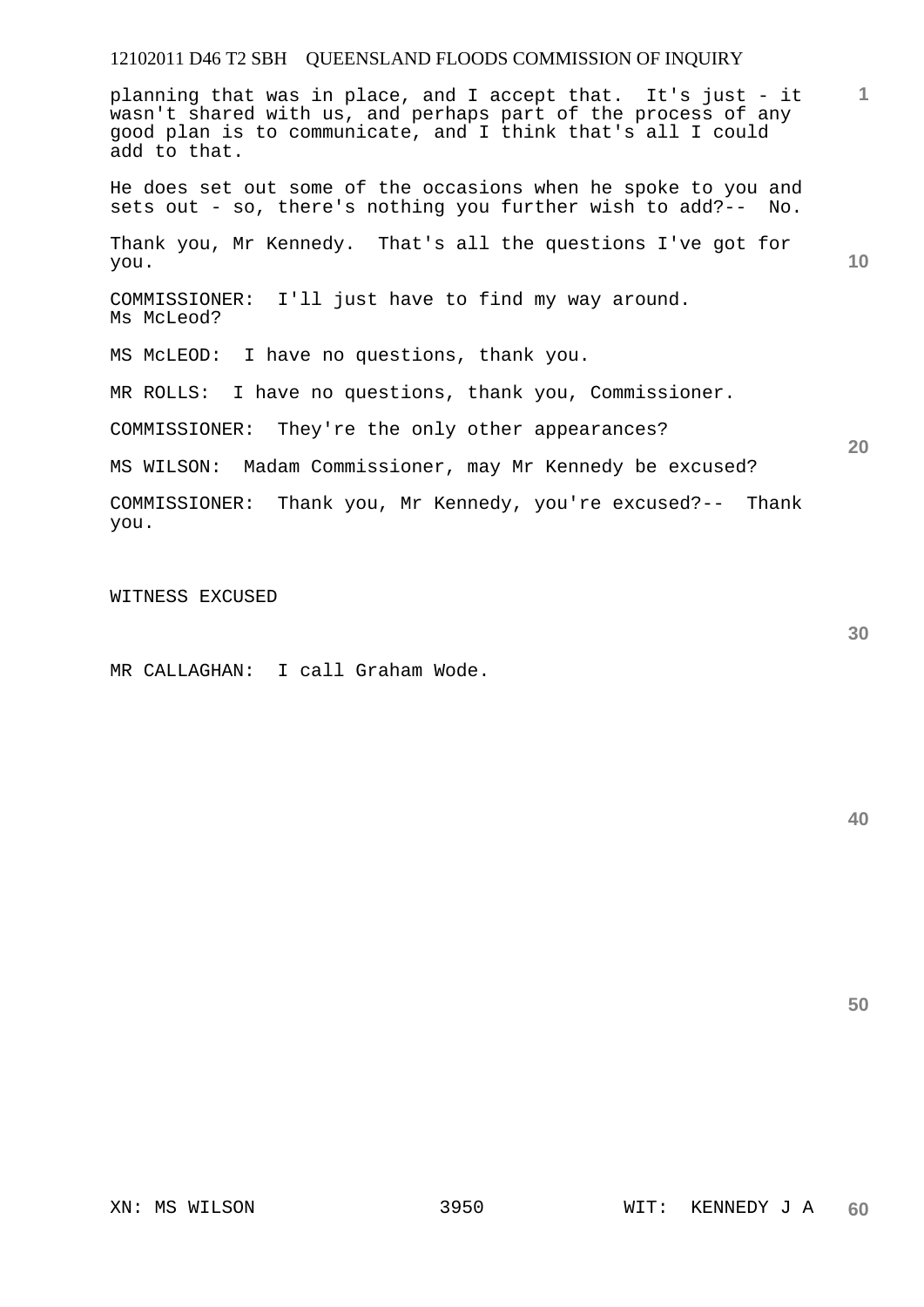GRAHAM WILLIAM WODE, SWORN AND EXAMINED:

MR CALLAGHAN: Could you tell the Commission your full name, please?-- Graham William Wode, W-O-D-E.

Mr Wode, you're a retired police officer; is that correct?-- Yes.

You reside in Hoffman Street at Granville?-- 28 Hoffman Street, yes.

You prepared a statement for these proceedings, and that's a statement dated 5 September 2011; is that right?-- Yes.

I'll show you a couple of documents. Firstly, I'll show you the statement which you prepared. That's a copy of that, is it?-- Yes.

I tender that.

COMMISSIONER: Exhibit 782.

ADMITTED AND MARKED "EXHIBIT 782"

MR CALLAGHAN: And since making your statement you've also made a further submission to the Commission; is that correct?-- Yes, two, I think. Two, I think, by memory. Basically they're all together, yes.

Yes, we've received it in instalments; is that correct?-- That's correct, yes.

**40**  And we've only just received the last part of it in the past 24 hours or so; is that correct?-- Dated the 10th of October.

All right. Some of the other parties might have only just received that, as indeed have we, but I'll tender that submission.

COMMISSIONER: Exhibit 783.

ADMITTED AND MARKED "EXHIBIT 783"

MR CALLAGHAN: Now, could I take you to your statement and paragraph 3 where you record that on the morning of the 8th of January to the evening of the 14th of January, you were confined, basically, to the area of Granville; is that

XN: MR CALLAGHAN 3951 WIT: WODE G W

**10** 

**20** 

**1**

**30**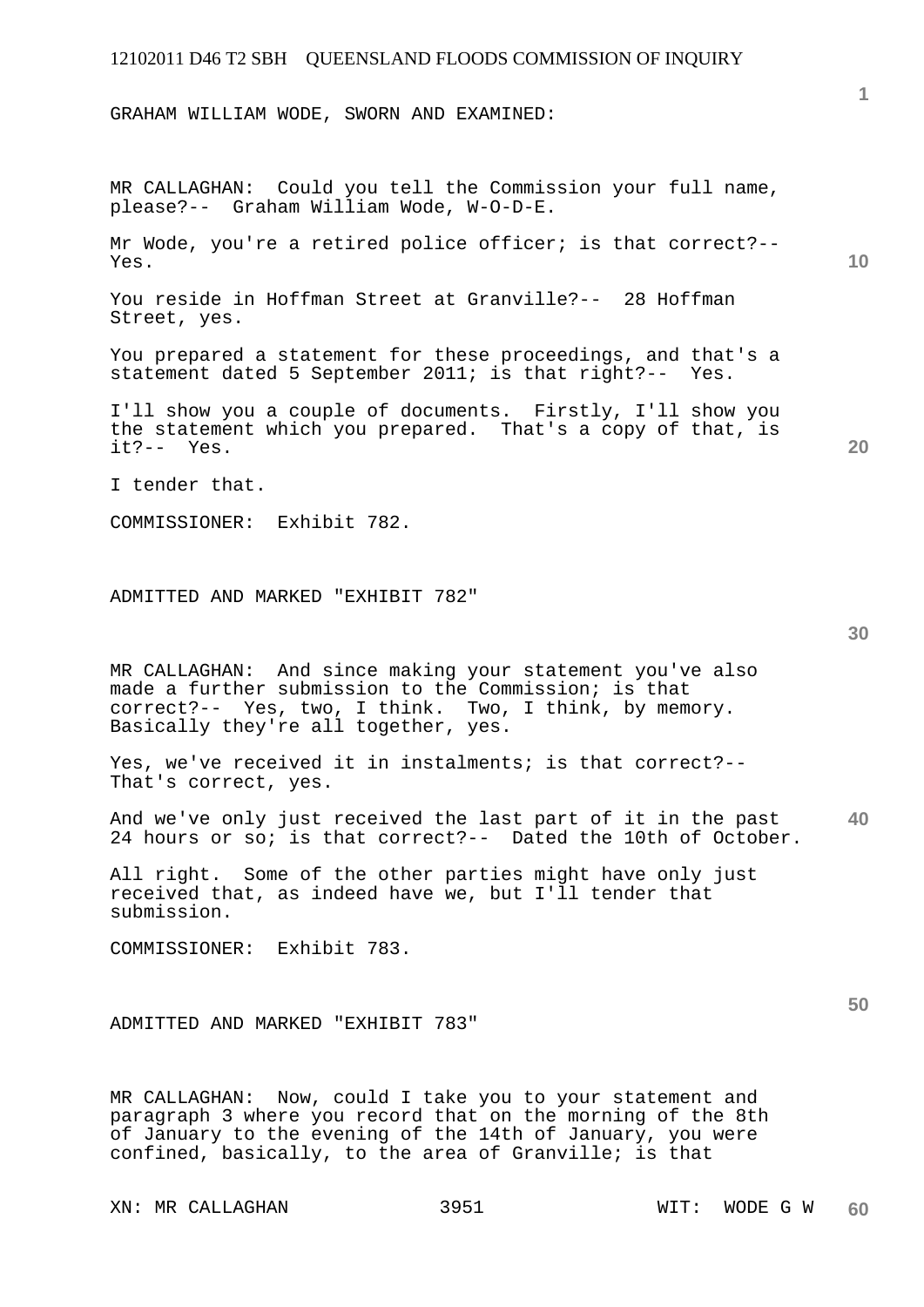correct?-- Yes.

That was due to the closure of the Granville Bridge?-- Yes, and access roads to it.

Could I just ask you about that? I think you indicate in your statement that the Granville Bridge crosses the Mary River. It provides access for residents of Granville and other suburbs to the Maryborough CBD; is that right?-- Yes.

And, in fact, if we're able to look at annexure A to your statement, the first photo in that annexure is the photo of the bridge in question; is that right?-- The bridge with the hump, yes.

Yes?-- The hump is where the barges used to go through before.

It used to be a drawbridge?-- Drawbridge, yes.

Now, as you say, that's located on Tiger Street?-- Tiger Street on the town side. It's on two streets, but it's a continuation.

A continuation?-- Yes.

And on the Maryborough side of the - on the CBD side of the river-----?-- Yes, is Tiger.

Tiger Street is intersected by Kent Street?-- Yes.

And then Mary Street?-- Correct.

Okay. And those streets are major thoroughfares leading into the CBD?-- Yes.

**40**  Perhaps if we looked at annexure B - the first or maybe second photo in that annexure illustrates the dip in the section of Tiger Street which you were concerned with. It might be the next one, I think - oh, they're probably both the same. But is that the very low section-----?-- Yes.

-----of the street that you're concerned about?-- Yes, and it indicates the vehicle in the dip.

All right. And obviously - well, perhaps it's obvious, but, during January, that particular dip was filled with flood waters; is that the case?-- Yes, to about the height of that particular vehicle.

Of which vehicle?-- The vehicle in the dip.

Okay. There's a white - can't really tell what it is - but van or something?-- It's a white four-wheel drive with a canopy on the back of it.

You indicate in your statement that with Tiger and Kent Street closed, residents of Granville had no access to the CBD, and

XN: MR CALLAGHAN 3952 WIT: WODE G W

**10** 

**20** 

**1**

**30**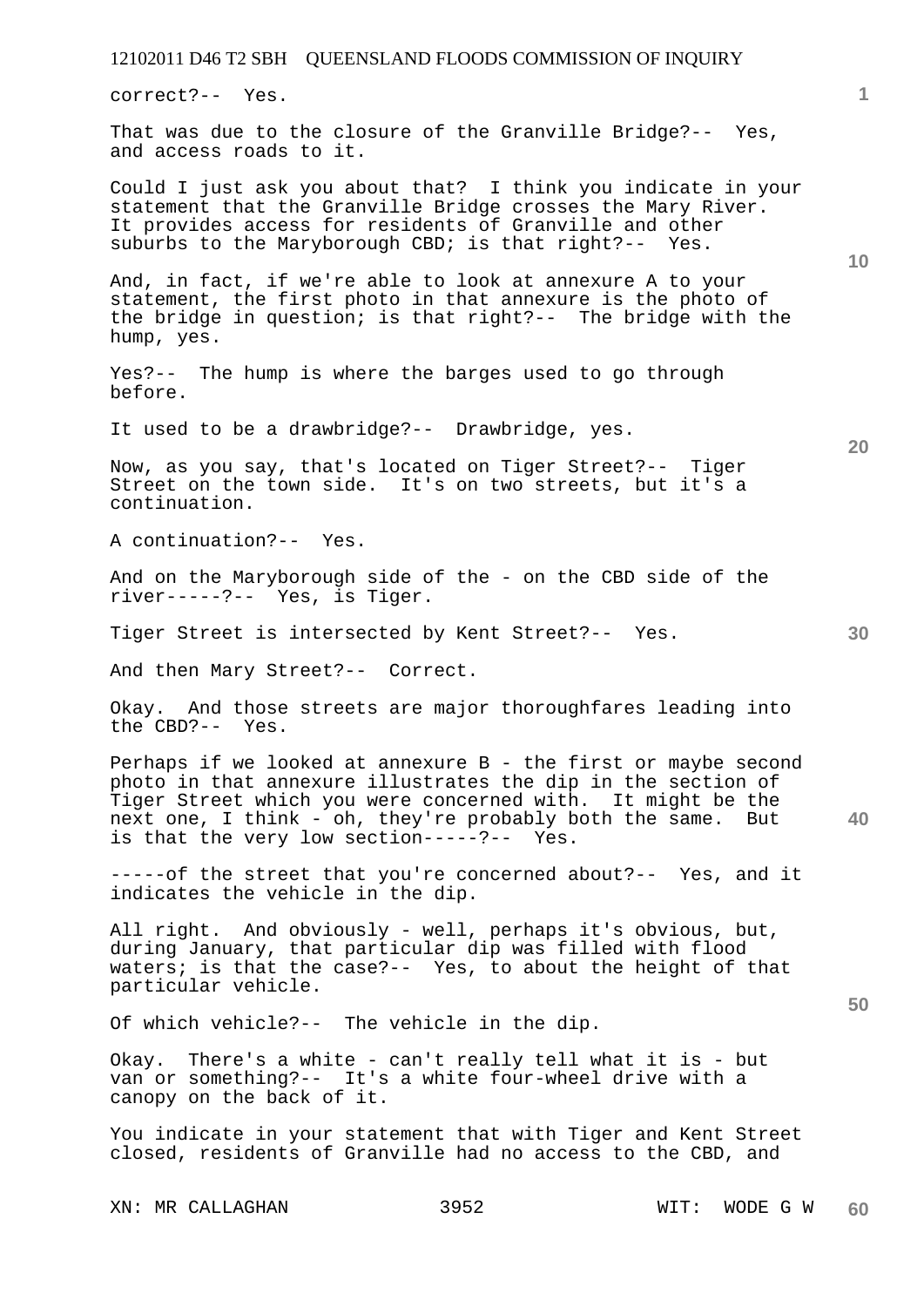you say that this affected residents of Granville's access into the central services. Can you just elaborate on that?-- Yes, I've - I've got to go a bit further. I've suggested that the road level be raised in the dip, sort of where the vehicle is to the same road level as Tiger and - no, Mary and Guava Streets, down further, and that would give you a direct access to town.

I was going to take you to that?-- Yes, as it is at the present stage, we could not get essential services, normal shopping, for fuel, whatever - use town as your normal base and use the Granville shops and the Granville servo as your normal type corner store. As it was, we required to use the corner store type essential service as our major essential service during the time of the flood.

And your simple point is to raise that road or raise that dip to a level that it doesn't flood?-- To the same level so that it gives us approximately, I would think, another metre and a half access. It gives us more sort of - you know, sufficient time to get over and back, get our services and get back again to Granville and to the other coastal communities down further on the Cooloola Coast Road.

All right. Now, there's another issue that you raise in your statement - I think it might be easiest to take you to some photographs in Annexure C. The first photograph in that annexure appears to be a stormwater pipe; is that right?-- Stormwater pipe, yes.

We might just refer back to what you speak to in paragraph 7 and following?-- Stormwater drain - is that the one you're after? The drain?

Okay. Well, referring back to paragraph 7 - I might have this wrong - you talk in paragraph 7 about large stormwater pipe that filters stormwater directly on to Guava Street?-- Yes, that's from Downer EDI sheds.

Which section are you looking at there?-- That's the one marked after "C". "C" is the drain, the open drain in the drip in Tiger Street where you saw the four-wheel drive.

Four or five photos on from that is a photo of the pipe; is that right?-- Yes.

The point you make in your statement being, I think, that in the area south of Guava Street, there's a large catchment area that in times of flood carries water to Guava Street?-- Yes.

And a combination of water from the catchment and from the stormwater pipe even contributed to shipping containers being washed away during the flood; is that right?-- Containers were moved. That particular - the volume of water from the particular sheds was of no real significance to the major flooding as the flooding in the pocket in the paddock opposite is actually the continuation of the mouth of Tinana Creek, where it shortcuts inside the river.

XN: MR CALLAGHAN 3953 WIT: WODE G W

**40** 

**50** 

**20** 

**10**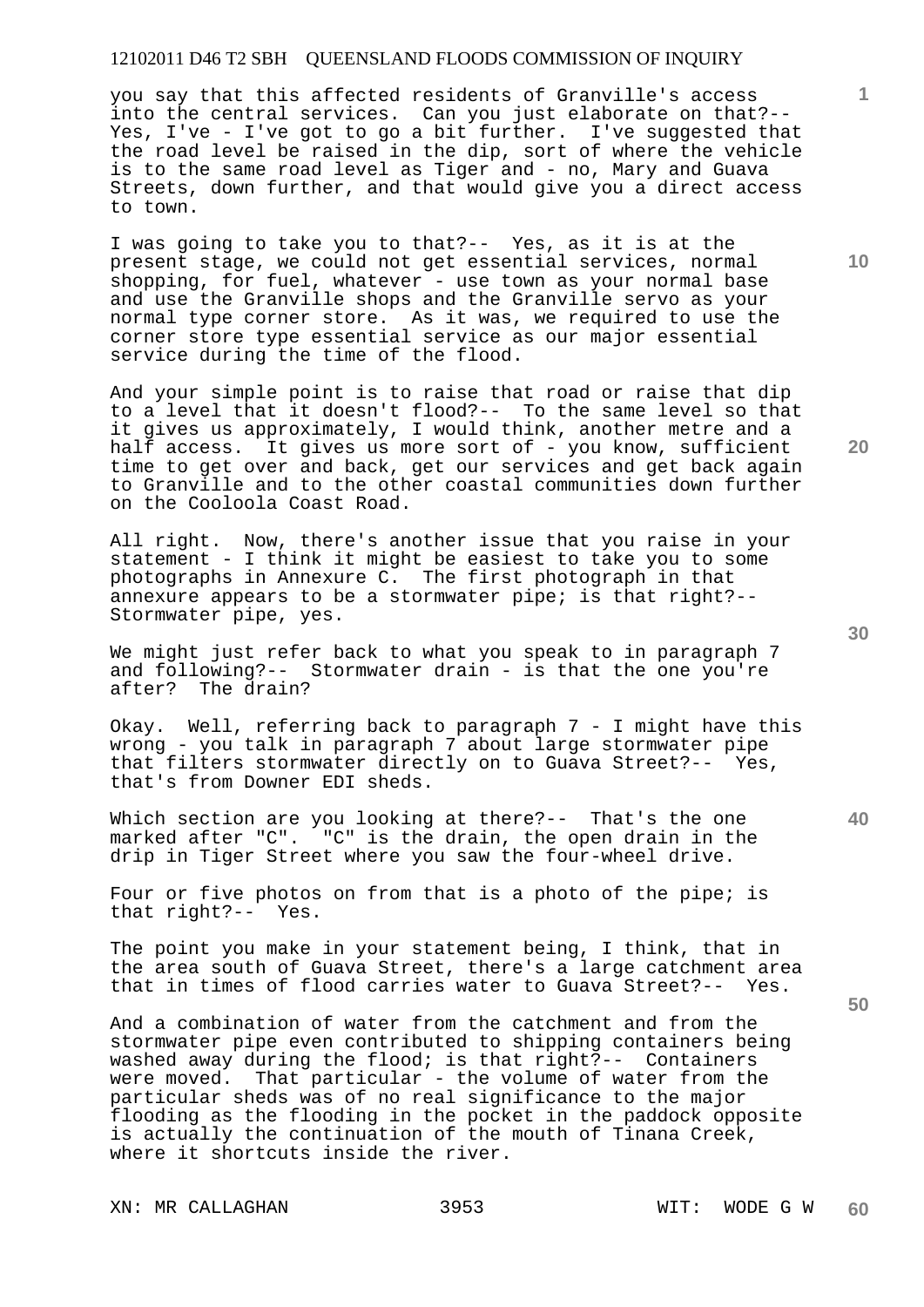Now, you've written to the Council raising your concerns about issues such as these; is that correct?-- Yes.

I know - I think in the materials that you've sent us you've provided some letters of acknowledgment from Mr Kruger, one dated 27 January 2011 regarding the Guava/Tiger Streets entrance to the bridge, and another, 7 February 2011, regarding flooding problems in the vicinity of Tiger/Guava/Mary Streets. Have you had any further feedback or response from the Council since the 7th of February?-- No, nothing since those replies to those particular letters.

Which just indicate that the Director of Infrastructure and Environment has been asked to investigate your suggestions and provide you with feedback?-- Basically so.

But you haven't had any-----?-- I haven't had anything as a result of - an ongoing result from that.

All right?-- To clarify, those particular areas - there's a map supplied by the Fraser Coast Council with a cross on it that would indicate to all people readily what the area is involved with.

Is that an annexure to your materials?-- Yes. Yes, it was part of the second letter.

The most recent one we just received?-- Yes.

We may not have that scanned?-- No, no, no, back on the about the 20th or whatever it was.

Oh, okay. The first instalment. Yes, we may have that in the submission.

COMMISSIONER: It's there. I see it.

**40**  MR CALLAGHAN: The Commissioner is happy it's there. The only other aspect of your statement I wanted to get you to talk about was in paragraph 10?-- Yes.

Where you express your concern about the need to advance warnings to the community?-- Yes.

What warning did you receive?-- None.

I think you indicate that you relied upon radio and television and the information it provided?-- Yes.

Are you aware that the Commission has made some recommendations in the interim report?-- Yes.

And are you aware that one of those recommendations, 4.1, suggests that in issuing warnings for a district or region, local and/or state authorities should use a range of different warning mechanisms effective for the particular district or region including methods which do not rely on electricity.

XN: MR CALLAGHAN 3954 WIT: WODE G W

**1**

**10** 

**30** 

**50**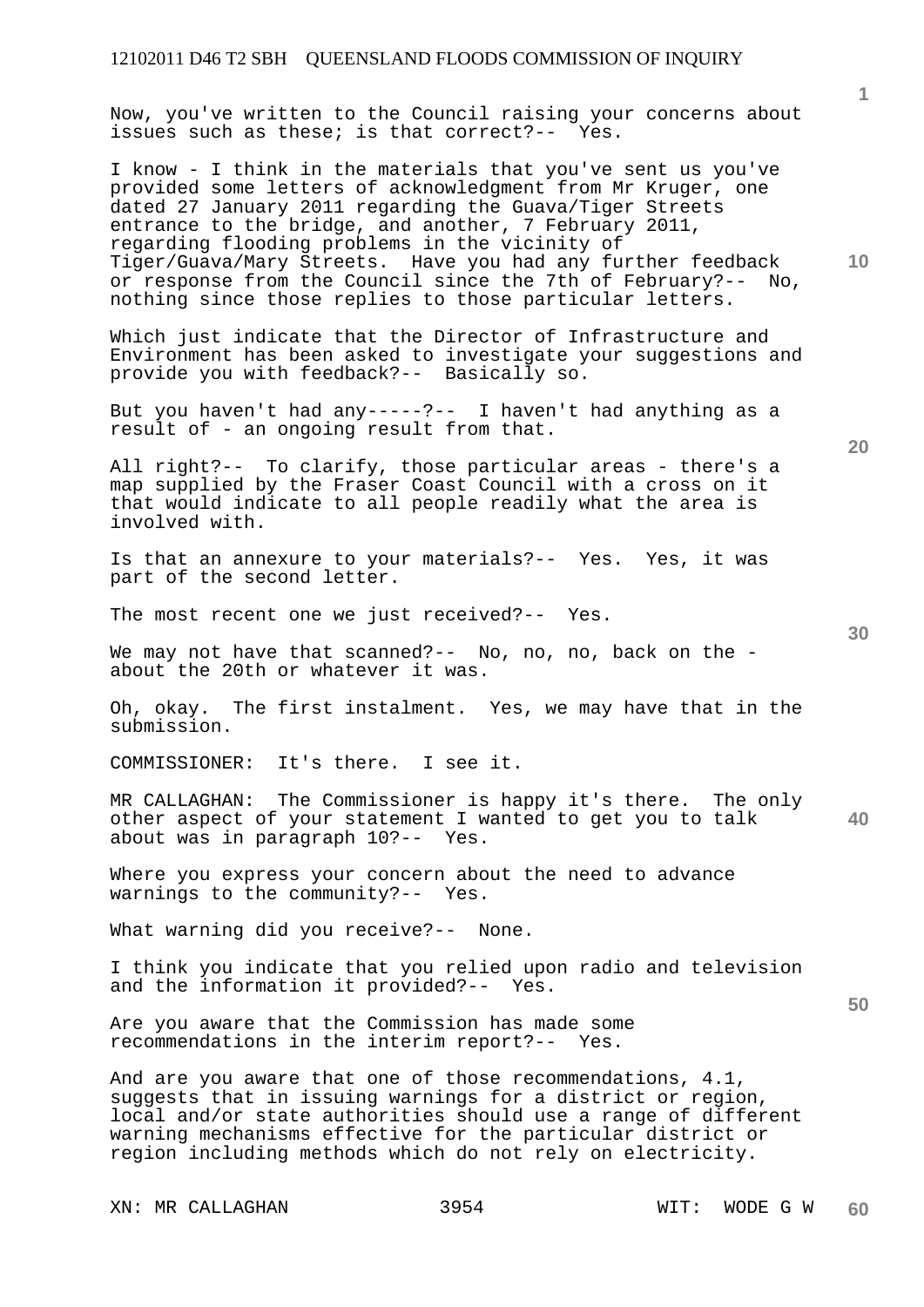Would the sorts of things you have in mind be embraced by that recommendation?-- Basically radio and the equivalent, yes.

COMMISSIONER: That means, of course, that you need to have batteries and a battery-operated radio?-- Yes.

What's contemplated there is you can function there if your electricity goes off?-- Yes, the ordinary old standard transistor radio, the most basic communication system of all.

Exactly.

MR CALLAGHAN: And also in paragraph 10, you raise the need for consideration of reversion to manual readings of flood levels?-- Yes, I did.

Would you like to elaborate on that?-- Yes. During my experience as a police officer, I was stationed at both Maryborough and Tiaro. In the particular time at Tiara, I was there during the 1968 flood, which was one of the highest floods prior to '74. It's basically only been beaten by '74. We had manual readings under the BOM system, as you know it, basically all the way down the river, between Gympie and Maryborough. I contacted - in latter years, I should say - in latter years, I experienced more flooding here before I retired in 1997. During the period after retirement, or close enough to it, that was the time of introduction of automatic system whereby the manual readers were phased out. I have a copy of the BOM map revised in 2009 for the Mary River flooding area, and located on it is the legend that there is still manual readings at both Miva and Tiaro, and that is incorrect. They have now reverted to automatic readings with no manual readings recorded. Various other locations on those river systems and creek systems also revert only to automatic readings. In other words, we have no manual readings between Gympie and Maryborough, which I consider absolutely unbelievable.

All right. They're the only questions that I have of Mr Wode, thank you.

COMMISSIONER: Ms McLeod?

MS McLEOD: I have a couple of questions for Mr Wode and I should note I've only just got Mr Wode's additional statement and I haven't had time to get instructions about the matters Mr Wode just raised. Mr Wode, my name is McLeod and I appear for the Commonwealth and, in this instance, the Bureau of Meteorology?-- Yes.

In this instance, can I ask you in relation to your opinion that it would be preferable to have manual systems in the lower Mary river. Is that for, in your view, a matter of accuracy, or what is the reason for that?-- It's a matter of having a secondary back-up. At the present stage, we are relying wholly and solely on automatic recordings. In the

**10** 

**1**

**30** 

**20** 

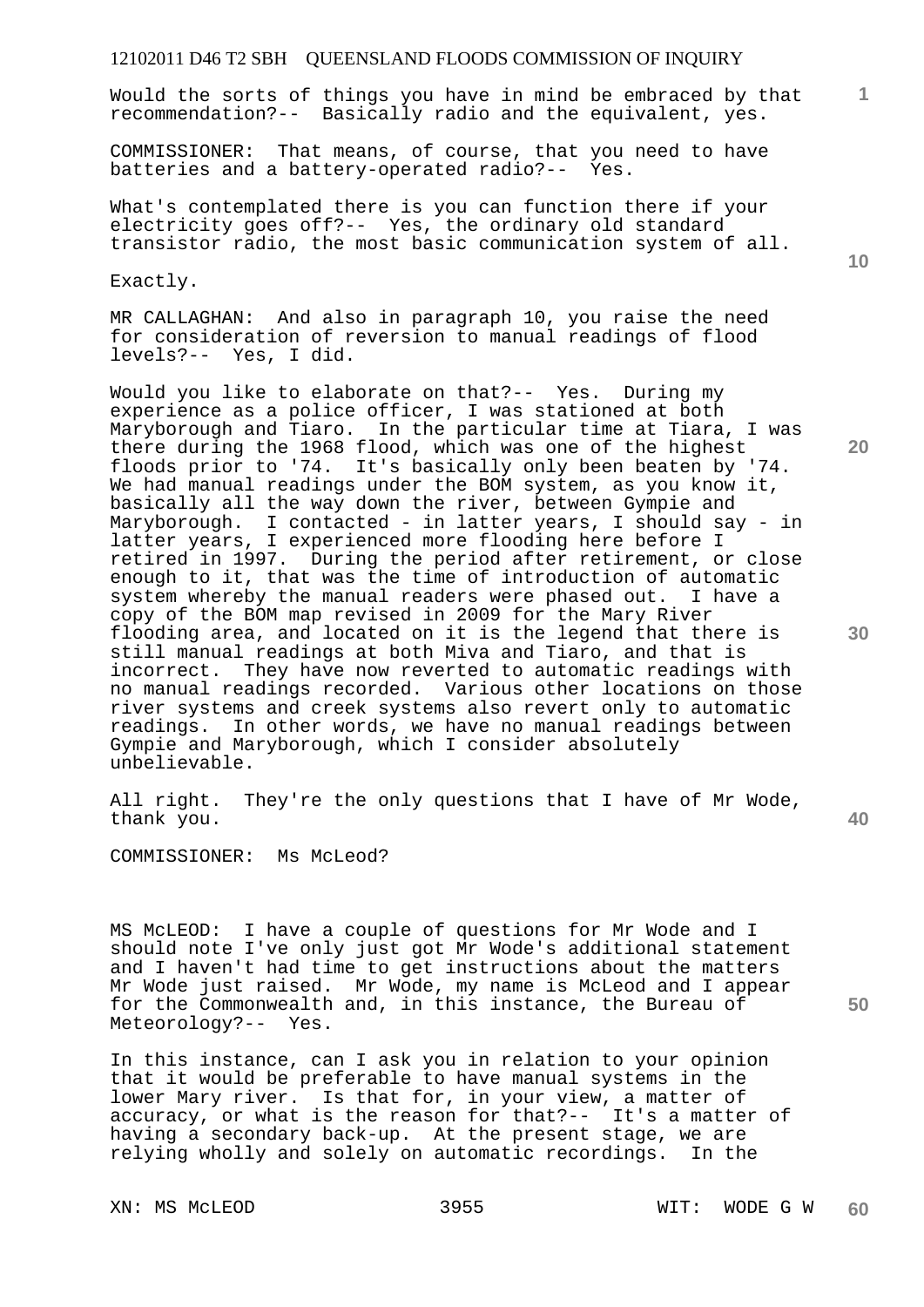event of failure, we have - by whatever reason, malfunction, whatever - we have no secondary system in place.

For those-----?-- Excuse, please.

Sorry?-- I have suggested that at the top end of the lower flooding scale that manual readings should be reintroduced in addition to the automatic readings so that then we have a back-up in the case of failure.

I see. You're not suggesting that they should replace the automatic ones?-- No, definitely not. Additional to, because it then gives you accuracy and very much better projected height flows because the majority of places where these stations are are on tributary creeks coming into the system whereby, instead of having one particular projected height, we have multiple projected heights, and further downstream it just evens out, or we have what may be called an initial peak, and then secondary, third, fourth, tenth peaks, or whatever the case may be afterwards.

Would you accept that if there's a delay in having the manual gauge read and that information passed on to the Bureau, that would necessarily result in a delay in having the Bureau be able to post that information and take it into account in their flood warnings?-- No, I don't.

Does it not follow as a matter of logic?-- No.

Why not?-- Please, please. Under the old system-----

Yes?-- -----of Met office reporting, in rainfall you normally record it - this is on a standard basis - normally record it as at a particular time - 9 o'clock or 10 o'clock or whatever the case maybe. As for flood readings, you normally record it as a particular flood height, and the volunteer readers, or whatever they were, read them at those particular nominated times on the instruction chart.

Yes?-- And they were directed directly to BOM-----

My suggestion to you is if they did not make those readings and they did not pass that information to the Bureau, as I'm instructed occurred for a short period of time on this occasion, then the Bureau would have no way of getting the information from that gauge?-- The Bureau would have no information from a manual gauge.

From that gauge?-- Well, no readings were taken at both Tiaro and Miva during the 2010/2011 floods. I have checked that with the readers.

Well, I refer the Commission to  $\wedge$  Mr Badly's statement which exhibits the warnings at the relevant time. Mr Wode, can I ask you - you say you were - it was your practice to listen to radio and television. Were you aware of - were you listening to the Bureau flood warnings on local radio?-- Are you talking about this time?

**10** 

**1**

**20** 

**40**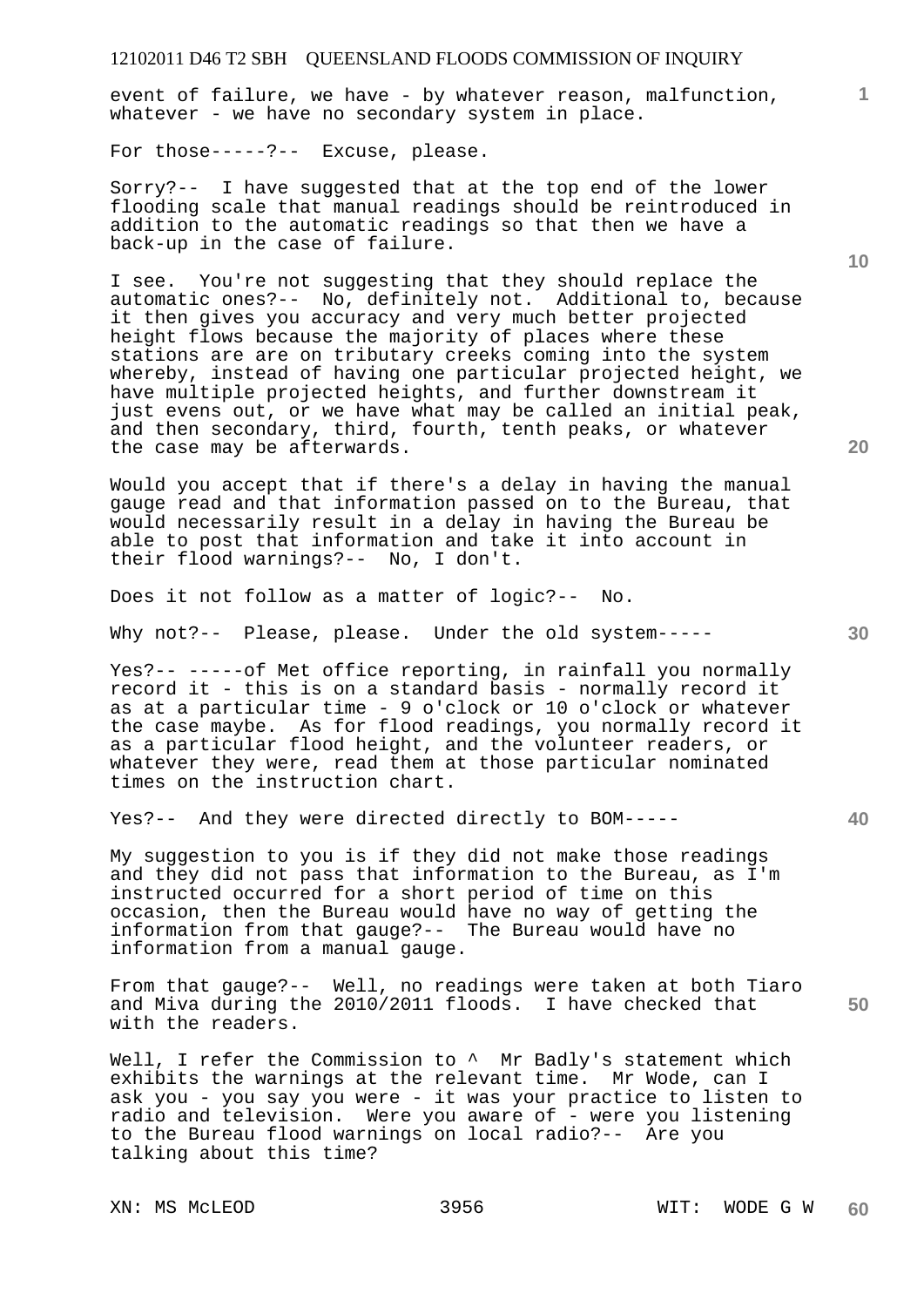Yes, I'm sorry, throughout, say, the 7th to the 9th of January?-- They were not directed in any particular timeframe on an hourly sort of a basis, no.

You weren't listening to them, or they didn't - they weren't being broadcast?-- I was isolated, there was no point.

**10**  I see. So, you couldn't listen to them; is that your point?-- No, no, no, as I said, we were already isolated. There was no point in me listening to them.

Okay. I take it from that that it follows that you didn't listen to them?-- I listened to some.

**20**  Okay?-- I looked at the height of the river, knew what the river situation was in the past. As I have got an interest in property at Tiara, got additional information from the neighbours at Tiara, and I could not see any point in listening to them further while we knew the flood gauge was still available - still there.

Thanks.

COMMISSIONER: Mr Rolls?

**30**  MR ROLLS: I have no questions, Commissioner, however the material that's been given to the State this morning from the Commission - the additional material from Mr Wode - I haven't had an opportunity to seek instructions and I would seek leave, if necessary, to put in additional material in response to it.

COMMISSIONER: Yes.

MS McLEOD: I should say I would seek the same opportunity.

COMMISSIONER: Yes. Any further questions?

**40**  MR CALLAGHAN: I have nothing further, Commissioner. May Mr Wode be excused?

COMMISSIONER: Thank you, Mr Wode. You're excused?-- Thank you.

WITNESS EXCUSED

MR CALLAGHAN: I call William Brown.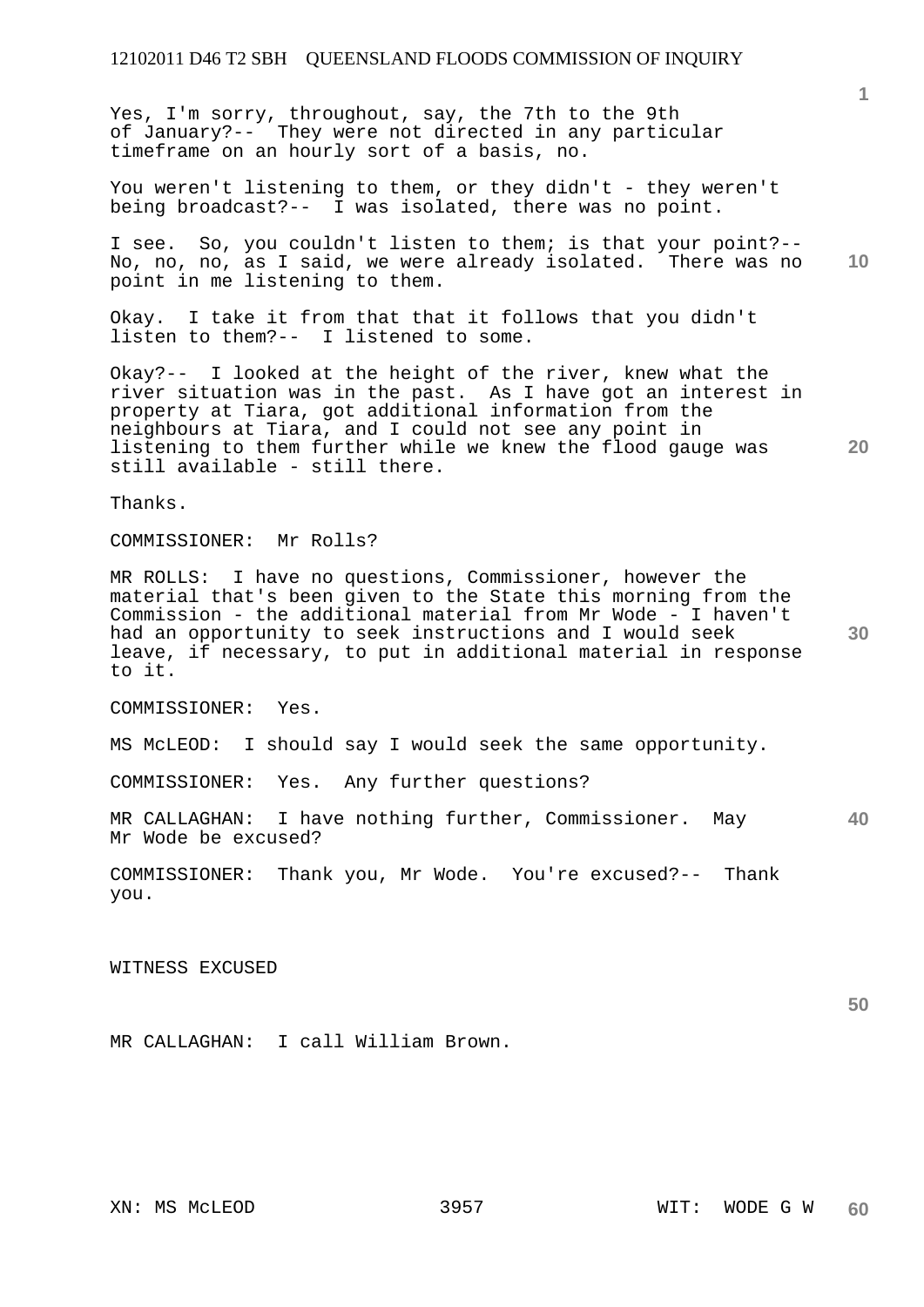WILLIAM HILTON BROWN, SWORN AND EXAMINED:

MR CALLAGHAN: Your full name is William Hilton brown; is that correct?-- Correct.

**10**  Mr Brown, you own the Mary River Marine Supplies and Chandlery at the Maryborough Marina; is that correct?-- That's correct. I'm also the manager of the marina as well.

You prepared a statement for the Commission of Inquiry; is that correct?-- That's correct.

I'll get you to take a look at this. It's a copy of your statement with accompanying photographs and so on; is that correct?-- Yep, that's correct.

I tender that.

COMMISSIONER: Exhibit 784.

ADMITTED AND MARKED "EXHIBIT 784"

MR CALLAGHAN: Now, that statement is now before the Commission, Mr Brown, and forms part of the record, but I do want to take you to a couple of matters that you raise?-- Yep.

If we can pick up at paragraph 5, you indicate that you received information from some people you knew - that's Neville Ford and Dave Patrick - that they believed that the water - or believed that water would inundate your business up to about one metre at 2 p.m. on the 27th; is that right?-- That's correct.

Did you know the basis upon which they told you this?-- Yes, I do.

Can you tell us?-- Yep. I've owned the business and I bought the business off Neville Ford some two years ago.

I see?-- And under the undertaking of purchasing the business and coming from an area that was renowned for flooding back in Victoria, I asked the pertinent questions in regards to flooding and so forth. Neville indicated that, yes, the business does get inundated and, under normal circumstances, as previously tendered here, there's been a window of between two to three days and, under normal circumstances, we would get all of our stock out. I asked him how he read those particular - how he indicated that the river would flood and how he knew what was taking place and he said over the many years that he had partaken conversations with Dave Patrick, a

XN: MR CALLAGHAN 3958 WIT: BROWN W H

**20** 

**1**

**30** 

**50**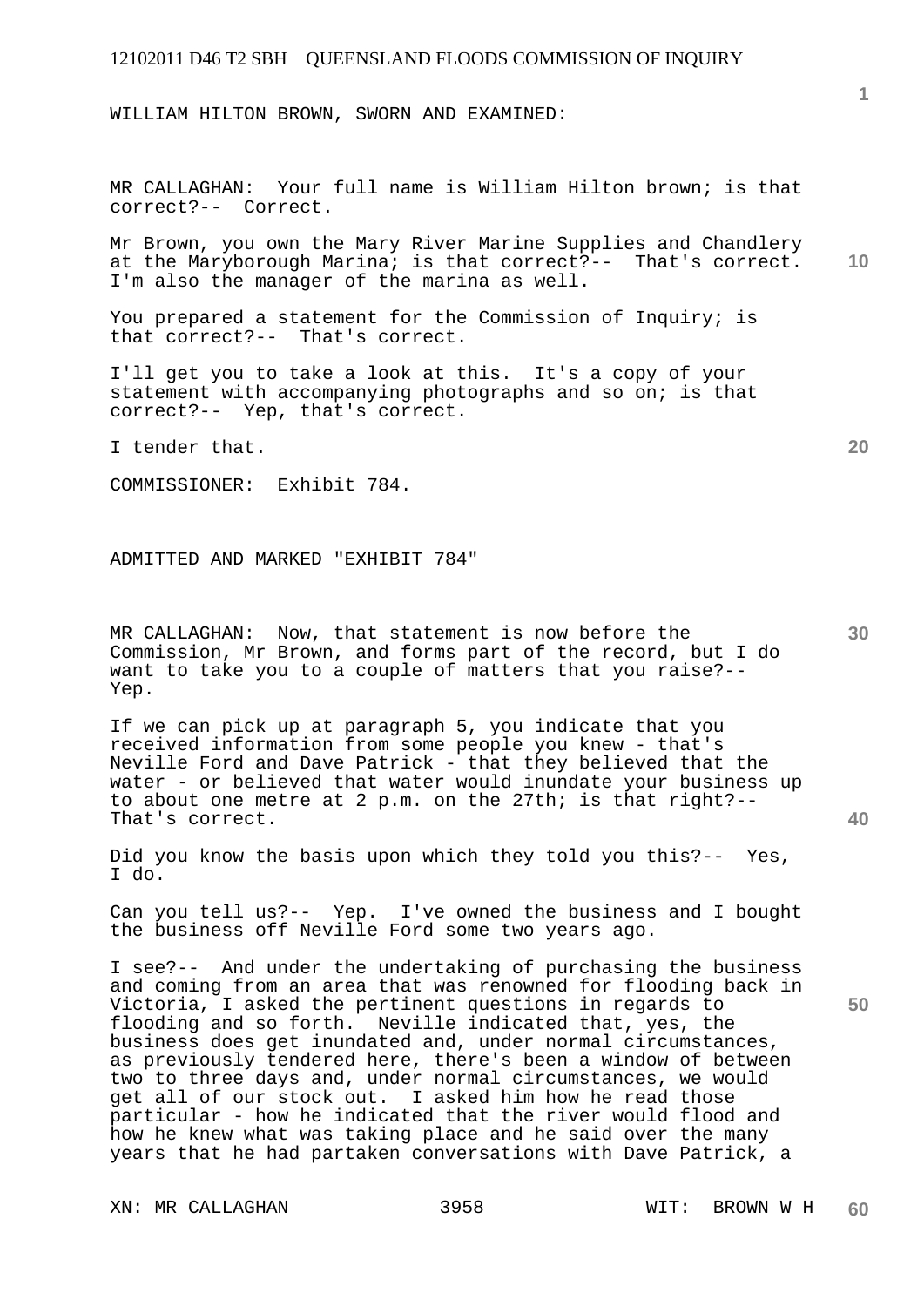gentleman who owns the boat and is a member of the boat club on the river, and they'd formed a - they'd formed their own model on how the river flows from Gympie through and, under normal circumstances, we can take into the model that the Bureau doesn't take into account, and that's whether we have a high tide or a low tide, at what time the river is going to make - at Maryborough. So, that's how they've come up to the point at 2 o'clock on the 27th, taking into account what the tide was doing at the time and what the levels of the river at particular points along the river - and so long as the telemetry from the Bureau is up to date, it's not hard to calculate what's going to actually take place. I, as a number of years younger than both Nev and Dave - and I intend to keep my business there and manage the marina for the Ford family - I have to learn what happens, and - with the river - so I'm taking a big interest in what's taking place.

Can you tell us any more about this model and how sophisticated it might be. It obviously draws upon a lot of local knowledge?-- It draws upon a lot of local knowledge and what levels it is at a particular point down the river, whether it's rising at - it can be rising at Miva, falling at Home Park, that gives us an indication that we've got a plateau coming along, and if there's a rise further down the river, we know that there might be a bit of strife. Then it is indicated on how long it takes from one particular point to another to get to Maryborough, and then that gives us an indication of whether we are in trouble or not.

This is their model, so you may not be the one to ask about it, but did they use computers to process it or-----?-- They access the BOM site, but they also work on what the river is doing out the front of the building.

Yeah?-- There's a number of anomalies with the area that we're all in, which we can go further with if you like, but on that particular day at 10 past 2, or 15 minutes past 2, water proceeded to go through my shop.

**40 50**  That's what I was going to bring you to, because it seems like they gave you a fairly accurate estimation?-- Well, prior to that - you know, during the month of December, we'd had a lot of rainfall and we'd had a couple of scares. I think on about the 22nd or 23rd of December, I arrived back from Victoria with my son and at that point, when I pulled up out the front of the shop, I noticed that the river was quite high and I knew that the tide had not finished coming in, so I was a little concerned and I went straight in and asked Neville what the situation was, and he said, "I don't think we're going to get inundated, but I think the carpark is going to fill.", and that's exactly what happened.

Again you may not be the one to ask, but do you know if they've had any dialogue with council or anyone else about the possibility of sharing this model or the information?-- I've had - I've tried since the event on probably six different occasions to formulate a contingency plan with Council, because we can - we're the first people that get flooded.

XN: MR CALLAGHAN 3959 WIT: BROWN W H

**10** 

**1**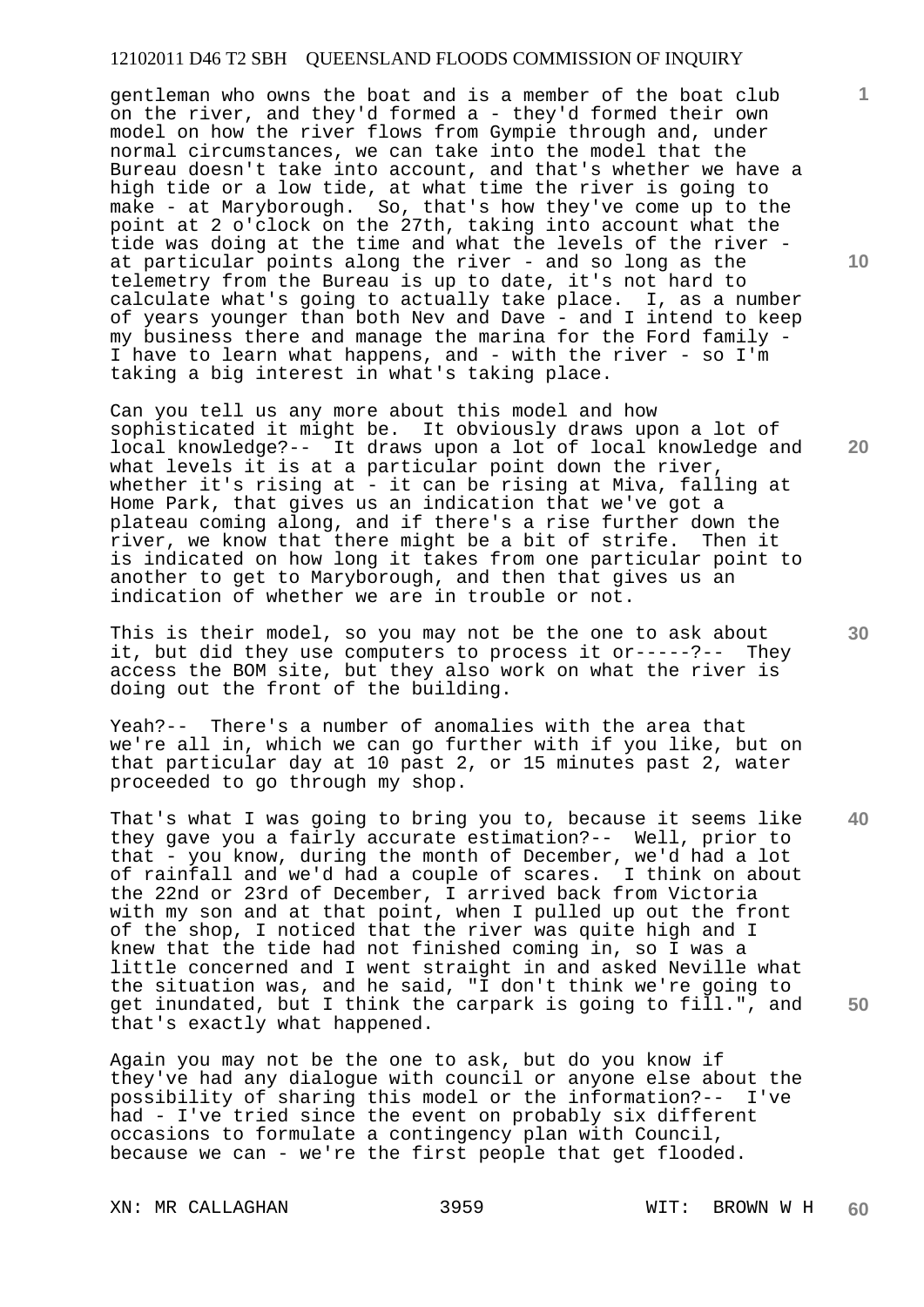We're flooded one metre before the Bureau issues a minor flood warning. We're set at four metres, and at five metres the Bureau issues a warning.

All right. Coming back to the 27th - and I suppose this just illustrates the value of a warning - you were actually able to arrange for a removal van on that day?-- Yes, we knew exactly what was going to take place and, by the way, on the 8th of January, we had set in place that we were going to evacuate because we knew that things were not going to be good. It was the local telemetry that wasn't in place at Tiara - there was one indication at 4 o'clock from Tiaro to say 9.5 metres. The next time that we got an indicator from Tiaro was after the day, and we were already at 7.5 metres at that point, and-----

Well-----?-- -----if there was telemetry coming out of Tiaro, we've got an eight hour window between Tiaro and Maryborough. In eight hours, we would have had our complete stock and the marina cleared out.

**20** 

**1**

**10** 

**40**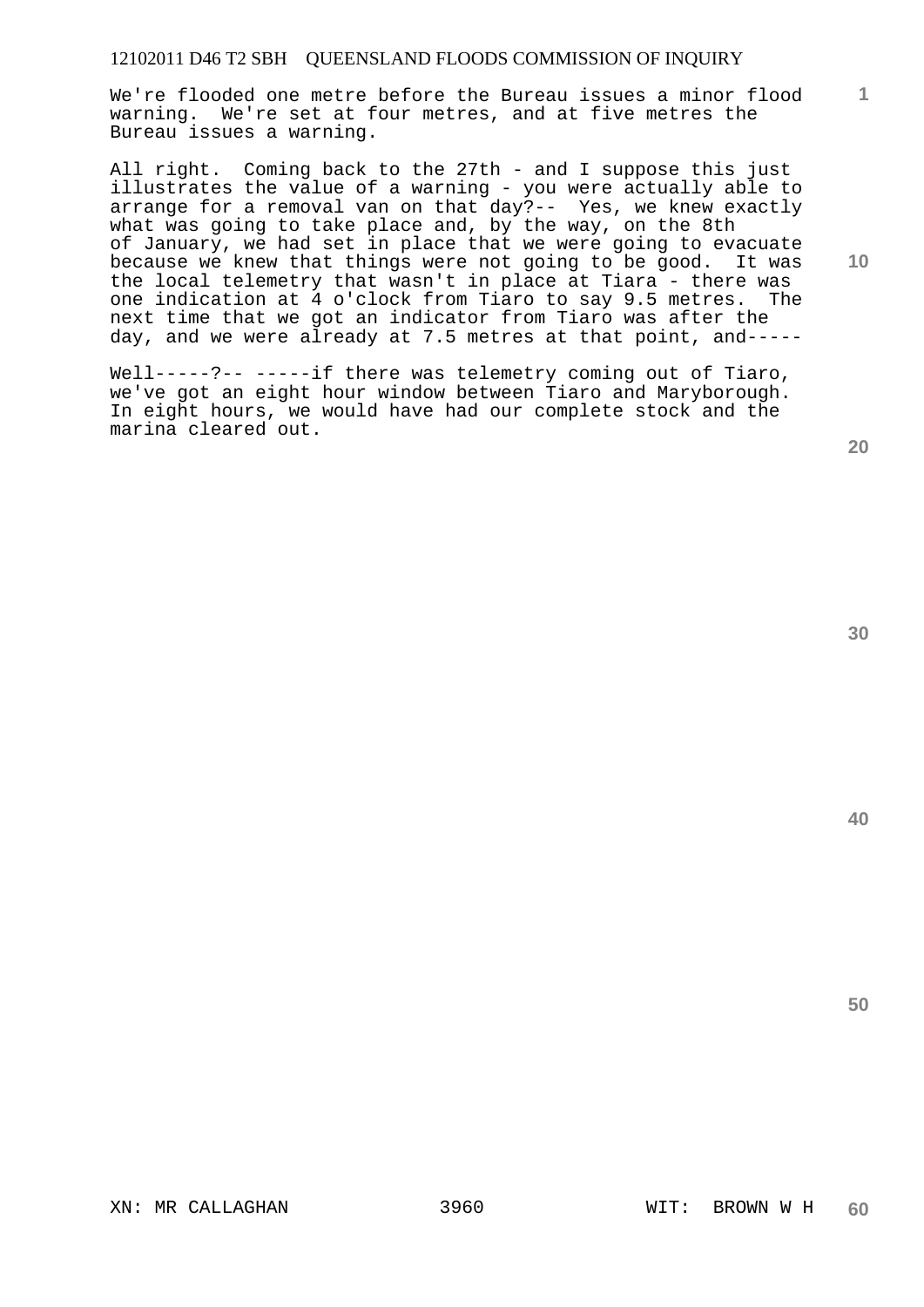And just to tidy up, on the 27th that's when we come back to talk about the events of the 8th, the fact is that with that early warning you were able to remove-----?-- We got all our stock.

-----stock, but you were up and trading again, was it, on the 29th?-- 29th, yep. We washed the shop out. It was - it's what we call a nuisance flood. It came through the shop 750 mil. The bureau didn't indicate that we were going to have a minor flood that particular day either, by the way. So with Nev - Neville and Dave Patricks formula we already new what was going to take place.

That was on the 29th?-- On the 27th and we were-----

Sorry, 27th?-- And we were back open on the 29th because we had the plan in place.

Right. And the second flood event began on the 7th?-- On the 7th.

And you again began to move stock on this occasion?-- For sure.

Yes?-- Yeah.

Were you able to move everything that you wanted to?-- No.

And you were able to remove some refrigerators and sort of thing?-- To bring you up to speed, what actually took place was I went and retrieved my wife and my son from Hervey Bay, came back and we had made arrangements that we were moving out the next day. So we knew that we were going to be there all night, mooring stock to a higher ground if need be and working on the telemetry that we were given from the BOM site. Both Neville and Dave indicated that we were probably okay through the night, but we would probably have to evacuate on the Saturday. So we were all in the opinion that we were going to have to evacuate on the Saturday. Had we had telemetry, again from Tiaro, to know that that local rain was falling in Tiaro at the rate that it was and the river level was rising at the rate that it was, it was something like a four metre rise at Tiaro and prior upstream from that was probably only half a metre a rise. There's a big difference in water if you know what's going on and, again, had we had eight hours we would have got out, but that river came up and we - it rose up the wall one metre in under half an hour.

And I think you recalled that it 7.30 - sorry, 7.30 on the 7th you were told by Neville and his son that you needed to evacuate immediately?-- Yes.

Further on in your statement, as you described in your statement what happened thereafter including the need to use a boat, it was in paragraph 13?-- Yep.

To move property from the marina?-- Yep.

XN: MR CALLAGHAN -3961 WIT: BROWN W H

**10** 

**1**

**20** 

**30** 

**40**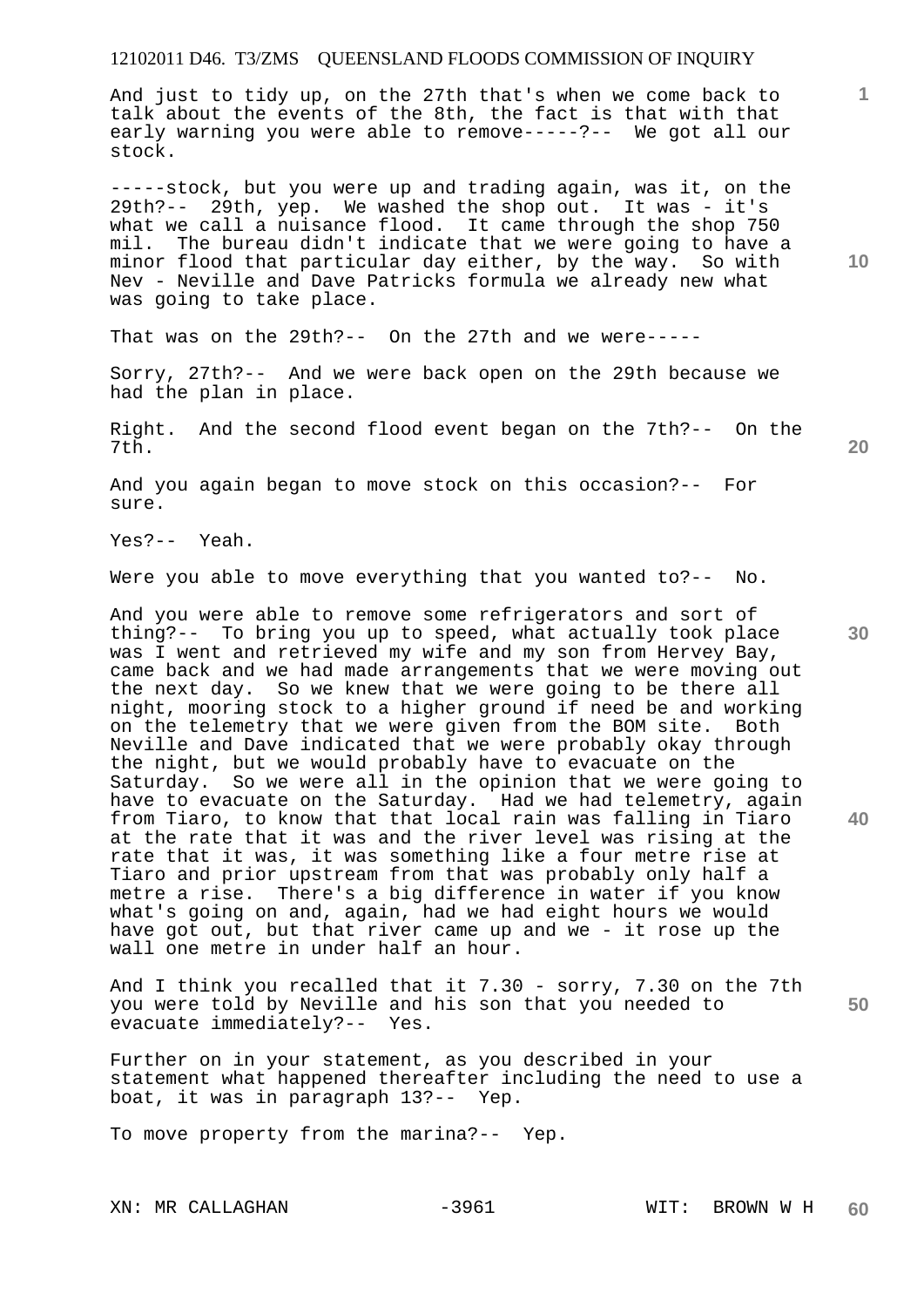Paragraph 16 tells us-----

COMMISSIONER: I think it's no use while this is on, Mr Callaghan.

MR CALLAGHAN: Just taking you to paragraph 16 and querying whether that gives us some clue as to the force of the water involved because anchors were actually washed away; is that right?-- That's correct. We found six 45 pound anchors that were washed out onto the wharf proper and that would be some 15 to 20 metres from where they were located and that's not normal for what would normally happen in the Mary River.

That was what I was going to ask you even if you don't know yourself, presumably you have discussed with locals as to what that meant to the extent of this flood?-- For sure. Under normal circumstances - and I asked - I asked Neville on previous occasions and I think he indicated that the back of the shop which actually is closest to Kent Street is normally an eddy of water. There isn't much movement. The water normally flows fast past the front of the shop and along the marina proper. This particular case it came down from Kent Street through the railway line and it was running probably faster through there than it was on the river proper.

All right. Just to finish off, I suppose two opinions from you. First of all, on the question of the adequacy of warnings which you touched upon in paragraph 19 and 20, what would you say as to how warnings could be improved?-- First of all we need telemetry in Tiaro as a minimum. And to reiterate what the previous witness said, manual readings need to be in place as well as the automated. If Dave Patrick had been given an opportunity to address - he's got - he's got a complete run down of what the telemetry was during the flood and some of the cases that we got were up to 12 hours later. So that needs to be updated. And the warning system. And Maryborough's a very, very small community, there's minimal people get affected in a normal flood. Minimal people get affected. I've asked from council to set a contingency plan in place and involve the key players. I'm still waiting for a response.

I did ask you specifically about warnings. You've gone a bit wider and that's fine because the next question I have for you is about the further information which you think should be available and you may have already answered that in the course of the answer you just gave?-- Of course.

But is there anything else is my question?-- At the end of the day a proper contingency plan in place for all the businesses that are down along the river and that goes from the motor boat club, Whites Engineering and ourselves. We're all flood friendly businesses. We know what's going to take place. We know how to handle it to get our stuff out. The only thing we need from anyone is support from council to have road closures in place. The other enforcement agency is to stop people from coming down with motor vehicles so that we can get our stock and all of our plant and equipment out.

XN: MR CALLAGHAN -3962 WIT: BROWN W H

**1**

**30** 

**20** 



**40**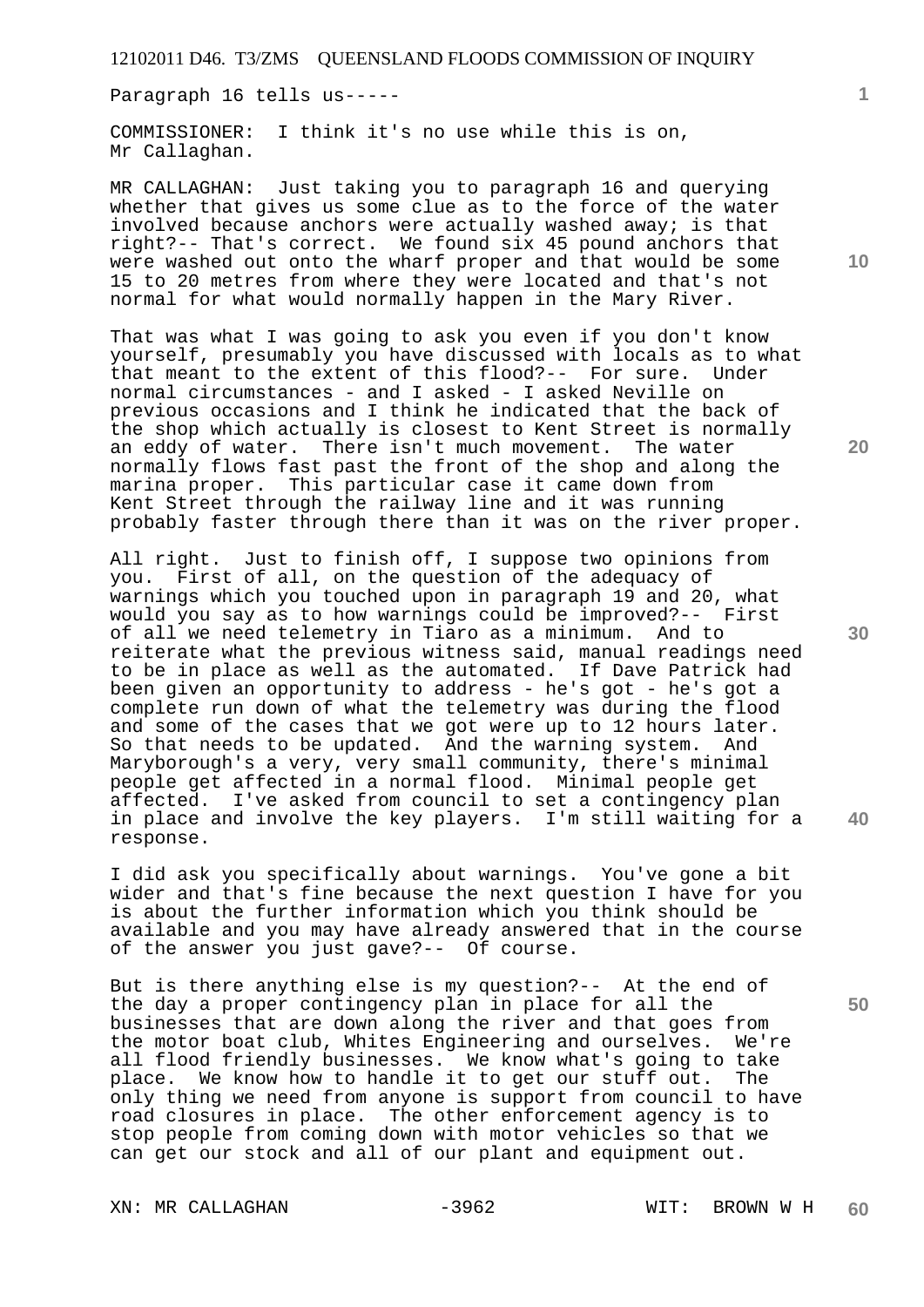It's a simple equation. Let's get back to basics. A phone call. It's all it needs. A phone registrar of people we know. Before council knew on that particular day, when I addressed it with Mick Kruger on the 8th, he suggested to me that he did not know that there was going to be a flood until 11.30. At 11.30 we were walking waist deep in our businesses. We could have told him at 8.30.

So, in summary, would your proposition be - is something along the lines of you're prepared to embrace the risk of flooding, it goes with the territory?-- Of course.

You don't want things made any more difficult for you?-- Exactly. If we get the correct telemetry and one of the key things is a five metre datum. When you've got businesses that are four metre datum, it doesn't equate to me and it's been asked of BOM on many occasions to have it changed by previous owners of the business and people along the river and nothing's taken place.

All right. They're all the questions I have. Just stay there for a moment.

MS McLEOD: My name is McLeod. I appear for the Commonwealth. Your business, you said, was flooded at four metres?-- Exactly.

**30**  Now, four metres on my information is the highest astronomical tide level-----?-- No.

-----for the Mary River?-- 3.9.

All right. Let's say 3.9?-- There's a one metre-----

And a metre above that is the heart of the minor flood level set by the bureau which is at five metres?-- Correct.

**40**  Right. So your business, do I take it, would flood each time that that high tide reaches the high tide level?-- No, at four metres-----

Yes?-- -----the wharf goes under.

Right?-- We've got another 250 mil.

Have you raised the issue with the council of seeking to change the minor flood levels?-- No.

You indicated that you didn't exceed that minor flood level of 5 metres in December, you got water in, did you say, but it wasn't significant?-- If you call 750 mil not significant, yes, we got water.

Not compared to the January floods?-- That's exactly right. Can I ask you are the other businesses that are on a similar

**10** 

**20** 

**50**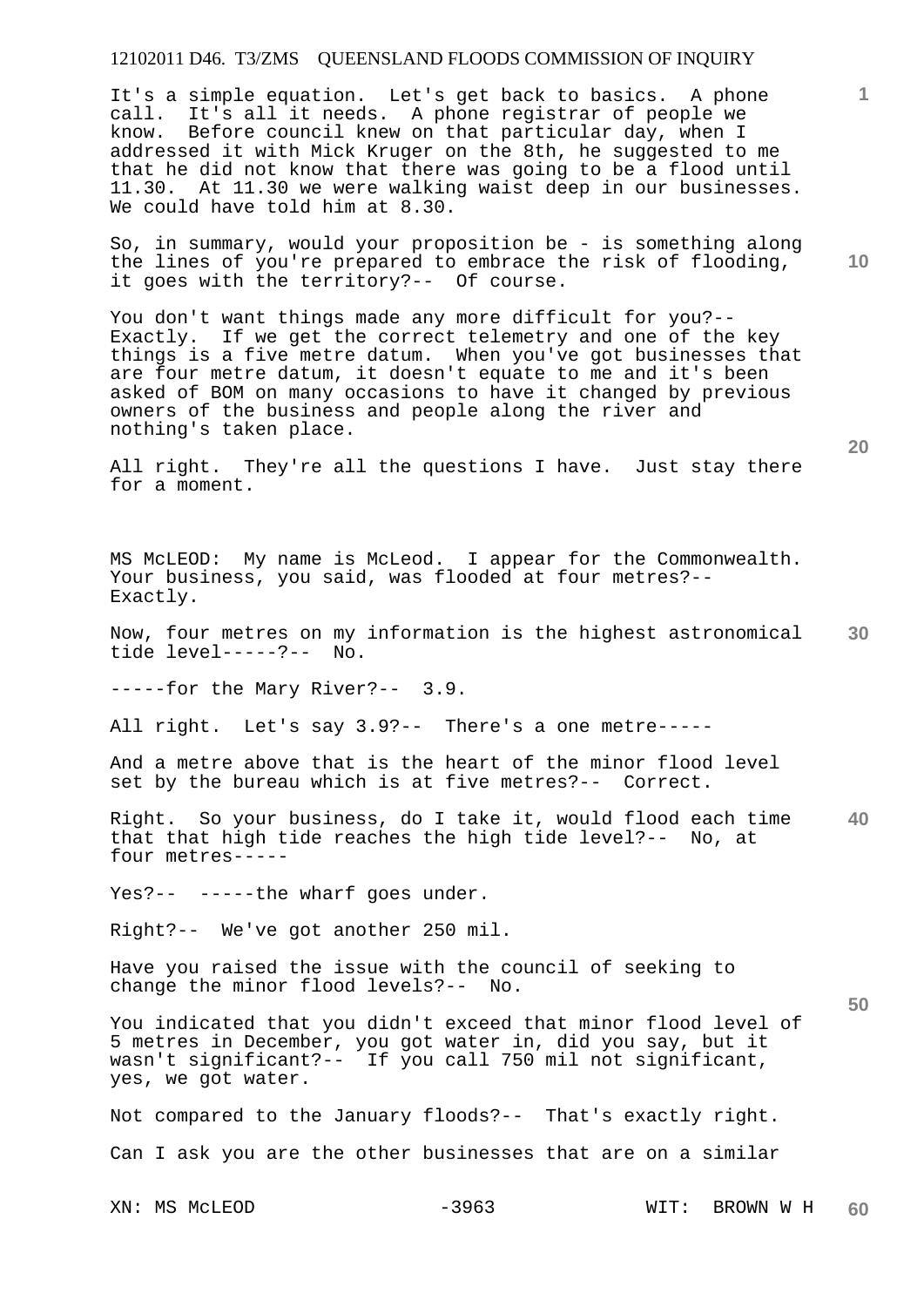level to you around that four metre mark?-- Yes.

And the marina's about the same level?-- I'm on the marina.

Right. Okay. Can I just ask you whether you're aware of some variations in warnings and I'll take you through those warnings issued by the bureau and you tell me whether you're aware of them or not and I've got the warnings here. So if you don't remember them, that's fine too. Were you aware of severe weather warning issued by the bureau around 11 a.m. on Wednesday, 5th of January, for - indicating localised flash floods and potential worsening of the existing flood situation?-- Yes.

Were you aware of a flood warning issued at 5.19 p.m. on the Thursday, the 6th of January? It's about 30 hours ahead of the minor flood level, predicting a minor flood level?-- For where?

For Maryborough?-- On what date was this?

The 6th of January?-- No.

Okay. Now, you mentioned in fact the heavy rainfall that fell in the lower Mary River and the creeks - sorry, it was correct, isn't it, that there was very intense rainfall particularly on the Friday, the 7th, in the lower Mary River and the creeks just around?-- Correct.

Just upstream and usually the flooding to Maryborough comes via Gympie from the upper Mary River?-- That's correct.

Yes. So this rainfall was unusual, if you like, because it fell mostly or largely in the lower Mary River catchment?-- Correct.

**40**  Which obviously would give you and those predicting the flood levels shorter lead time to predict the flood rise?-- There is no model for it. The BOM doesn't - BOM doesn't - site doesn't have any localised flooding for the area. They don't have any telemetry. They have no indicators.

Well, I'll just go back to my question which is that localised intense rainfall in the lower Mary River would, as a matter of logic, give you a shorter lead time than intense flooding in the upper Mary River travelling downstream?-- Under normal circumstances localised rain doesn't flood the Mary River.

And-----?-- It doesn't matter how intense it is.

But in this instance on the Friday, the 7th, you had more than 300 mils in less than 18 hours and a flash flood, in fact, upstream at Kilkivan?-- Kilkivan.

Thank you. Were you aware of that?-- That information wasn't forthcoming. We didn't know there was 300 mil. We looked on the BOM site and we were quite aware that there was very, very heavy low depression.

**10** 

**1**

**20** 

**30**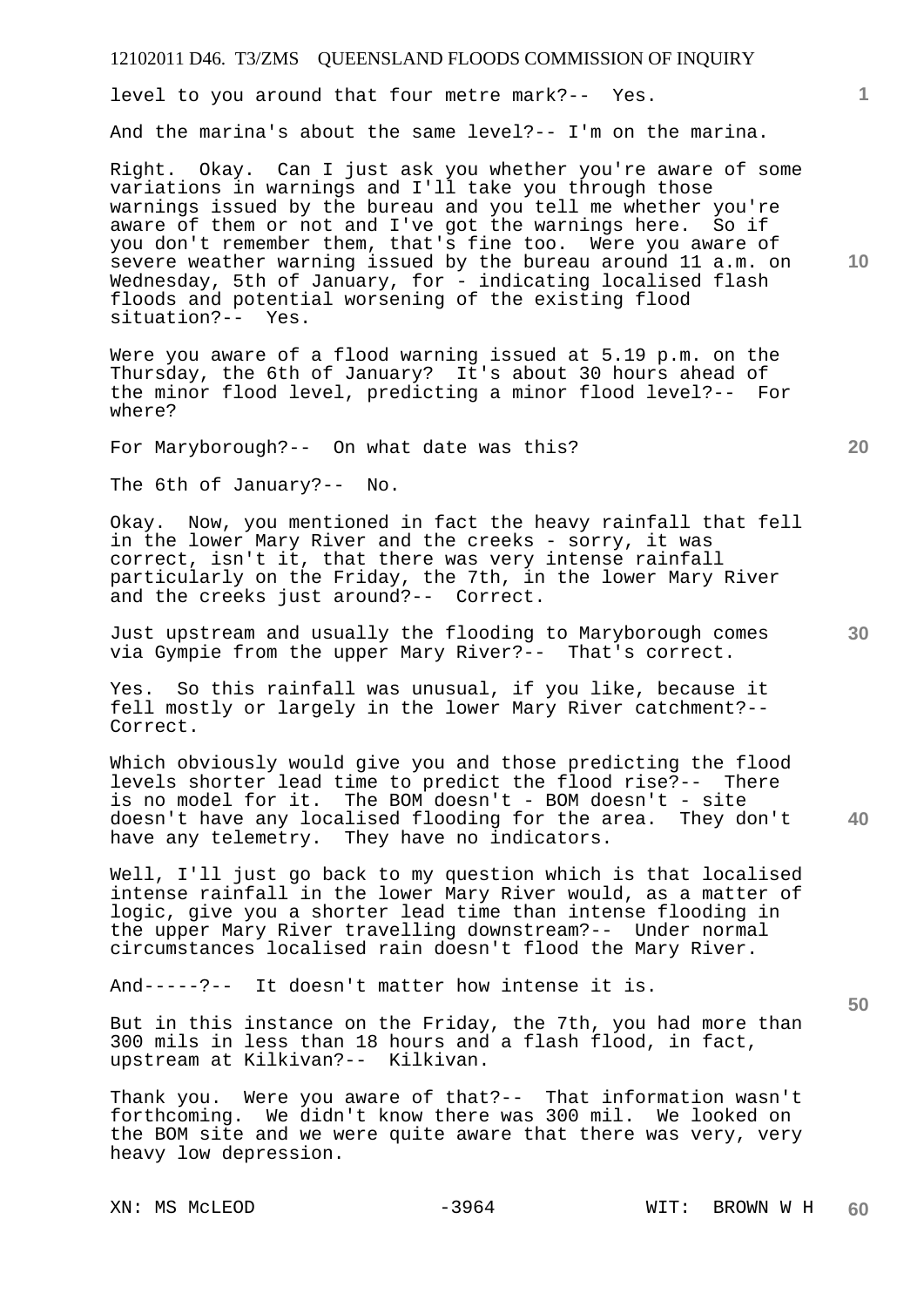Yes?-- And it wasn't going away. It went out to sea and came back.

Well, one of the things you did say you looked for was the readings at Tiaro?-- Tiaro.

Tiaro, sorry.

COMMISSIONER: Ms McLeod's from Melbourne.

MS McLEOD: Hopefully I can be forgiven many things. On Friday the 7th of January at 7.12 p.m. the flood warning issued by Tiaro was for, "Moderate flooding continuing downstream along the Mary River between Miva and Tiaro, with fast rises occurring with the heavy rainfall during Friday afternoon and evening. River level rises overnight are expected to maintain high moderate flood levels during Saturday." And then the readings for Tiaro are listed. 9.5 metres and rising?-- That was at what time?

That was 7.12 p.m. on Friday the 7th?-- That wasn't on the BOM site. That was at four - it was 9.4 at four.

Perhaps you're thinking of the warning that was issued, the one before at 2.28 p.m.?-- It wasn't updated.

That might be - did not have a reading for Tiaro?-- It didn't have an update after that, though.

You looked and you did not see that warning being posted?-- No.

Then on 11.15 p.m. on Friday, the 7th of January, noting heavy rainfall - continuing heavy rainfall, continues to fall across the lower Mary catchment below Gympie. Mentions the amount of the rainfall, river levels downstream of Maryborough currently expected to reach minor flood level of five metres overnight Friday?-- At what time was this, sorry?

11 p.m. Friday?-- At 11 p.m. Friday.

Yes?-- I was waist deep in water. We were already over five metres at that stage.

The warning at 11 p.m. says, "Exceed five metres overnight. Reached 6 metres during Saturday."?-- At 11 o'clock.

Yes?-- We were already over a metre of water so that's over the five metre mark.

Right?-- So there was - at 8 o'clock what was the warning because, I'm sorry, at that time - at that time I was probably frantic and I didn't look at any web sites.

7 p.m. I've mentioned the Tiaro reading, 11 p.m., the warning to reach at least six metres during Saturday?-- Had we got that report at seven-----

**20** 

**10** 

**1**

**30** 

**40**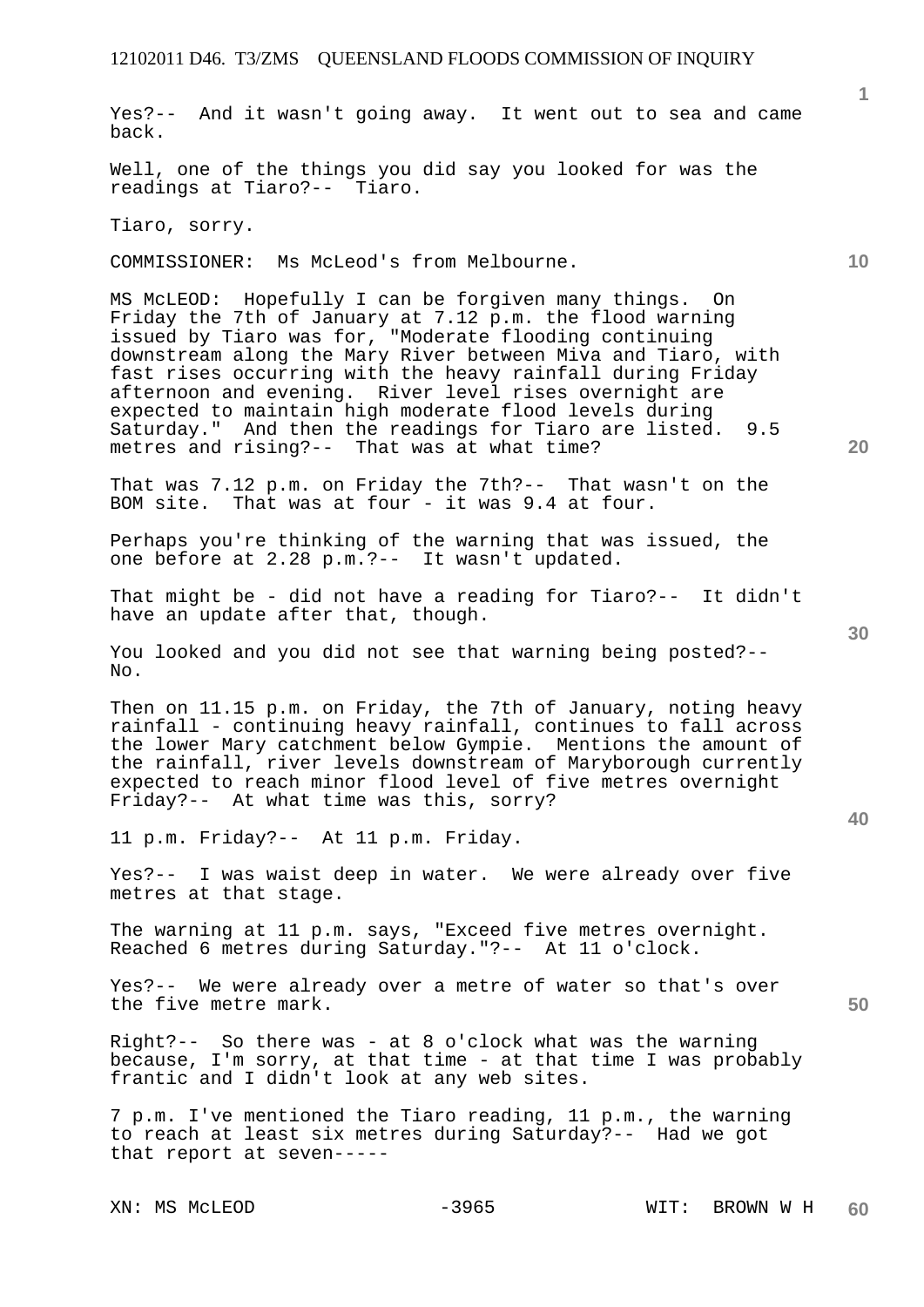**1 10 20 30 40 50**  Yes?-- -----that Tiaro was - what was the reading at Tiaro at seven? 9.5 metres and rising?-- Had we got that we would have moved earlier. Were you actually checking your web site yourself?-- As well, yes. The 8.2 metre peak-----?-- Mmm-hmm. -----was reached around 12.30 on the Sunday, the 9th; you agree with that?-- I do. You did not see at 4 p.m. on the 7th, Friday the 7th, a posting for Tiaro of 9.5 metres and rising?-- I said that that was at 4 p.m. on Friday. That was the only reading that we - the only telemetry that we got from Tiaro was at 4 p.m. at 9.5 and rising. The same telemetry was at 7 p.m. if you go back and - you've just said it to me. Yes, we might be at cross-purposes?-- In our three hour interval----- Yes?-- -----you've still got the same telemetry of 9.5 and rising. Yes?-- So there's been no change. What you're saying to me there's been no change so there wasn't another reading at 7 o'clock. They used the same reading. Right. And the reading-----?-- Was a manual reading and it was used at 4 o'clock and they've used the same one at 7 o'clock. Which presumably means there hasn't been an updated communication to the bureau?-- That's exactly what I'm trying to say. So would you accept - I'll ask you the same question I asked Mr Wode. If there was nobody communicating the manual reading through to the bureau, the update, then obviously they can't post the updated flood level?-- Correct. Yes. Did you take into account the narrative that was posted or is it the case that you did not see at all that 7 p.m. warning on the 7th of January?-- The 7 p.m. report was exactly the same as the - from Tiaro was exactly the same as the 4 p.m. I'm sorry, the narrative about the moderate flooding between Mary River and Tiaro fast rising occurring?-- That still gives us eight hours. At Tiaro gives us an eight hour under under normal circumstances gives us an eight hour window to be able to get out. And the reading that was the warning before, sorry, the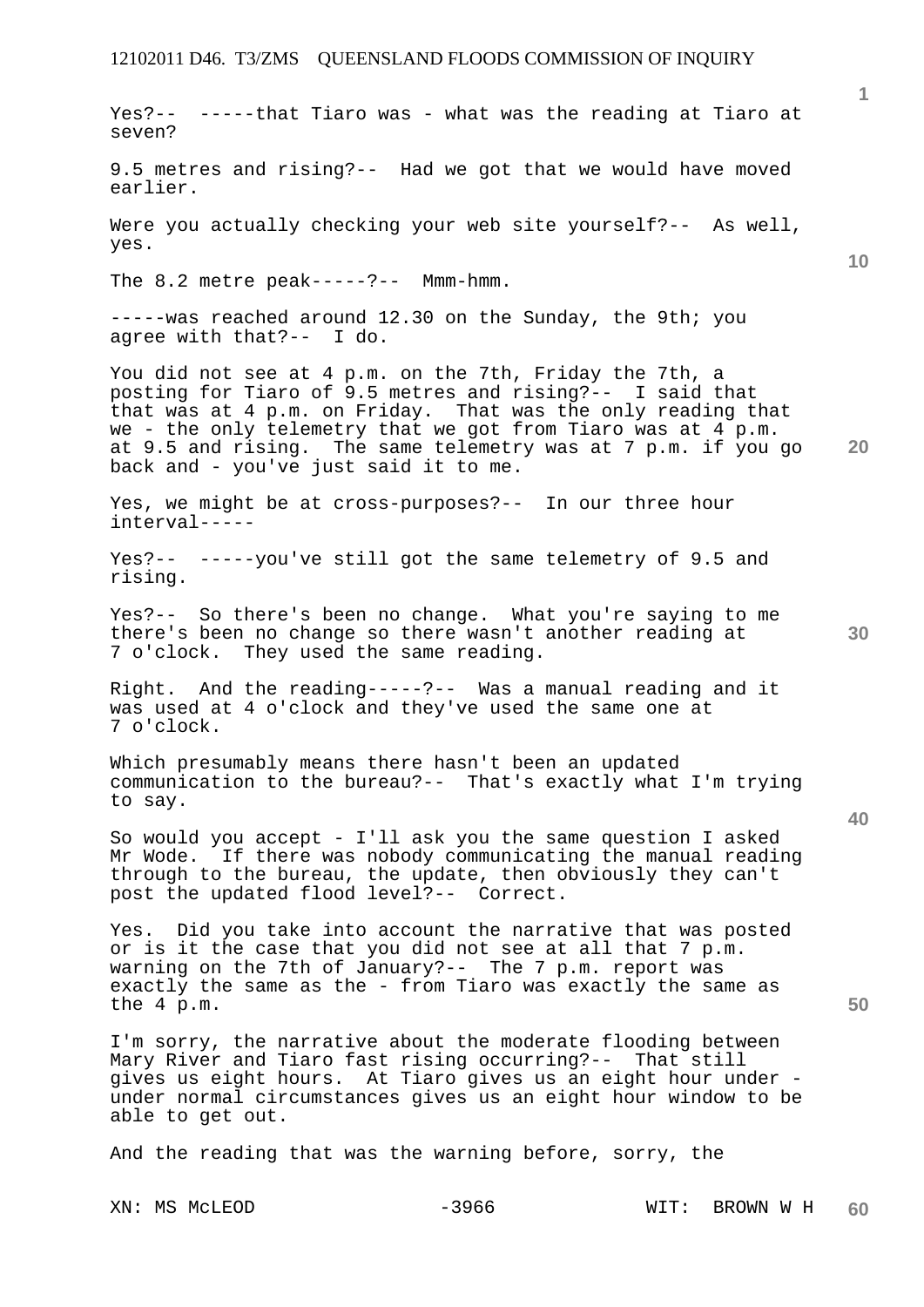warning immediately before that at 2.25 p.m. did not have a reading?-- From Tiaro?

Hang on. Let me just check that. If there was no reading from Tiaro for that time then obviously that also impacted your ability to respond?-- For sure.

And, again, someone hadn't communicated that reading then the BOM couldn't post it?-- So my point to you is that we need an automated indicator at Tiaro so that the telemetry then is continuing down that river.

We've just heard from Mr Wode that he thought - and I don't have instructions on this so I'm just asking your view about it, that it's an alert system, not a manual gauge at Tiaro?-- We need to know what - what the river's doing at Tiaro.

**20** 

**40** 

**50** 

**1**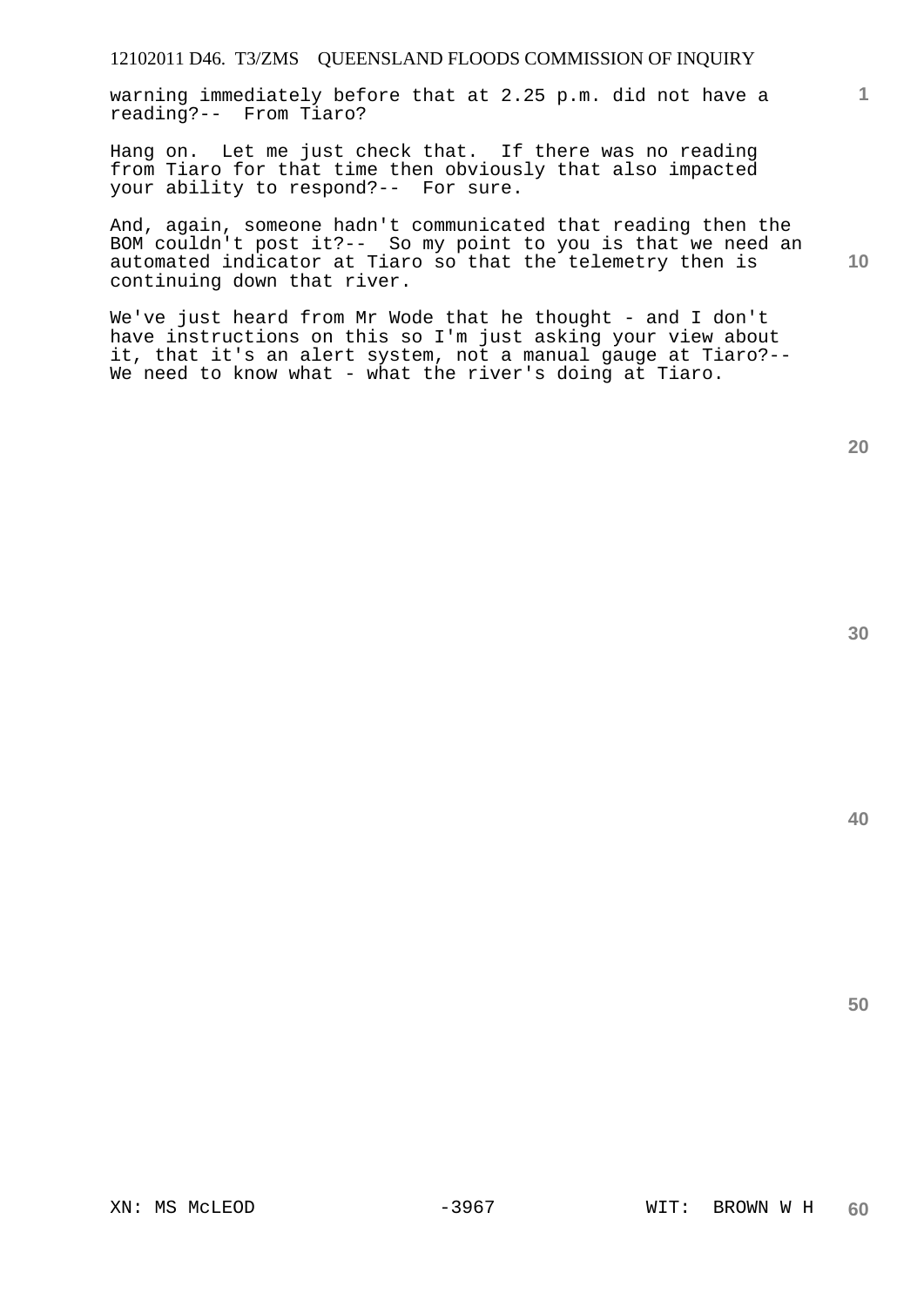But you don't know whether it is an alert or manual system?-- I have no idea.

Okay. As you say in your statement, your issue is not with the accuracy of the rainfall predictions, but the delay in getting those flood postings?-- For sure. You can't have things that are 12 hours old. If you have a look at the complete report, some of the indicators are up to 12 hours old. You can't do that during a flood event, and that's where it has to be all up to date. We rely heavily on that particular telemetry to be able to salvage our - what we have is all of our assets.

And you would accept that the Bureau depends on those who are meant to be reading the gauges and passing on that information?-- Well, most of them have made it through-----

For the manual ones?-- For the manual ones, yes, and I think it is up to the Bureau to make sure it is manned during a flood time. And it wasn't as if it was in the middle of June where we had 300 mm of rain as an event that come out of the blue. It had been raining since January 1.

Well, you have indicated that you think it is up to the Bureau to make sure they are manned. Can I suggest to you it is not a Bureau issue about who mans them; they are owned and operated by somebody else?-- It doesn't matter to me who they are owned and operated by. The BOM site puts the warnings out, and at the end of the day I don't care who is responsible for it, but whoever is responsible for it should be doing it because someone - we were lucky we didn't lose any lives here. We were more fortunate than lucky that nobody was hurt more than cuts and bruises, and to me it is important.

Thanks, Mr Brown.

MR ROLLS: No questions of Mr Brown, thank you, Commissioner. MR CALLAGHAN: I have no questions. May Mr Brown be excused? COMMISSIONER: Thanks very much, Mr Brown. You are excused.

WITNESS EXCUSED

COMMISSIONER: Ms McLeod, will the Bureau be providing some information about the state of affairs with the gauges?

MS McLEOD: We have already provided to the Commission a bundle of material back before we started the first round, which includes the maps that Mr Wode referred to, and a summary of the floods, the heights and so on. But we can certainly do an update and cross-reference against the things

**10** 

**20** 

**40** 

**50**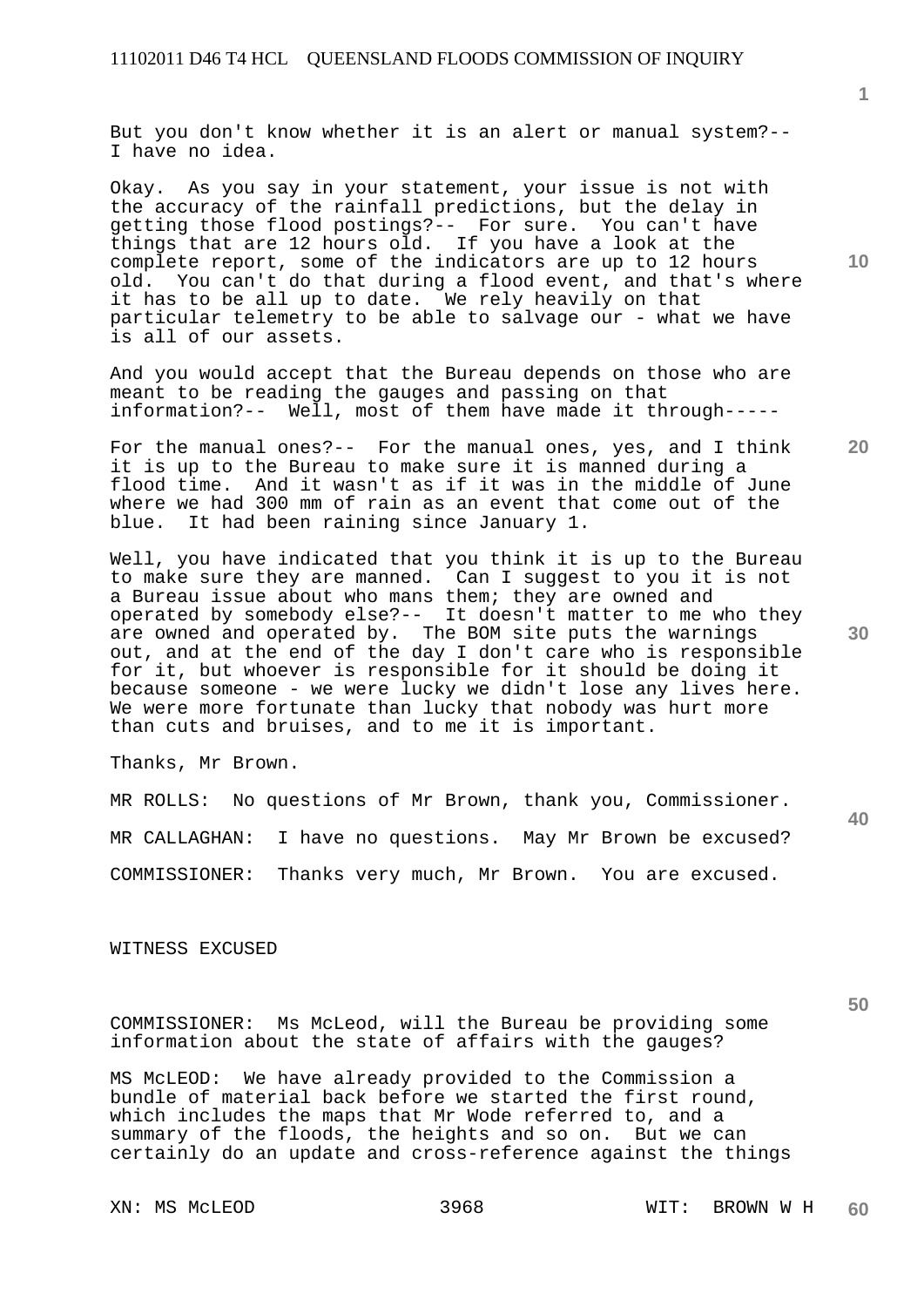that are being said here.

COMMISSIONER: Thank you. Yes, Ms Kefford? I am looking at the time would that be a convenient time?

MS KEFFORD: Would that be convenient?

COMMISSIONER: We will come back at 25 to.

THE COMMISSION ADJOURNED AT 11.22 A.M.

**20** 

**1**

**10**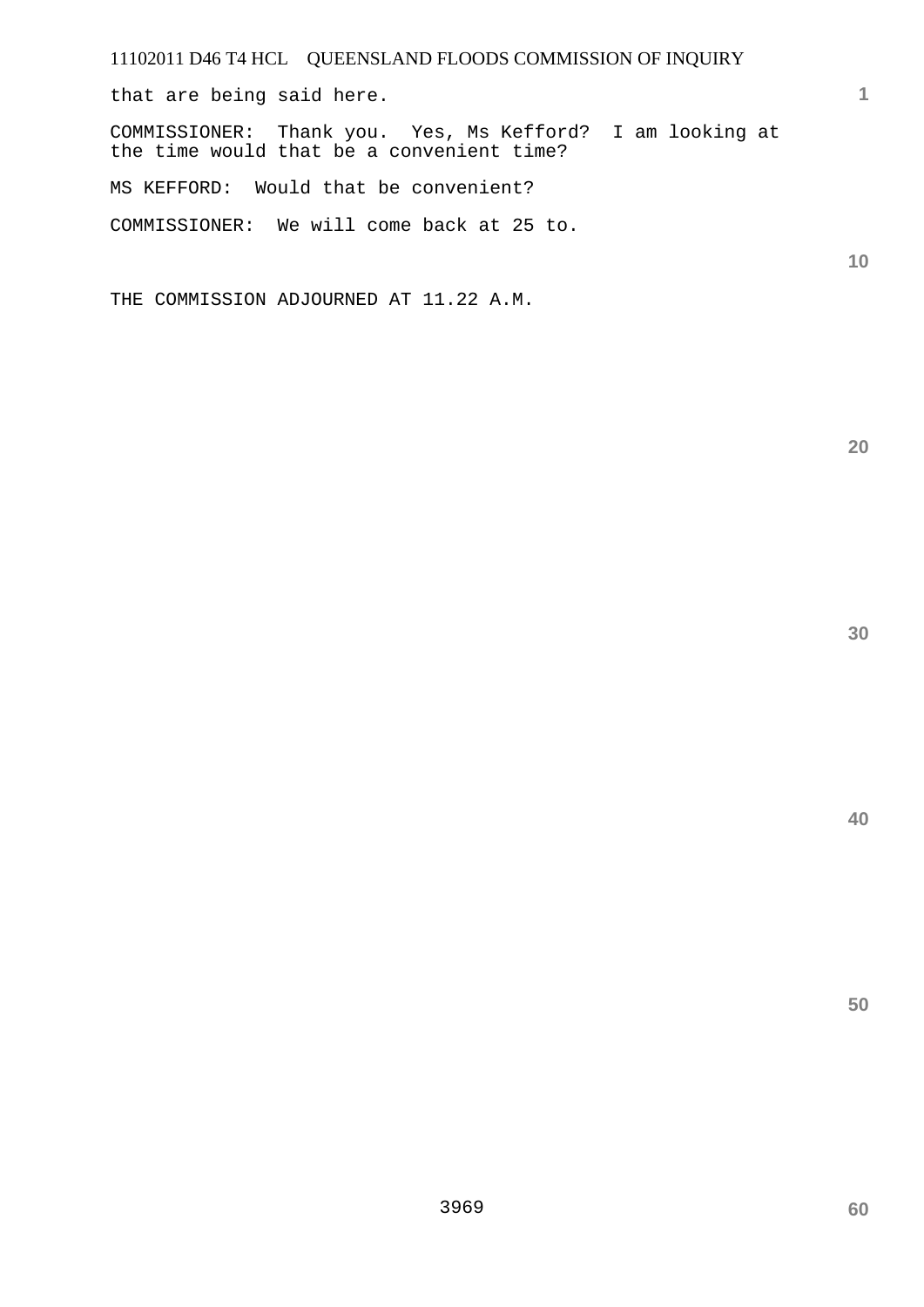THE COMMISSION RESUMED AT 11.40 A.M.

COMMISSIONER: Yes, Ms Kefford?

MS KEFFORD: Madam Commissioner, I call Kathleen Wilson.

KATHLEEN MARY WILSON, ON AFFIRMATION, EXAMINED:

MS KEFFORD: Is your full name Kathleen Mary Wilson?-- Yes.

You provided a statement to the Queensland Floods Commission of Inquiry. Can I get you to have a look at this document, please? Is that a copy of your statement with annexures?-- Yes, it is.

I tender that document.

COMMISSIONER: Exhibit 785.

ADMITTED AND MARKED "EXHIBIT 785"

MS KEFFORD: Ms Wilson, you reside in a low-set house situated at 43 Shellcot Street, Toogoom?-- Uh-huh.

And you built that house in 1985, is that correct?-- Yes, correct.

**40**  And at the time of constructing the house was there any other residential development in the area?-- Yes, there was, but nobody either side of me. There wasn't a lot in the street.

Was there anything behind you?-- Nothing. Only beautiful bushland. That's all.

Can you describe to us the level of your land at the time that you bought it in comparison to the land surrounding it?-- The bushland went a little bit lower than the natural surface level, my land, because I didn't build my land up at all. Other than later we did because floodwaters had risen up again. We had a flood in about 1990 and the floodwaters actually did come up to the backyard about two inches up the backyard. Following that we did bring in truckloads of soil to fill so that this would never happen again and - yeah.

So when was that?-- That was about 1990, and when we filled the backyard, the natural bushland was lower. So it should never have flooded again. And the blocks beside me were the same level as mine, and so actually, you know, mine might have

**30** 

**20** 

**10**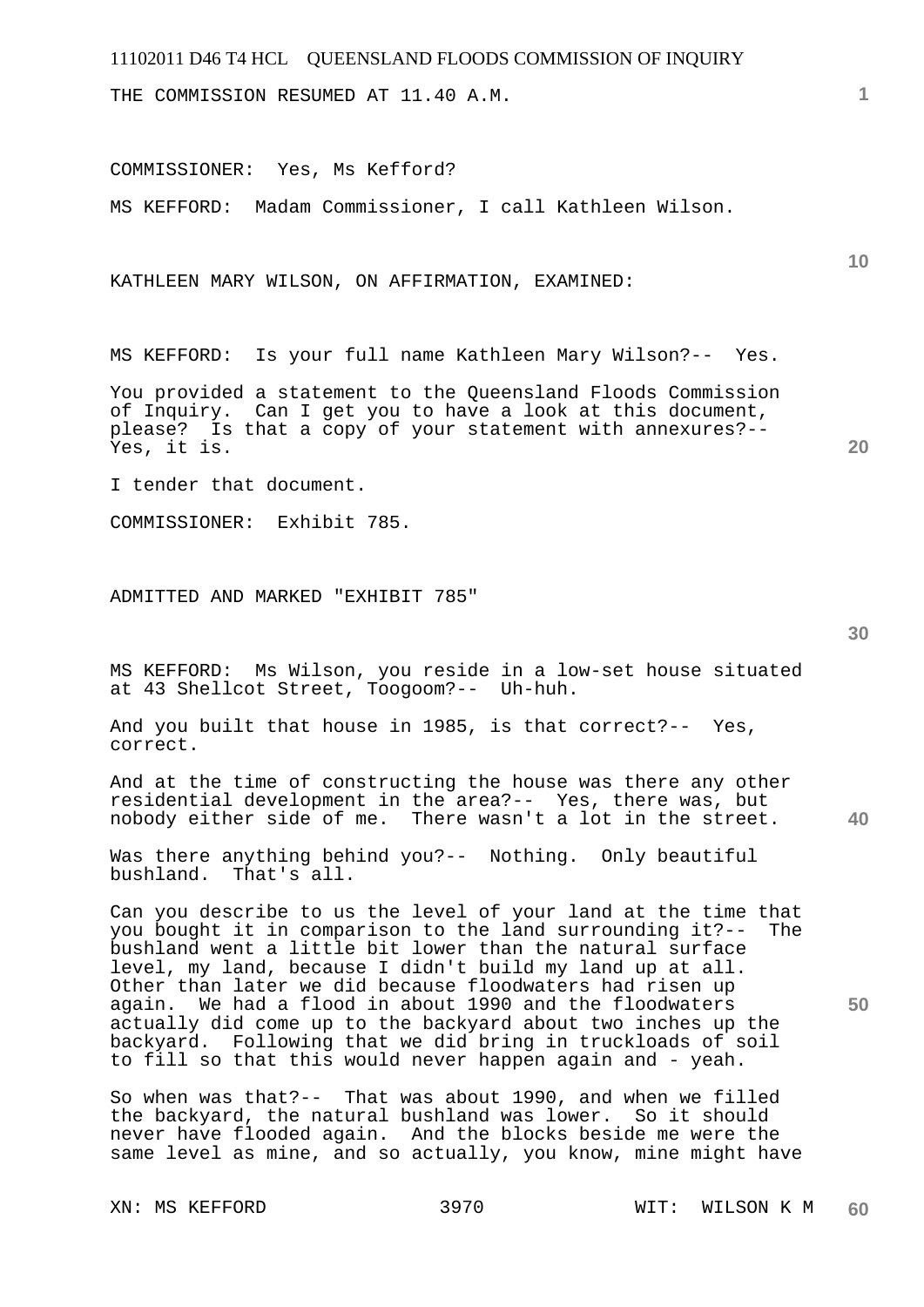been a little bit higher in the back because theirs seemed to be built up maybe a little bit. So this should never have happened again.

In around 1990 when you filled to prevent flood happening again, at that point in time where was the water coming from? Was it coming from the bushland at the back or-----?-- Yes, I'd say it most probably was, mmm.

In paragraph 4 of your statement you say that on purchasing the land you didn't realise that the property would be subject to flooding. Was there any searches that you did at that time to ascertain whether it would be subject to flooding?-- No, I don't think we even thought about it because sandy soil, you think it would just go through the sand, and it is very close to the beach. Couldn't imagine it flooding, actually.

Now, in the recent January 2011 floods, did your property flood?-- Oh, yes, it did.

And do you have a view as to why your property flooded?-- I do. Because there was a new development, all the beautiful bushland was knocked down behind and a new development was built and they raised that soil up about a metre higher than what the bushland would have been. And also I have got neighbours down beside me and their land is higher than mine. They levelled theirs up higher than mine.

If I could show you an aerial photograph and if you could explain to us where some of these features are with reference to that aerial photograph? Now, in that photograph, is your property the one-----?-- With the X.

-----with the X in the centre of the black circle?-- Yes.

Where had the - where was the area that was previously forested and now developed?-- Well, between my place with the X and Castaway Court, that was - oh, and right up it was forest right up to O'Regan Creek Road, and that was all beautiful and natural forest. Right behind me, directly behind me, the forest was - forest land started.

And do you know what the - can you see that there is a thin area which has a sort of red stripe across it?-- Yes.

Do you know what that-----?-- Well, that's-----

-----indicates?-- That's a drain easement.

**50**  Drainage easement?-- Drainage easement. It is an easement with no drain in it. It should have a drain in it because if it had a drain in it we would not be flooded at all because the drain - the water would just be taken away to wherever it is supposed to be drained to.

When you say there is no drain in it, so there is no pipe?--No.

**20** 

**40** 

**10**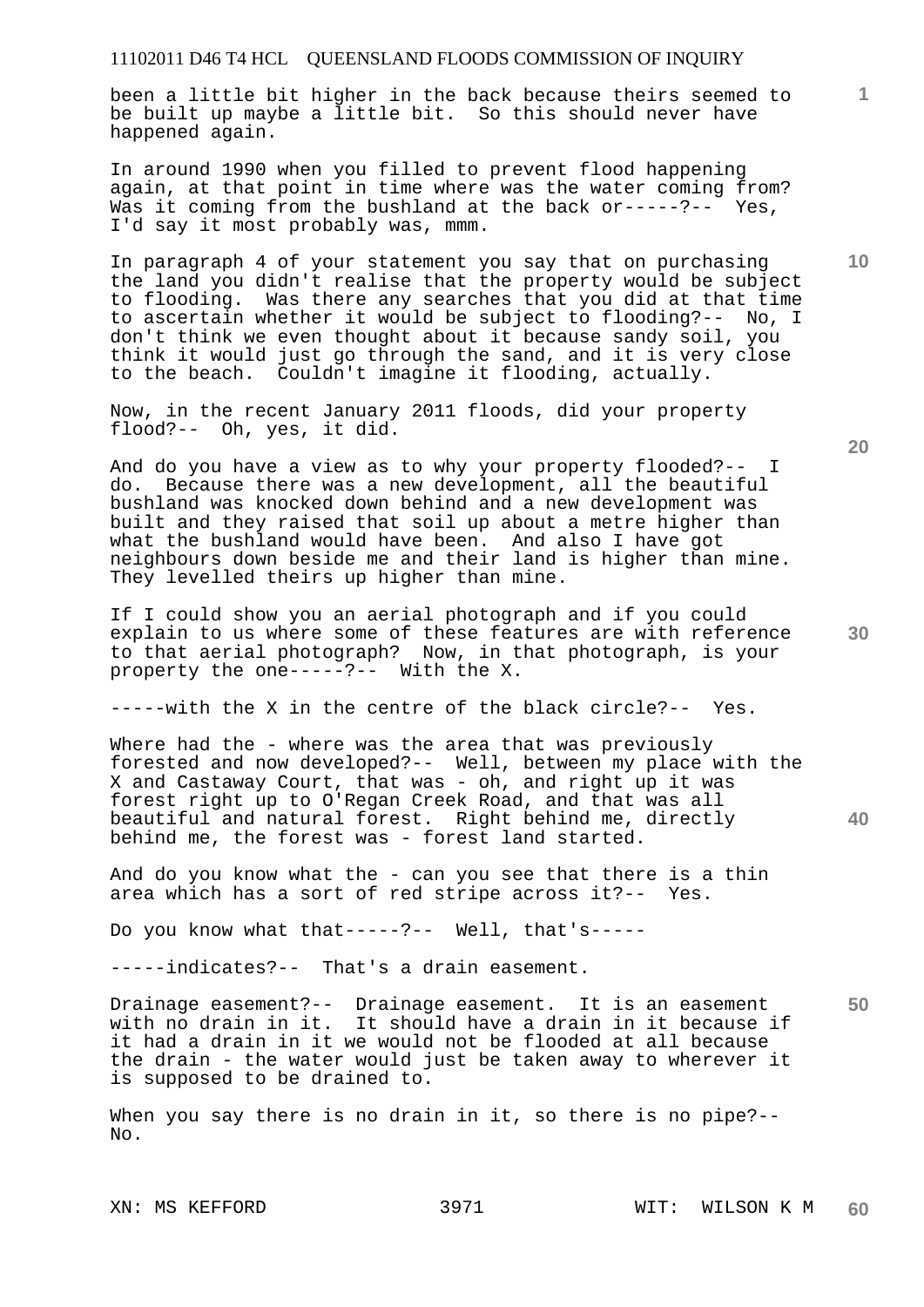And in that location is there a dip in the land at all?-- Very slight. Very, very, very slight. Yep.

And in your statement you talk about a concern that there's been some BlueScope Steel fences which have been constructed across the easement/drain?-- Mmm.

Are those fences across that red hatched area?-- Yes, they go right across right to the boundary fence of old Shellcot Street back fence.

You describe them as being constructed to ground level. What do you mean by that?-- Well, they're right down to the ground. There is no way - if there is a drain or an open drain, there would be no way the water could flow through because they are blocked with this fence that goes right down to the ground.

And was there any water - so that would prevent water flowing?-- Oh, definitely.

Underneath the fence, obviously?-- Oh, definitely because there is nowhere for it to go. It is trapped. All the water's trapped.

Does that potentially save your property from water flowing underneath the fence from the neighbouring property to the rear, or is it trapping the water on your side of the fence, do you believe?-- It would go through. It would go through the picket fence, the water from my backyard, if there was a proper drain put in the ground, but maybe it would over the top it would flow out, I wouldn't have a problem. There wouldn't be any problem for myself and other residents in Shellcot, but the drain's not there. They didn't put the drain in and I don't know why. They should have.

**40**  And so that's obviously one of your concerns. Is your other concern related to the fence?-- Yes, and the fence - well, they should have a big gap in the fence somehow. You have got to be able to let the water flow through but if they did have a proper drain in the ground with a grid over the top that let the water go through, maybe they could leave the fence there. That's what I need, is a drain so water can escape.

Thank you, I have no further questions.

MS McLEOD: No questions, thank you.

MR ROLLS: No questions, Commissioner, thank you.

MS KEFFORD: I have no further questions. I should, however, tender the aerial photograph.

COMMISSIONER: It will be Exhibit 786.

ADMITTED AND MARKED "EXHIBIT 786"

**20** 

**50** 

**10**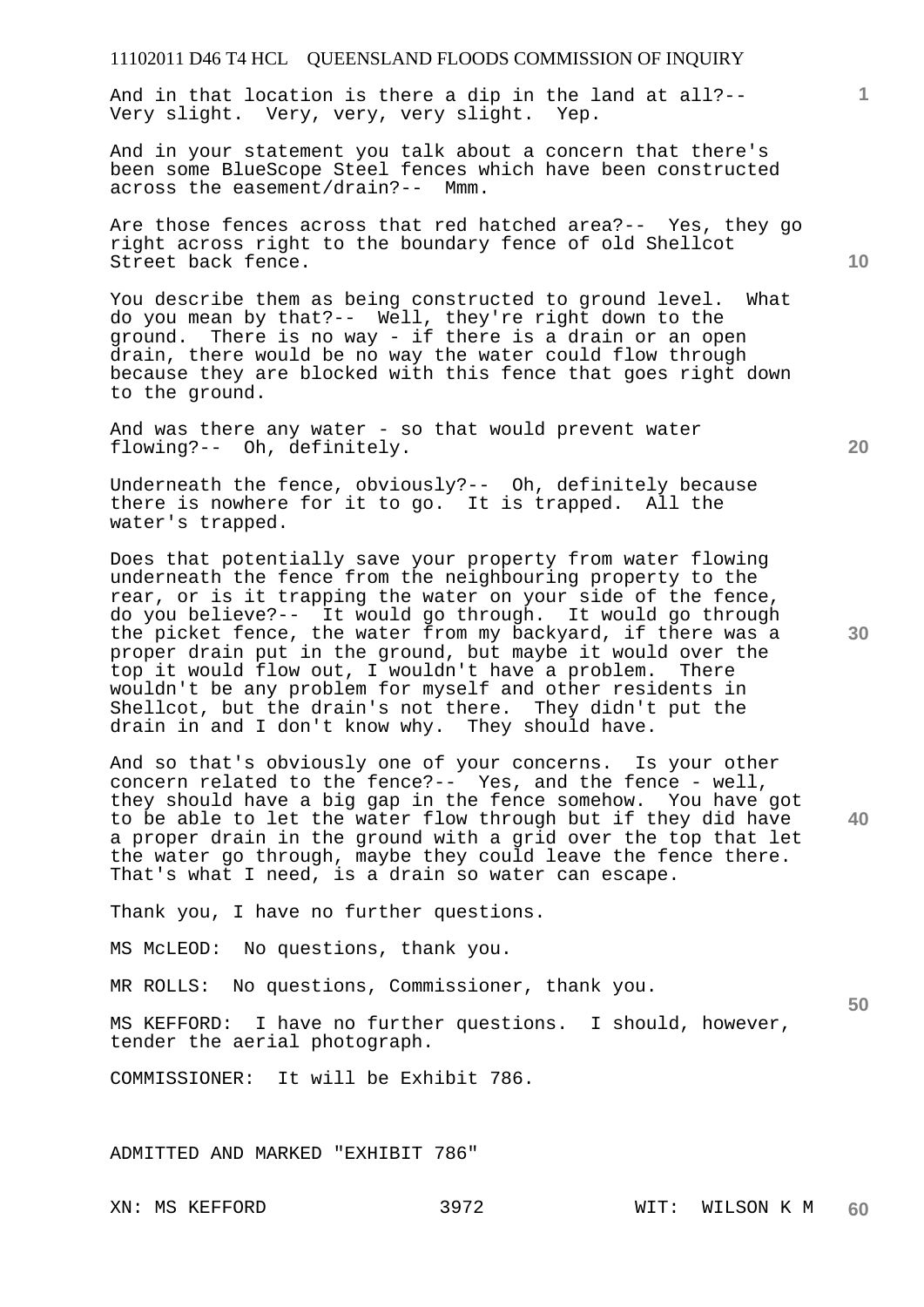**1**

**10** 

**20** 

MS KEFFORD: Might this witness be excused?

COMMISSIONER: Yes. Thanks very much, Ms Wilson, you are excused.

WITNESS EXCUSED

MR CALLAGHAN: Madam Commissioner, just before I call the next witness, in the interests of giving affected parties as much notice as possible, we are scheduled to sit in Gympie tomorrow. The starting time I think has been published as being 10 a.m., but might it be convenient for the Commission to commence at 9.30 in Gympie tomorrow?

COMMISSIONER: Will that suit you?

MS McLEOD: That will suit, Madam Commissioner.

MR ROLLS: It won't cause me any inconvenience.

COMMISSIONER: All right.

MR CALLAGHAN: There are some other parties that aren't present-----

COMMISSIONER: Let them know straight away and if there is a problem there we might have to adjust.

MR CALLAGHAN: I call Peter Care.

**40** 

**50**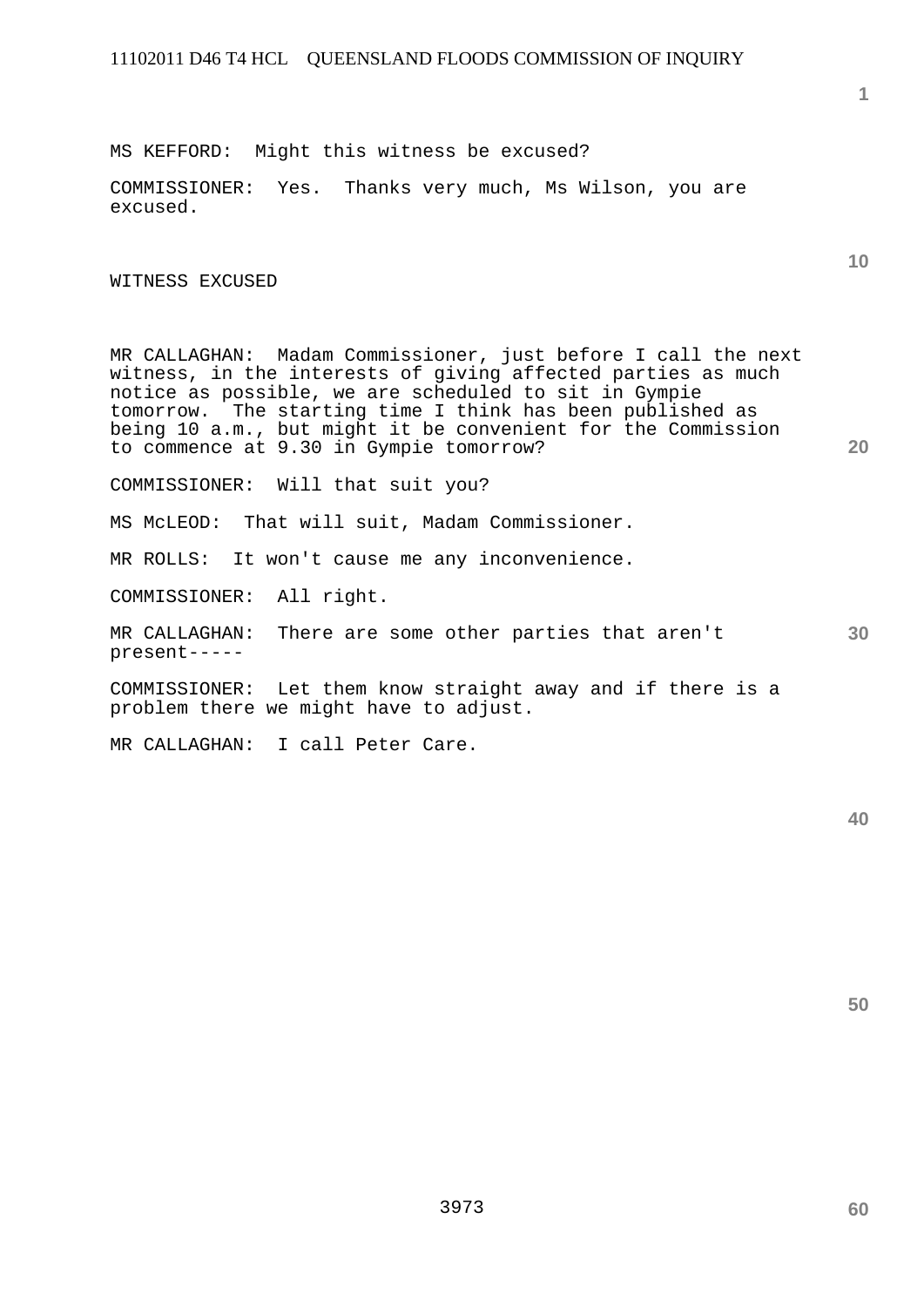| 11102011 D46 T4 HCL QUEENSLAND FLOODS COMMISSION OF INQUIRY                                                                                                                                                                                                                                                                          |    |
|--------------------------------------------------------------------------------------------------------------------------------------------------------------------------------------------------------------------------------------------------------------------------------------------------------------------------------------|----|
| PETER WILLIAM CARE, SWORN AND EXAMINED:                                                                                                                                                                                                                                                                                              | 1  |
| MR CALLAGHAN: Could you tell the Commission your full name<br>and occupation, please?-- My name is Peter William Care and I<br>am the Chief Operating Officer for Wide Bay Water Corporation.                                                                                                                                        |    |
| Mr Care, you have provided a statement to the Commission.<br>It<br>is dated 14 September 2011 and has 12 annexures, is that<br>correct?-- That's correct.                                                                                                                                                                            | 10 |
| I will show you this. That's your statement and annexures?--<br>Yes, it appears so, yes.                                                                                                                                                                                                                                             |    |
| I tender that.                                                                                                                                                                                                                                                                                                                       |    |
| COMMISSIONER: Exhibit 787.                                                                                                                                                                                                                                                                                                           |    |
|                                                                                                                                                                                                                                                                                                                                      | 20 |
| ADMITTED AND MARKED "EXHIBIT 787"                                                                                                                                                                                                                                                                                                    |    |
| MR CALLAGHAN: Mr Care, Wide Bay Water is the owner and<br>operator of Lenthalls Dam - how is it pronounced? Is it<br>Lenthalls?-- Lenthalls Dam is the term.                                                                                                                                                                         |    |
| And Wide Bay Water owns and operates it ?-- It owns and<br>operates it, yes.                                                                                                                                                                                                                                                         | 30 |
| The Commission's attention has been drawn to this dam<br>principally, I think, because of the operation or not of the<br>crest gates. You are aware of that ?-- I am aware of that,<br>yes.                                                                                                                                          |    |
| Is it the case that in February 2007 the full supply level of<br>the dam was increased by the installation of five crest<br>qates?--<br>It was, yes.                                                                                                                                                                                 | 40 |
| Was the concept of backflow during a flood event considered<br>during the process of deciding to raise the dam storage<br>Although I wasn't involved in that<br>capacity?--<br>decision-making process of using the crest gates, one of the<br>primary reasons for utilising crest gates was to prevent back<br>flood to properties. |    |
| And was there then a contingency consideration given to the<br>concept of gate failure?-- Gate failure was reviewed as part<br>of the processes involved in designing the gate - sorry, in<br>the decision process to implement the gates, and part of that<br>process was to look at the risk impacts of failure of the             | 50 |

The gates are designed to function automatically, is that-----?-- That's correct. In the event of a flood event,

gates and that was undertaken by SunWater projects as part of

the decision-making process.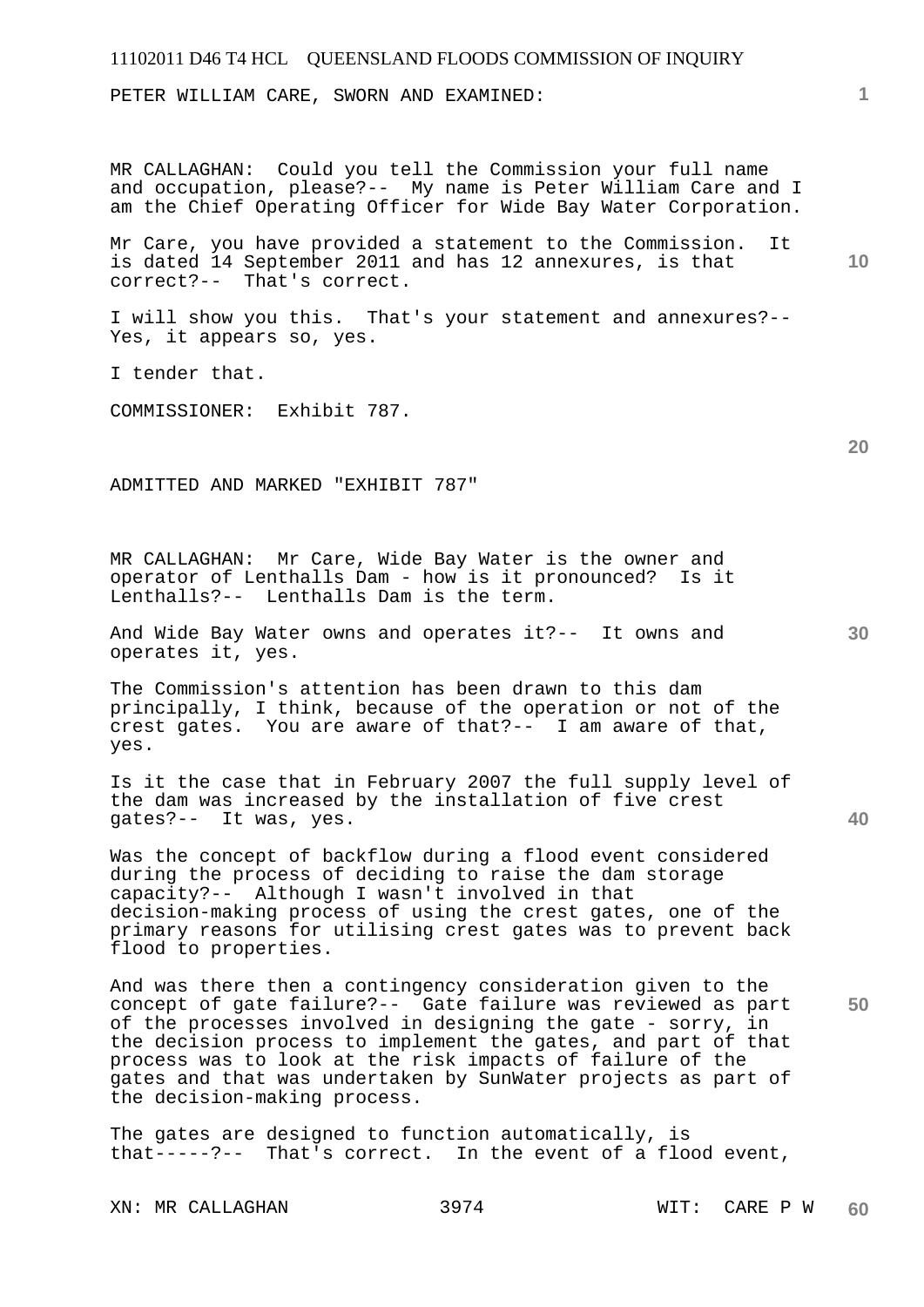the gates systematically are designed to open with the first gate opening when the water level's 150 millimetres above the top gate level.

Which is?-- Which is RL26.

The gates can also be operated manually?-- Each of the flood gates has a manual valve to manually open those valves for testing purposes and also anything that we wish to lower water levels in advance of the normal operating levels of the gates.

Are there any other - if I can take you to paragraphs 35 to 37 of your statement? You have referred to the maintenance of the gates?-- That's correct.

It is the case that crest gates have never been added to an existing dam as far as you are aware, is that right?-- As far as we're aware the crest gate concept was actually developed in South Africa and prior to installation of the Lenthalls Dam crest, there has only ever been installed in South Africa and has only ever been installed as part of an original dam development rather than post construction, as ours has been.

Just turning then to the topic of maintenance which you address in paragraphs 35 to 37, you say that operational maintenance is undertaken annually at the time of the first spring rains. First of all, what are they? Is that the first time it rains in the springtime?-- No. Effectively, the maintenance process is actually undertaken in about October or November each year so we're effectively saying in that spring period prior to the summer, rainfall events historically we know that rainfall events in our catchment, the chance of excessive rainfall from October onwards - the end of October onwards.

You don't actually wait for it to rain?-- No, no. We use that term but, you know - it is a term that we use but, effectively, we like to have that work undertaken around about the end of October.

Is that the only time each year that testing and maintenance is carried out?-- It is following the operation and maintenance manuals and standard operating procedures that were developed for the dam.

Well, at that time you do test the capacity of the gates to open and close, is that right?-- Correct. We go through a number of processes to clear the air venting system and the gate pipe work along with opening and closing of each of the individual gates.

And if a gate isn't working as it is meant to during these tests - we will come to specific examples of that - but is there a routine or a procedure that is to be implemented if such a defect is revealed during maintenance? Is there a report or something-----?-- We have a process that was developed by the gate designers, GHD, which we undertake during the testing procedures, and in the case of last year we

XN: MR CALLAGHAN 3975 WIT: CARE P W

**10** 

**20** 

**40** 

**30** 

**50**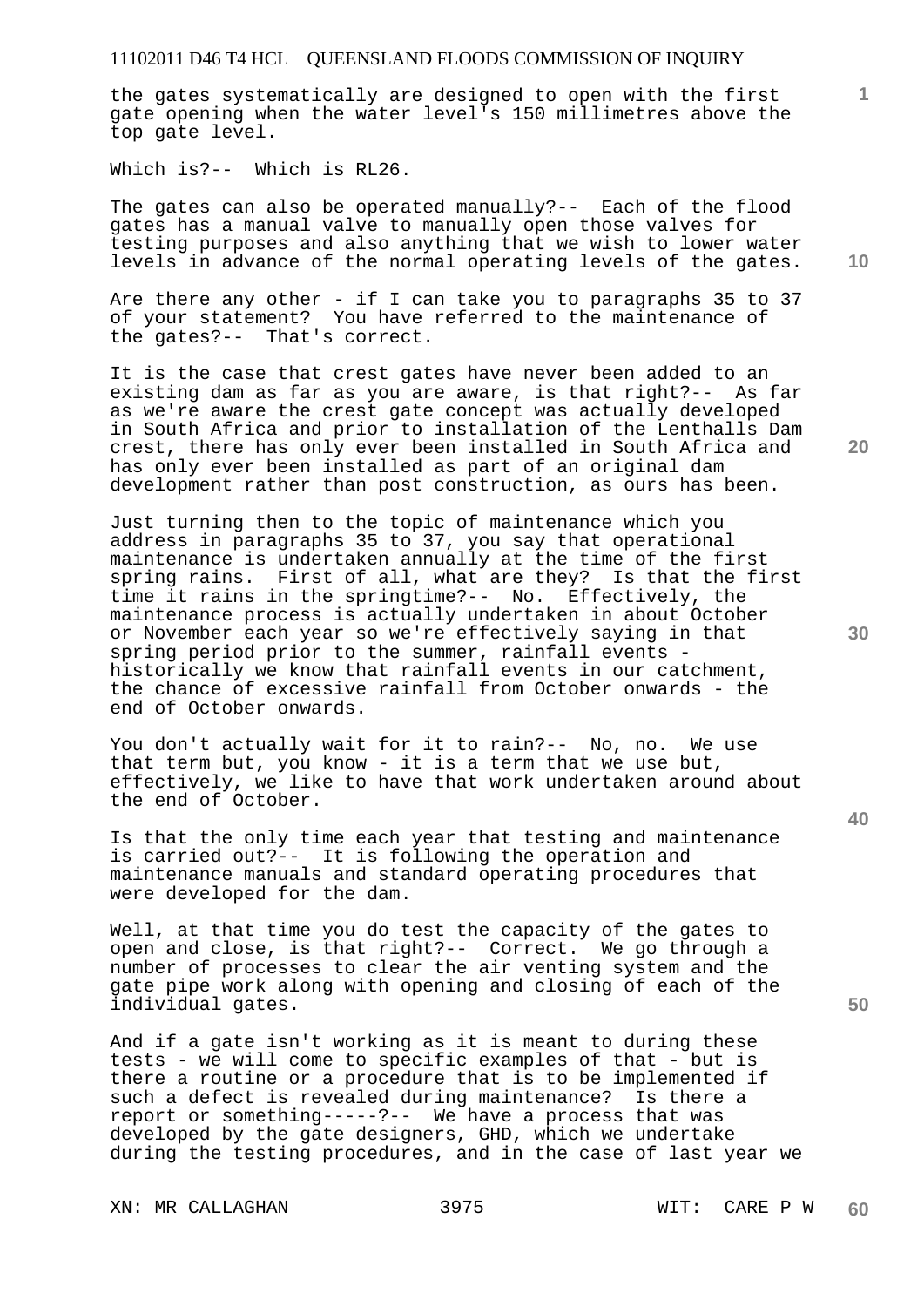had one gate that didn't open as it was designed to do and we used external hydraulic force to actually open that gate.

I will come to that in a moment. What I was probably getting at was whether any relevant difficulties during the maintenance process are communicated to anyone, such as the local council, or DERM, or anything like that?-- No, no, they don't.

**10**  We might just get an overview of the way the things have gone since February 2007. That was when they were installed, is that right?-- That's correct. Construction works had been completed.

There was a rainfall event in February of 2008 when the gates should have opened automatically?-- That's correct.

But did not?-- That was the first flood event after post construction and it was our first opportunity to actually hopefully see the gates work, but, in effect, the gates did not operate during that event.

Was there an effect upstream as a result of that flooding?-- There was flooding upstream or there was inundation upstream of the catchment, yes.

Again, in terms of communications, do you know - I appreciate you may not have been there, but do you know what agencies or individuals were notified?-- I personally wasn't involved in the operations of the dams at that point in time, although I did provide engineering support to the operators. I personally contacted the dam safety regulator and I believe contact was made with the property owners at that time as well, too, upstream.

In paragraph 44 of your statement, you say that the Emergency Action Plan and the operation and maintenance manual were in draft form at this time. Why only in draft, do you know?-- We had received a condition schedule from the dam safety regulator and we were following that document and providing the relative document within the time-frames that were identified, and at that point in time those documents were only in draft form. They had not been provided through to the dam safety regulator.

By what time were they required to be finalised?-- I would have to look back through the conditions schedule, but I believe it was November of that year.

**50**  And was it in fact - were they in fact - were those documents finalised by November?-- I believe so. As I said, I wasn't actually involved in putting those documents together, but I believe they were.

At that time, the Emergency Action Plan had no provision for contact of upstream or downstream landholders, is that right?-- Look, I couldn't comment. I wasn't part of the process of developing the document, so I - sorry, I don't know

XN: MR CALLAGHAN 3976 WIT: CARE P W

**1**

**30**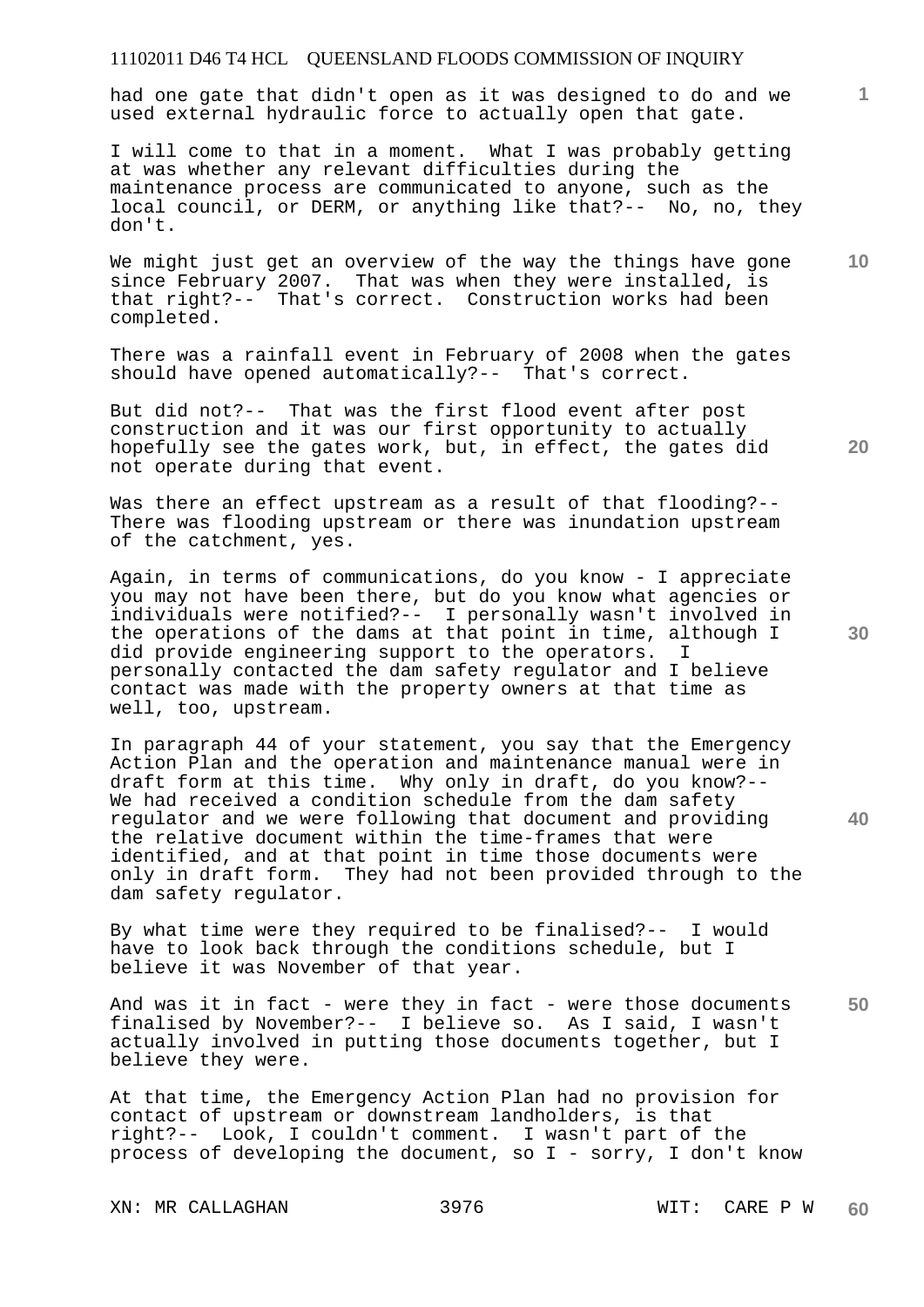the answer to that.

There was another event in May/June 2008 when the gates did not operate as designed. Once again, I think you address that in paragraphs 60 to 64, is that right?-- Yes, that's correct.

And so in response to these events, Wide Bay Water commissioned GHD to complete a number of investigations?-- Those investigations really had commenced after the February event.

Right?-- And flowed on to the May/June event as well, too, where basically the design that they provided to us had not worked and we were endeavouring to find a solution.

Well, there was - you received a report by GHD titled "Lenthalls Dam Flood Draft Report, February 2009", is that right?-- That's correct, yes.

I might tender that. I will show you that.

COMMISSIONER: Exhibit 788.

ADMITTED AND MARKED "EXHIBIT 788"

**30**  MR CALLAGHAN: And we're picking up here on paragraph 51 of your statement, is that right?-- That's correct, yes.

And just above that, in paragraph 49, you refer to or identify "two upstream landholders are impacted by the events of the dam". That's the Allen family and Mr Neilsen, is that right?-- That's correct.

Now, in essence, this report found that, due to the failure of the gates, Lintel Waters backed up along the upstream tributary, is that right?-- That's correct.

And that resulted in some residents being stranded - some landholders?-- Access to properties was compromised, yes.

**50**  Okay. All right. GHD found that the likely cause of the gates' failure, you say in paragraph 46, was excessive pressure of the gate seals which prevented them from dropping during a flood event. Now, I have looked at the report. I suspect, with the exception of Deputy Commissioner Cummins, it is probably not that accessible to most of us. Is it possible to give an easily interpreted explanation as to what the problem is?-- The problem identified from the 2008 events was that the actual seals themselves were preventing the gates lowering. Basically, the way the gates operate is that we have a - the gates themselves have a seal which basically prevents water leaking out of the gate or leaking beside the gate. It was GHD's determination - or the designers of the gates' determination was basically that the seal was too

XN: MR CALLAGHAN 3977 WIT: CARE P W

**10** 

**1**

**40**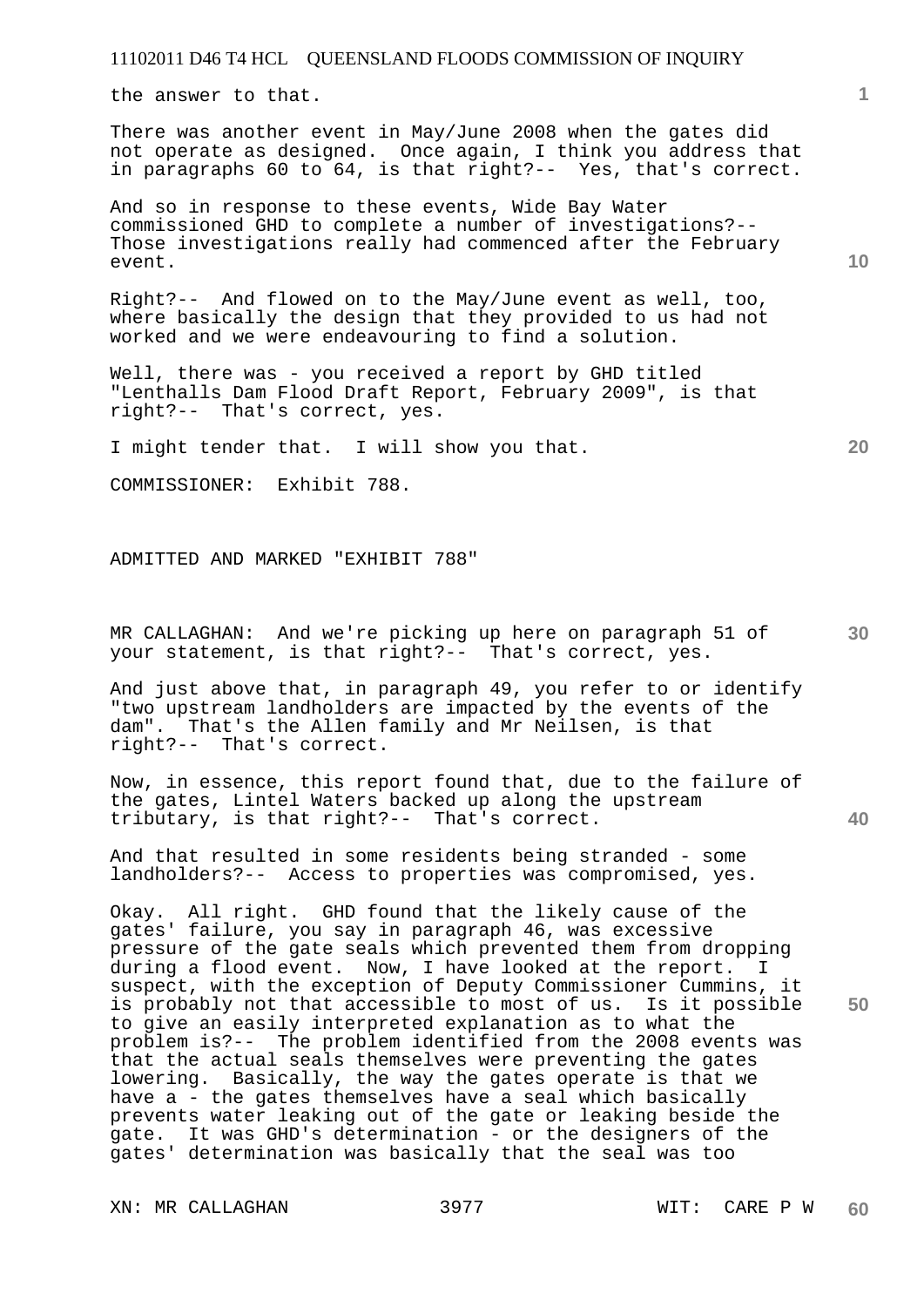efficient in sealing the gate and the loads on the gates in a flood event were preventing the gate from lowering.

That does help. We might show you that report. It was completed in 2008. That's the report, do you agree?-- That's the report, yes.

I tender that.

COMMISSIONER: Exhibit 789.

ADMITTED AND MARKED "EXHIBIT 789"

MR CALLAGHAN: So was that attended to then, following that report?-- Yes.

That issue with the seal?-- Yes, following the seal following the report from GHD, we moved ahead with modifications to the seals in the gates. Those works were undertaken and completed in 2009. I think it was around about February 2009. And we used the recommendations from the GHD report to undertake that project.

And-----?-- We engaged the same constructor that had been involved in the construction of the gates to undertake those works for us.

Did that improve things?-- Well, we weren't to know until the next flood event, which is the unfortunate situation - that unless we have a flood event, we don't know whether they are going to work. Unfortunately, we didn't have another flood event until 2010.

**40**  I see. I might just get a couple of other documents. There was a further report of March 2009, again a GHD report, the wet testing procedure report, and another - we might do one at a time. You are aware of that one?-- I am aware of that, yes.

What's meant by wet testing?-- The wet testing report was a report that was put together by GHD to enable us to test the gates after the seal adjustments and modifications had been made. So it is a process that we had to undertake to basically identify any other problems with the gates and to trust to be able to operate the gates under the recommendations.

As you just said, though, unless you get annual flood?-- Well, we weren't testing them in a flood event. We were testing them in a dry situation. Effectively we couldn't test in a flood event because we would need a flood to do so. So we tested them in a situation which was utilising manual opening of the gates.

XN: MR CALLAGHAN 3978 WIT: CARE P W

**20** 

**10** 

**30**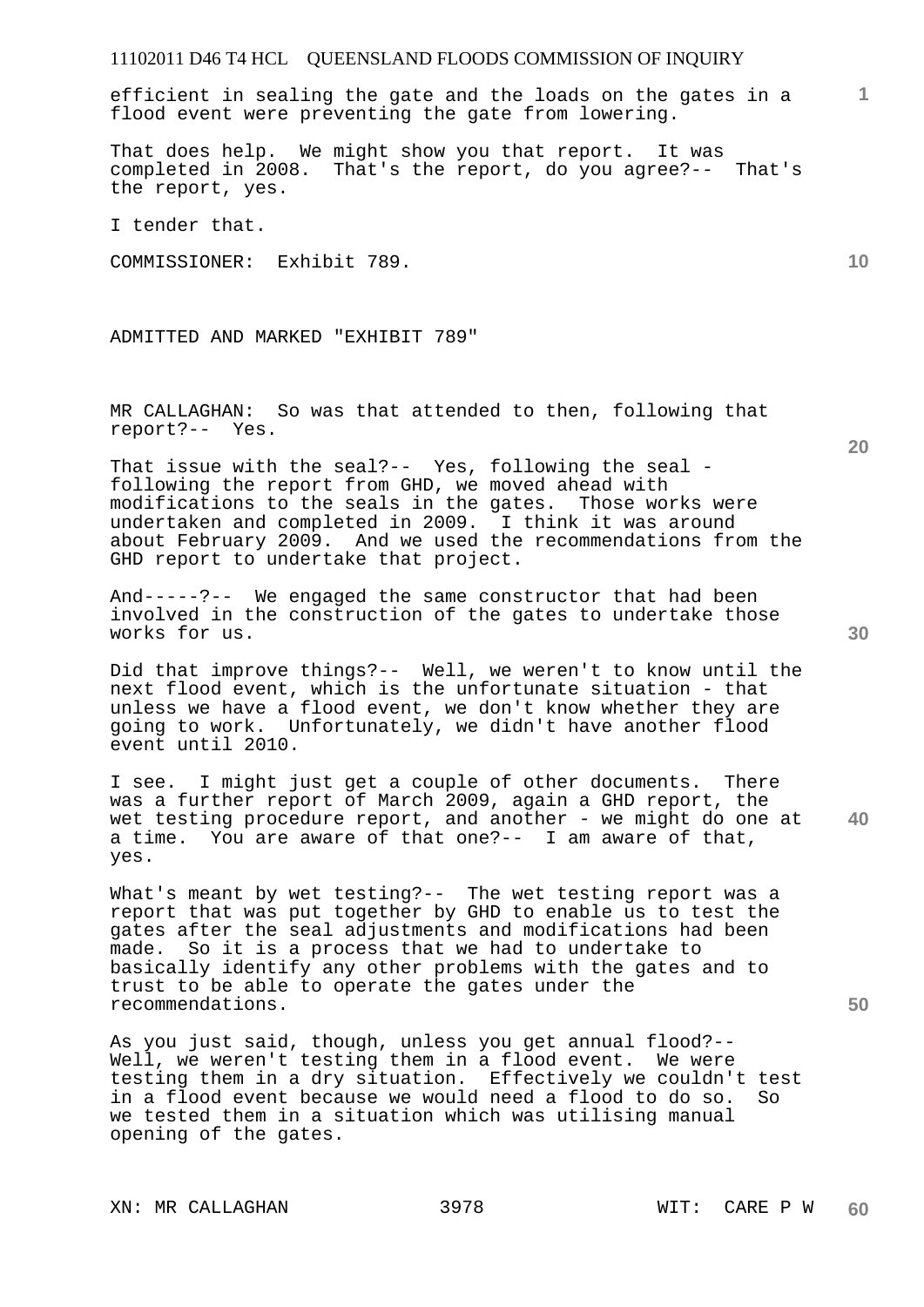Which just happens to be called the wet testing procedure?--It is - wet testing the gates is the frame that was used, yes; unfortunately not a flood event.

I tender that.

COMMISSIONER: Exhibit 790.

ADMITTED AND MARKED "EXHIBIT 790"

MR CALLAGHAN: As you say, you didn't get another flood then until 2010, is that right?-- That's correct.

Can you just tell us about the preparation for the 2010/11 wet season? Was there communication between Wide Bay Water and DERM in the lead-up to the wet season at all about the gates?-- No, no, we had no contact.

Paragraphs 65 to 67, there was actually an event in March 2010. What happened then?-- Again, at that point in time I wasn't involved in the operations of the gates but during the March 2010 event, again, the gates did not operate as they were designed to do and required manual intervention with hydraulic jacks to actually get the gates to open or get some of the gates to open.

Likewise in paragraph 71, you mentioned the testing of the gates was carried out in November 2010; gates 1 to 4 operating as designed, gate 5 not working without manual assistance, is that right?-- That's correct.

What, if anything, was done to address the issue with gate 5 prior to the 2010/11 wet season?-- Again, we went back to the designers, GHD, and identified that there were problems. We're not dam designers so we did not have the technology or the experience to make any decisions ourselves on modifications so we went back to GHD and asked them to identify what potential problems there were and what action we could take.

When did you do that?-- That would have been in November sorry, that would have been after the March event and also in November that we had to use hydraulic jacks to actually move gate 5.

**50**  So was there any response to that that you could meaningfully use for the wet season-----?-- There was no change that we could make. The potential problem was again identified as a seal issue but we couldn't make any modifications in time to actually have them implemented before the wet season.

I see. As you say in paragraph 72, there was a number of flood events during the wet season of 2010/11. We might just do an overview of them from your statement. We apprehend that

XN: MR CALLAGHAN 3979 WIT: CARE P W

**20** 

**10** 

**1**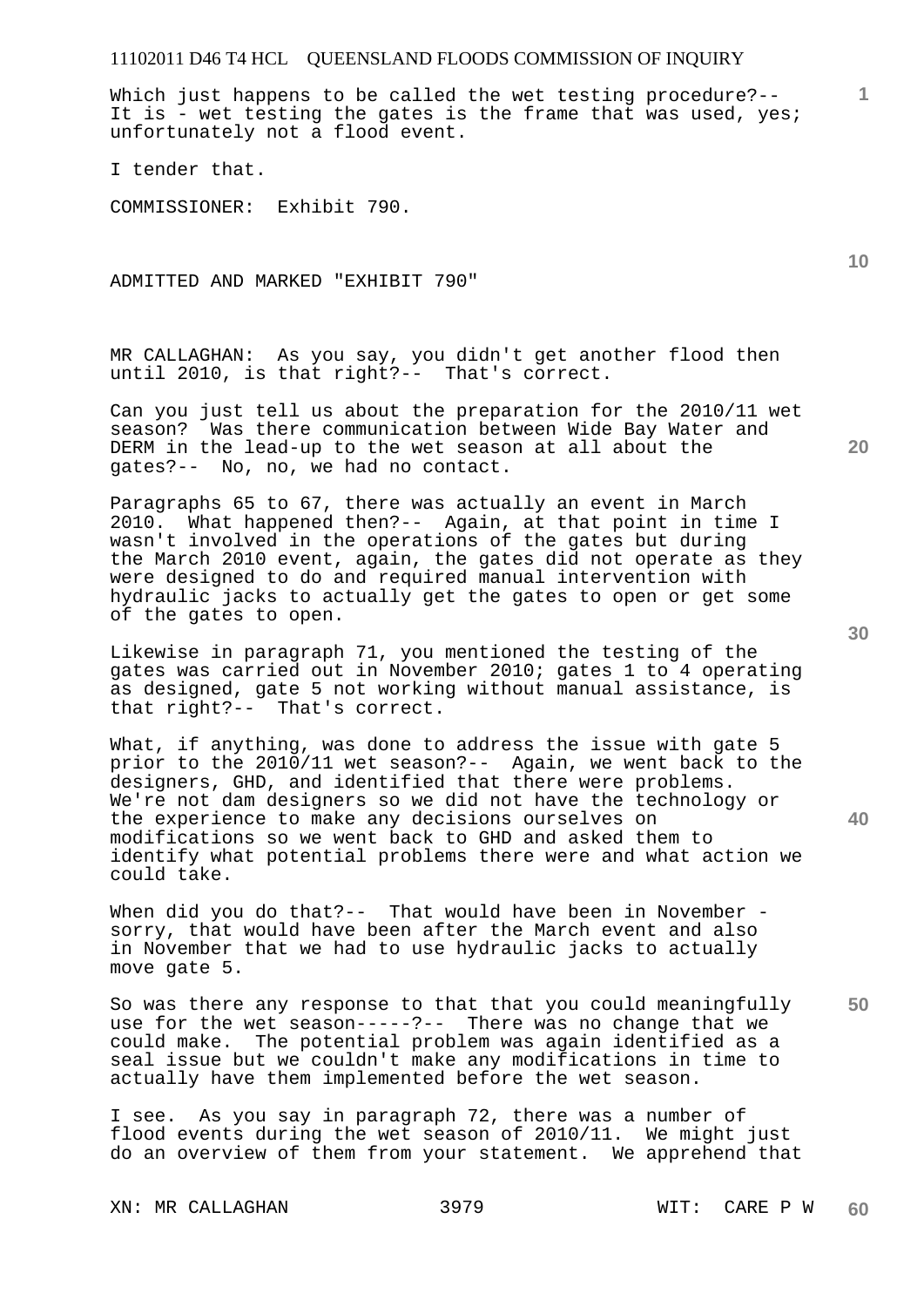three large events occurred, you say, 12 December, 17 December and 28 December with a smaller event on 6 January, is that right?-- That's correct.

They were all, we can tell from the dates, in fairly close proximity to each other?-- Yes.

So there wasn't time then to institute any solution-----?-- No.

-----to the difficulties. Again, just by way of overall summary, it would appear that a number of the gates failed to operate automatically during this period, is that right?-- In the first flood events, yes. Again, we had problems with gates operating under an automatic regime. We, again, were in contact with GHD and identified what we thought were some of the problems which was air venting of the gates. They acknowledged that that was very likely one of the potential causes of the gates to fail and they agreed on some modifications as a temporary solution to the gates to improve the performance of those gates. That took place, if I remember correctly the date, 21st of December.

There were also problems opening them manually?-- That's correct, yeah, opening manually, that's right.

**40**  And what were the issues there?-- Well, again, we had the same problem which we believed was an air venting issue and that once the gates had opened and then closed, a water lock was created in the air flow to the gates which were preventing the gates from further opening. Effectively, we ended up in a situation the gates would open once but wouldn't open a second time. We had to go out there and manually clear the air vents on the gates and once we had manually cleaned they would operate, drop once, raise and they wouldn't work again. We came to the conclusion that there was a problem with the air venting system within the gates and we identified that to GHD, and they concurred with our feelings on how the gates were operating and agreed on a temporary solution for those gates, which was to drill a hole in the top of each of the gates to improve the air release process.

**30** 

**50** 

**1**

**20**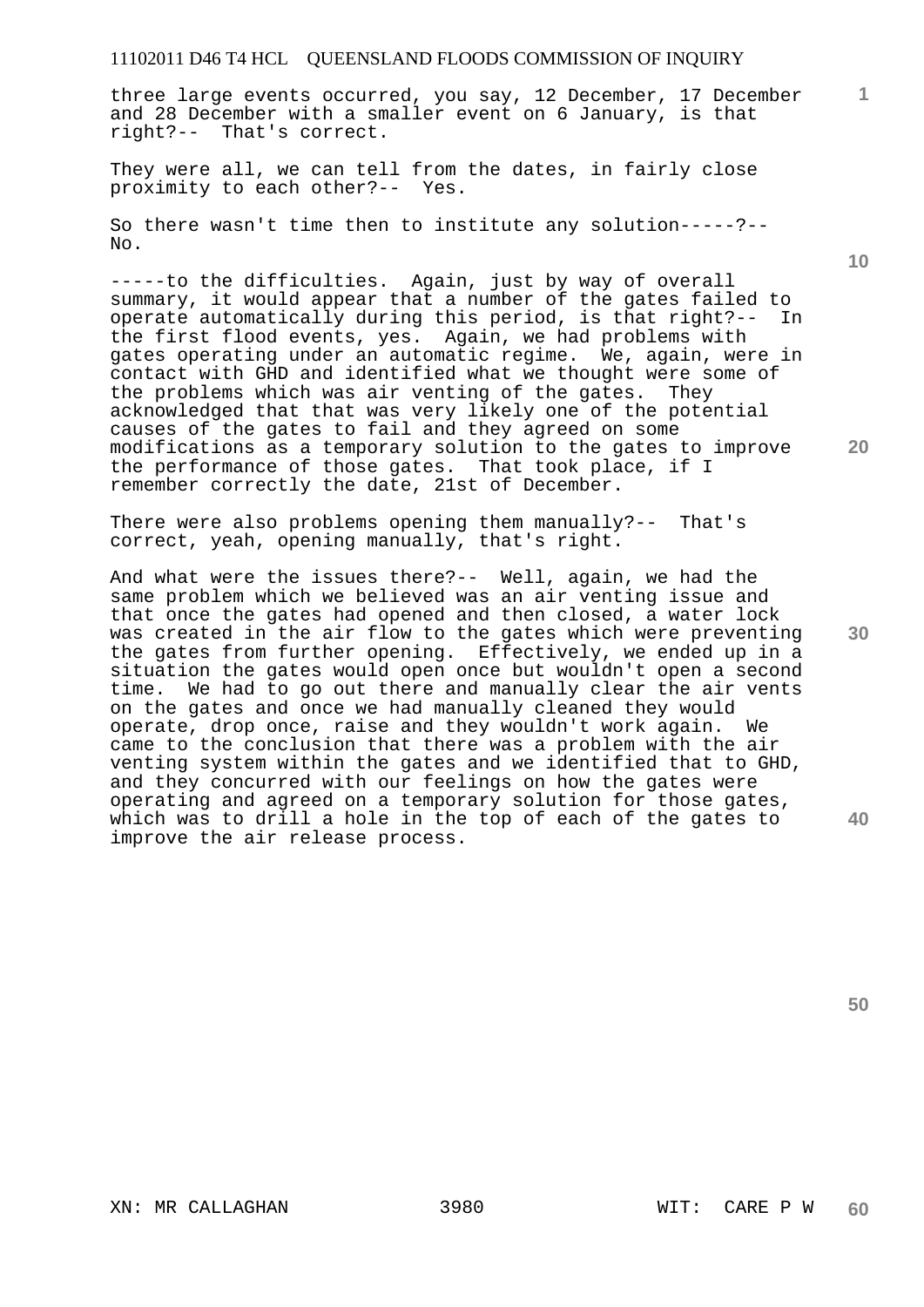There's a further report from GHD provided in August 2011?-- That's correct.

I'll show you that. There are two further reports. There's one of June 2011 and one of August 2011?-- That's right.

I'll show you those. I might just show you the June report. Can you just tell us about that report, what it was-----?-- That report was requested from GHD to - as a back-up and follow-on from the report we identified earlier that had been completed in February 2009, which was the flooding report relative to the February 2008 flood.

So, that one doesn't deal with the 2010/11-----?-- It does. It covers the '10/'11 flood event, and as a follow-on from the - as I said, the February 2009 report.

**20**  Presumably-----?-- So, basically it was undertaken to confirm or deny the results that came out of the February 2009 report, and identify any other potential problems for the - that impacts flooding - backwater flooding.

Is it accepted that the malfunctioning of the gates does increase flooding for the residents upstream?-- In a 1 in 100 year flood event, water levels would be 430 millimetres higher on - what we refer to as the Allan house - farmhouse - and both those reports confirm that in a 1 in 100 year flood event, with total failure of all the dam gates, water levels would rise 430 millimetres at that farmhouse.

What's the source of that statistic?-- That was a conclusion that GHD had determined from that report from flood analysis.

Is that the June report or the August report?-- That's the June report.

Okay. I tender the June report.

COMMISSIONER: Exhibit 791.

ADMITTED AND MARKED "EXHIBIT 791"

**50**  MR CALLAGHAN: Well, just wrapping up the report, I suppose, do we know, Mr Care, that these gates will ever work as designed?-- Well, I can't confirm that they'll ever work as designed. I'm not a dam designer-----

I understand that, but on the basis of all the studies and experiences so far, can we say that we can't be sure that they will ever work as they're designed to work?-- I could not say they'll ever work. At the moment we do know that we do have some problems. We have been able to make changes to the temporary solutions that we identified in December of 2010,

XN: MR CALLAGHAN 3981 WIT: CARE P W

**10** 

**1**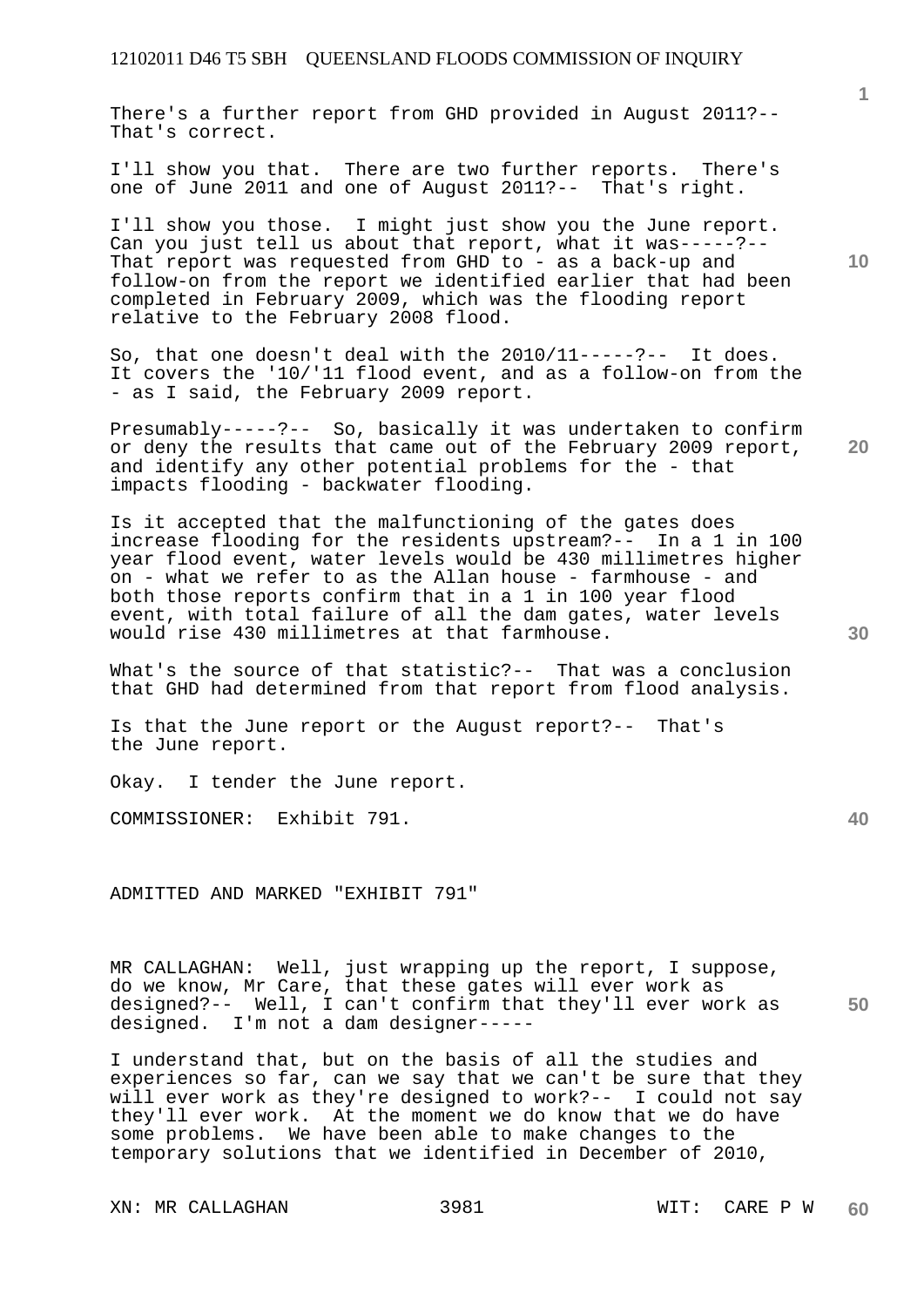and they have actually identified that the gates will open as designed. In fact, actually, today, about an hour ago, we actually managed to get Gate 5 open for the first time in nearly 12 months. So, it's actually operating at the moment. Look, where we go at this point in time - we have engaged GHD to identify permanent solutions. We are in their hands to some extent. We have also engaged an independent peer review of the reports that have been provided by GHD to enable us to have some confidence that we can implement any changes recommended to identify a permanent solution to the opening of the gates.

COMMISSIONER: Can I just understand this: do some of the gates operate but not others, or do they-----?-- One gate in particular, Gate 5, has been the one we've had the greatest difficulty with, which we have opened today, actually, but the other four gates - all gates we have had problems with since day 1 in getting the gates to open. We have implemented in the last month some temporary solutions, which is installation of a snorkel going to the gates and we actually have all gates operating, opening, but there has also been identified other potential operating problems with the gates, which GHD are presently reviewing.

Because the figure you gave before was the increased level at the farmhouse when four gates were not operating, what's the situation now that you've got a gate operating?-- I couldn't tell you off the top of my head with one gate not operating.

Is that in the report?-- No, I don't believe it is. It's looking at a total failure of the gate - gates opening. What the report also identifies - and that's the June report - is that there is evidence that the gates are lifting partially after they have actually opened, and that is a concern that we have at the moment as well, which GHD are working through and the consultants that we have engaged a peer review of the gates - of GHD's solutions were identified to us.

Is there any litigation looming about all of this?-- Yes.

MR CALLAGHAN: You mentioned the temporary solutions and the snorkels in paragraph 113 of your statement; is that right?-- Yes.

I was going to take you-----?-- Yes.

I was just going to query you about the paragraph about that, 112, where you talk about a third party review. What's involved in that?-- We have engaged two independent consultants, one a dam - both of them actually dam experts which I believe this Commission has been involved with these particular people - persons - and they've been engaged to review the GHD reports and identify where there may be some shortfalls, if any, in those reports, so that we have the confidence that any recommendations that are given to us we can follow through and have confidence that will work.

Who are they?-- They - one of them is Glen Hobbs, and the

XN: MR CALLAGHAN 3982 WIT: CARE P W

**10** 

**1**

**20** 

**30** 

**40**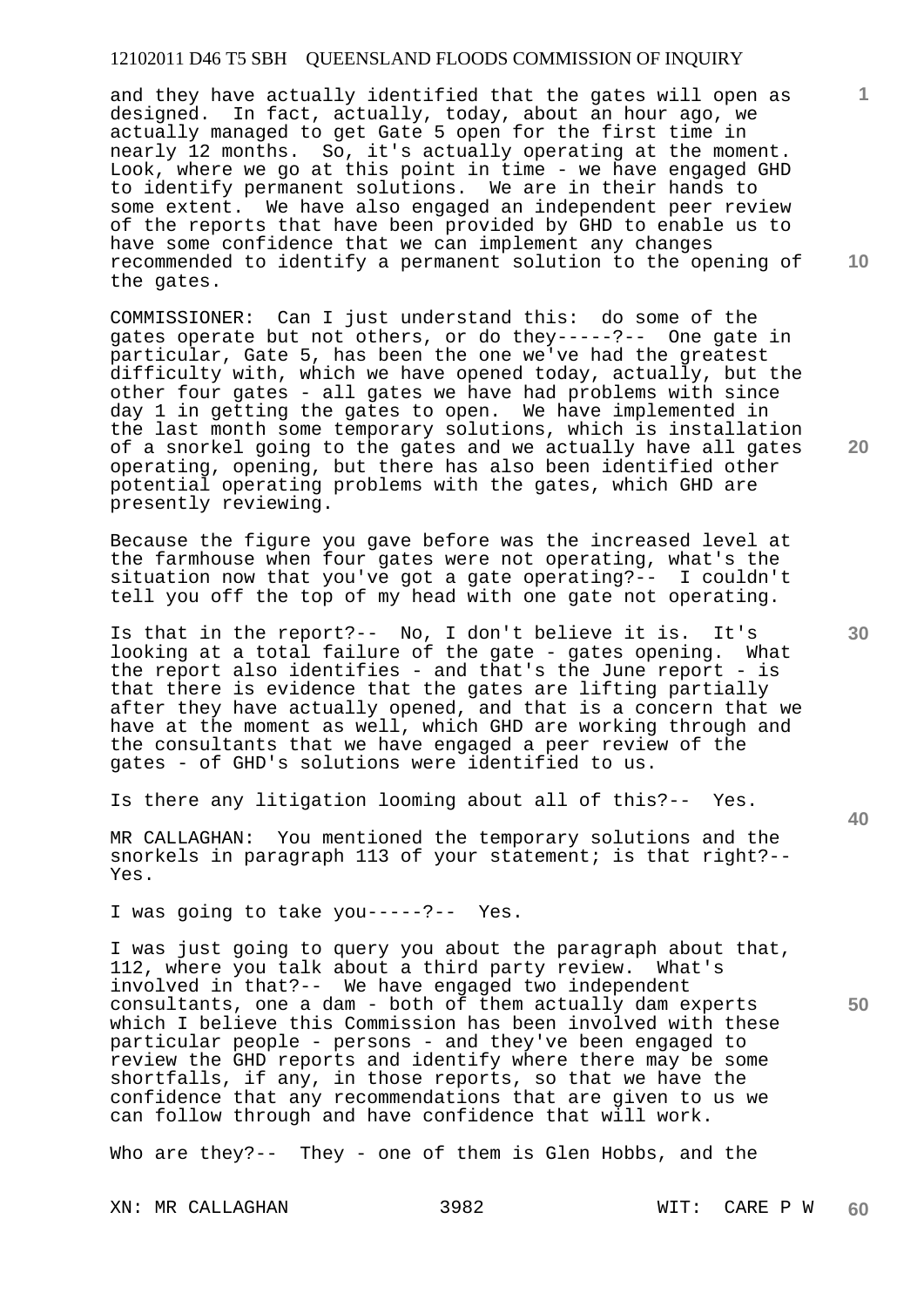other one is Peter - SKM - I can't remember his surname now - Glen Hobbs is one of them - yeah, sorry, I can't remember the surname. It's Peter from SKM.

COMMISSIONER: Peter Hill?-- Peter Hill. That's the one.

MR CALLAGHAN: All right. Well, just a couple of final questions: are there any - have you had any communications with DERM - specifically, I suppose, with those involved in dam safety - in relation to the solution or any solutions that might be proffered?-- We've maintained a regular contact with DERM and we have passed all reports provided on to them - in particular, Peter Allen - and we have - any report we've received from each consultant has been passed on and we're in regular contact with DERM to make sure they're well aware of the processes we're going through.

And whilst I understand you're working towards a permanent solution, has there been any steps taken with a view to this coming wet season - perhaps before the permanent solution's installed?-- Well, we do know that with the temporary solution, as we referred to with the snorkel on it, we do know that we can now open all of the gates.

Four of them?-- Sorry?

Did you say four of them?-- All of them. As of today we are able to open all of the gates.

As of today?-- And we know we still have problems with Gate 5, but we're confident that we can actually open Gates 1 to 4 in a flood event, but, look, again, our hands are tied to some extent because we presumed we have a solution because we have been able to open the gates, but we are stuck until we can prove they'll work in a flood event - until we have one.

And whilst you're stuck in that position, are you investigating any other possibilities such as, for example, lowering the dam level itself in advance of the wet season?--We did that last year, the last season event. We were actually opening gates a lot earlier than they were designed to do so we could actually mitigate any flood events, and we'll definitely be undertaking that this year. We have a very good understanding of how our catchment works and we always look in advance of any flood events - or potential flood events.

Sorry, did you finish?-- Any potential flood events.

**50**  And in so far as the coming wet season is concerned, are there any further plans for dialogue or communication or dealings with people living upstream of the dam?-- Well, we have made modifications to our EAP, which includes changes to contact details. They are implemented in our latest version of EAP. Basically we are - at the moment, we don't have a permanent solution available to us. When we do, you know, those solutions will be passed on to the appropriate organisations.

XN: MR CALLAGHAN 3983 WIT: CARE P W

**10** 

**1**

**30**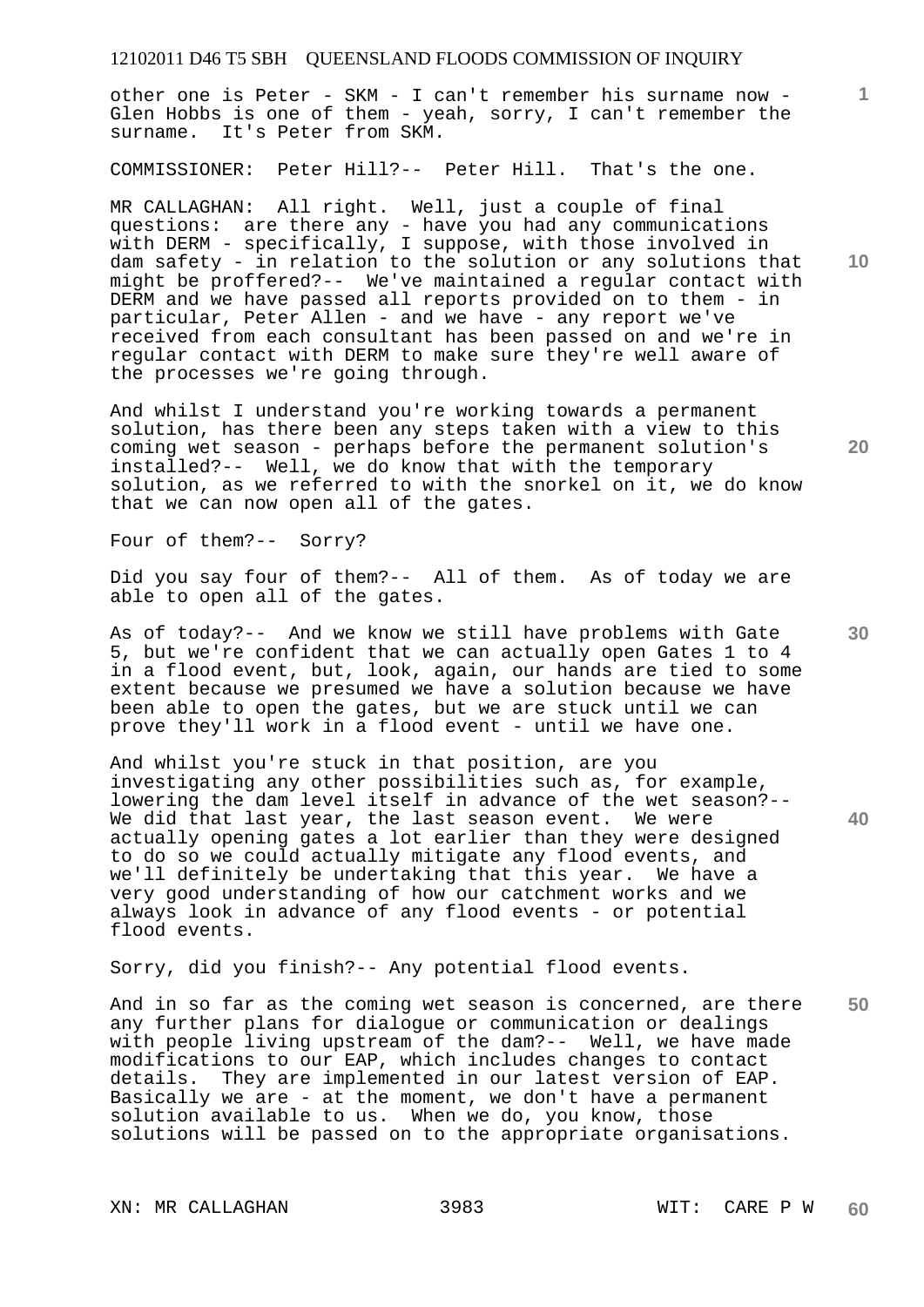I suppose I shouldn't have limited that to people upstream of the dam. Presumably if you're looking at it through your EAP, it includes people downstream as well?-- It does. Downstream conditions - or downstream property owners are actually notified through the Local Disaster Management Group.

Excuse me one moment. Look, I was confused before when I was showing you the GHD reports. Are there actually two from June 2011?-- No, there's one in June and one in August. The June one identified the back property flooding. The August report identified the permanent solution to the air venting problems.

Can I just show you this one?-- Sorry, there was actually  $$ there's an August version of that same report as well.

August version of the June report?-- Of the June report. It's exactly the same report, sorry.

Yes, I tender that one. That's the one that I was referring to-----?-- That's the one that identifies the permanent solution to the air vent problem.

Okay. I tender that.

COMMISSIONER: Exhibit 793.

ADMITTED AND MARKED "EXHIBIT 793"

MR CALLAGHAN: They're the only questions I have.

COMMISSIONER: Ms McLeod?

MS McLEOD: No questions, Commissioner.

MR ROLLS: No questions, thank you, Commissioner.

MR CALLAGHAN: I have nothing further, Commissioner. May Mr Care be excused?

COMMISSIONER: Thank you, Mr Care. You're excused?-- Thank you.

WITNESS EXCUSED

MS WILSON: I call Wayne Sweeney.

**1**

**20** 

**40**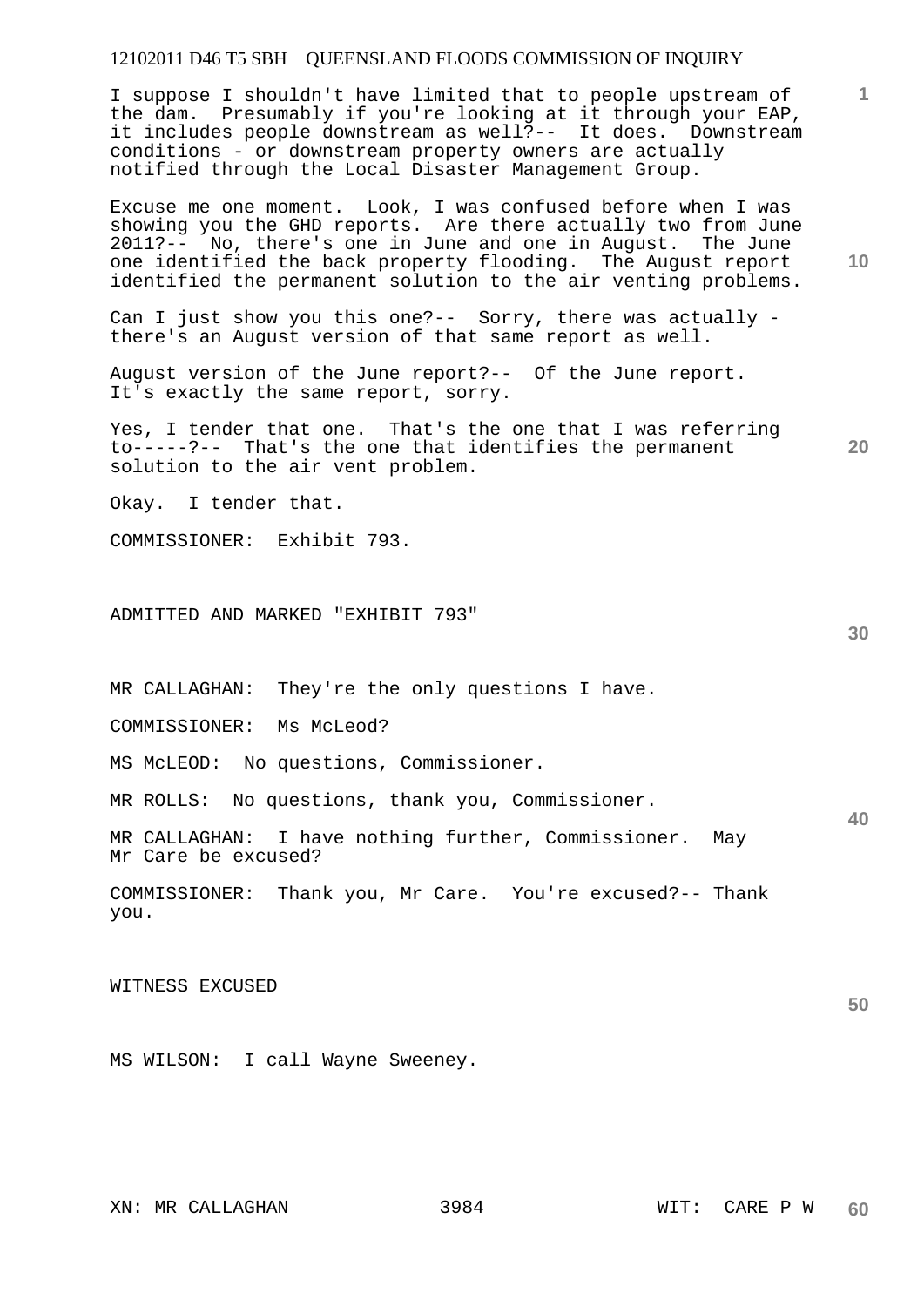WAYNE EMANUEL SWEENEY, SWORN AND EXAMINED:

MS WILSON: Is your full name Wayne Emanuel Sweeney?-- That's correct.

And you are the Director of Infrastructure and Environment for the Fraser Coast Regional Council?-- That's correct.

You have provided a statement to the Queensland Floods Commission of Inquiry. Can you have a look at this document, please? Is that your statement?-- Yes, it is.

And attached to your statement are some exhibits that you've attached with reference to your statement?-- That's correct.

Madam Commissioner, I tender that statement.

COMMISSIONER: Exhibit 794.

ADMITTED AND MARKED "EXHIBIT 794"

MS WILSON: Mr Sweeney, do you have a copy of that statement with you?-- Yes, I do.

If I can take you to some parts of that statement? In paragraph 7, you provide a Summary of Flood Mitigation Infrastructure and Associated Maintenance Programs, and 7(e) you refer to backflow devices?-- Yes.

The device - the backflow devices that you refer to in paragraph 7(e), were they operational during the 2010/2011 wet season?-- I wasn't here at the time, but I understand that they were.

Okay, and they were serviced prior to the wet season?-- I can't confirm that they were serviced prior to the wet season, no.

Can you give any indication, by reference to what you've been told or by looking at records, whether these devices performed well during the flood events?-- I think the main one that concerns Maryborough would have been the shut-off valve behind the admin building, and I believe that they had some initial problems with it, but I think they finally got it to function satisfactorily. That was my understanding.

Okay. The stormwater design capacity and urban run-off capacity and sewerage design capacity and a review of these capacities is set out in response to a question from the Floods Commission in a requirement, and that is set out in paragraphs 8 and onwards in your statement. Have you got that

**30** 

**20** 

**40** 

**50** 

**10**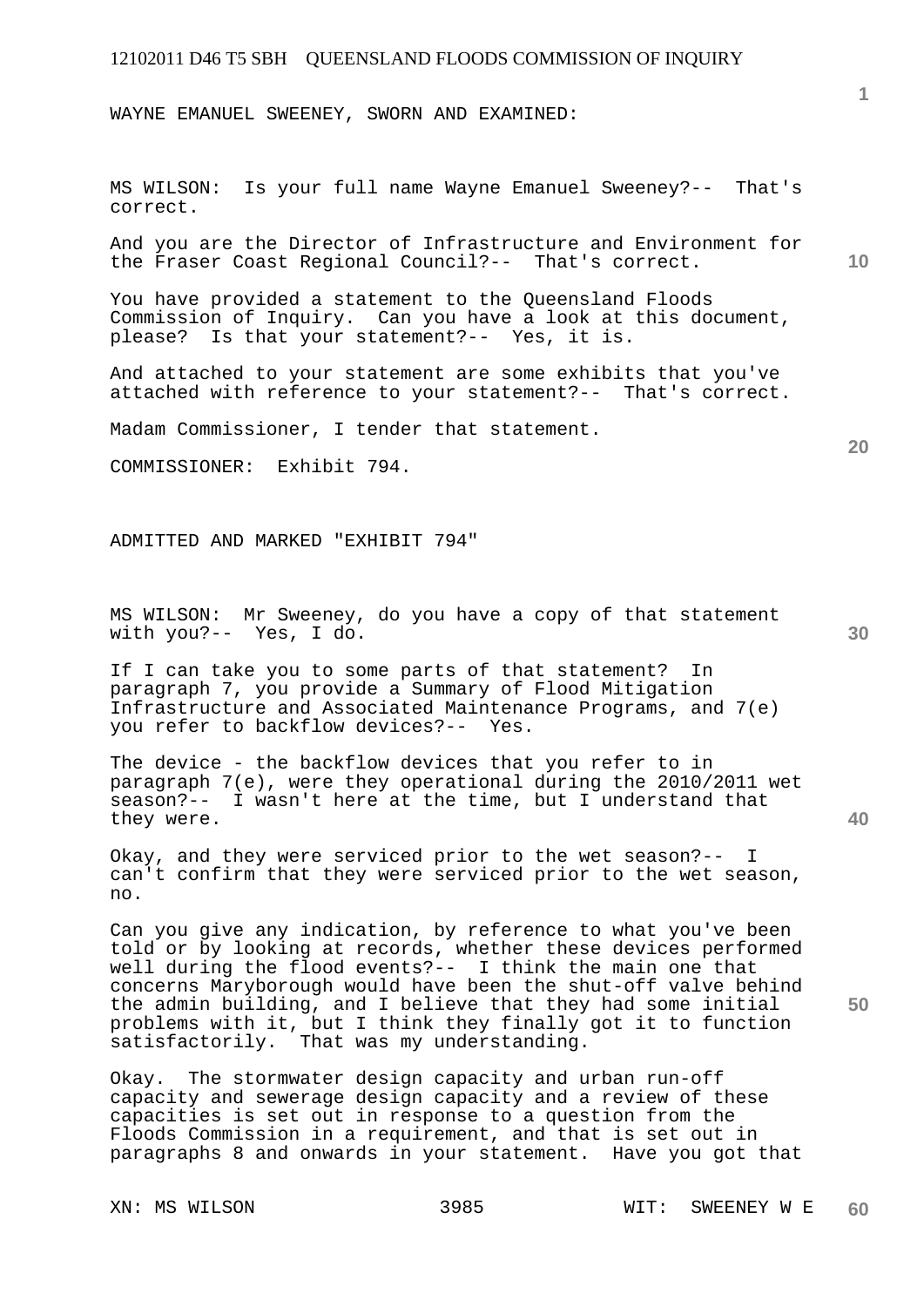there?-- Yes.

COMMISSIONER: Look, I'm sorry, with the child - whoever is with the child - are you particularly interested in this evidence?

UNIDENTIFIED SPEAKER: I was. I can actually take him out now. I'm actually interested in the evacuation procedures.

COMMISSIONER: I don't want to prevent you hearing anything that's important to you.

UNIDENTIFIED SPEAKER: I am interested in the evacuation procedures, and I do apologise.

COMMISSIONER: That's all right.

UNIDENTIFIED SPEAKER: I couldn't get a babysitter at short notice and when I realised there was factual incorrectness in the last statement, I----

COMMISSIONER: All right. Most of us have been in your position, so don't worry, but come back by all means when the evidence you want to hear is on.

UNIDENTIFIED SPEAKER: Thank you.

MS WILSON: Mr Sweeney, if we can go to paragraph 9 of your statement? Council undertakes hydraulic modelling when it predicts possible flooding during a 100 ARI event. How long does the Council undertake this hydraulic modelling?-- Essentially - it really depends. If you're talking about the Mary River, we did hydraulic modelling I think just prior to amalgamation, and that was associated with - particularly with a development we were looking at further down the river. It was a very coarse model and it didn't accurately predict the flooding that would occur in the Mary River, but after amalgamation, we've actually started our consultants to review that model and they're currently in the process of reviewing that flood model.

And that's set out in paragraph 9(a)?-- That's correct.

So I can understand it, there was this, as you describe it, coarse model done prior to amalgamation?-- Yes.

And has there been any further modelling done after amalgamation?-- Yes, that's the one that's set out in (a).

**50**  The Mary River Flood Study?-- Yeah, it's currently being done now as part of the review of our planning scheme.

And when will that be finalised?-- It will be finalised as part of the roll-out of the new planning scheme, which I think it's mid next year, in 2012.

And how long has that study been in train?-- Look, I couldn't give an exact timeframe, but I think in the last six months.

**10** 

**1**

**20** 

**30**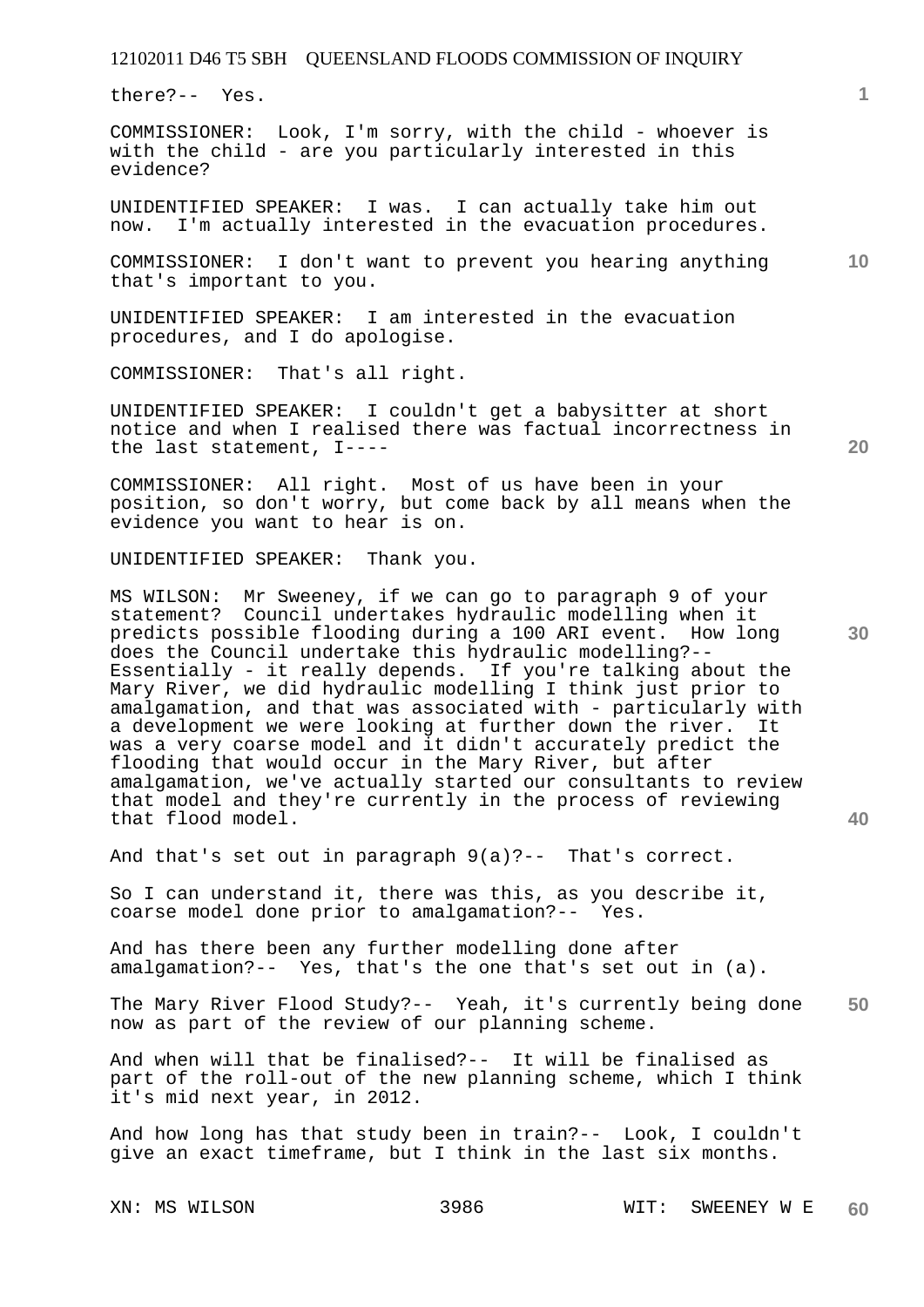Okay. And when you talk about the previous study, you're talking about prior to amalgamation?-- Yes.

I just want to get some idea of the timespan between the coarse model that you have described prior to amalgamation, and this study that is set out in paragraph 9(a) of your statement?-- It would probably be two to three years timeframe.

Okay?-- But prior to amalgamation, or right up until now, we've been using the old flooding maps of historical flooding of Maryborough, which is the 1893 flood, and that's the one that was in our planning scheme and that's the flood that we advise property owners - or people wanting to have flood searches, that's the information we have provided to them.

So, when you refer in your statement to development of these hydraulic models as ongoing, it is - you're referring to a coarse study that was done pre-amalgamation and this one that you expect to be finalised soon?-- I guess we've got two scenarios. We've got the Maryborough City area, which is predominantly well developed - and it's not developing at the same rate as what Hervey Bay is. Hervey Bay, as you know, is a high-growth centre, and we're continually doing hydraulic modelling for growth areas within Hervey Bay. So, that's ongoing - the development really is in Harvey Bay. As another area of land that comes up for development, we do hydraulic modelling so we know the flooding constraints and the issues associated with that development.

You're doing hydraulic studies in relation to each and every development as they come on board?-- It's more of an area base. If, for example, it would be in a catchment area there could be five or six or 10 developments who will want to develop in that catchment area, but we'll do a catchment-wide hydraulic model.

Is the potential impact of each development, is that fed into the overall hydraulic study of that area?-- That's correct, yes.

So, as each new development comes on track, that impact is then assessed in accordance with the overarching hydraulic study?-- That's the theory.

Does it work?-- Yes, I think it does.

And during the flood events, how did this hydraulic study work in relation to what occurred?-- As I say, I wasn't actually here at the time of the flood event, but certainly I think the feedback I've received back is most of the stormwater drainage systems functioned reasonably well in the Hervey Bay area.

Outcomes of these studies are incorporated into the Council's operations through imposing them on all floor levels on developments. Does that relate to the Q100, or what levels are they assessed at?-- My understanding is the Q100, yes.

**1**

**10** 

**20** 

**40**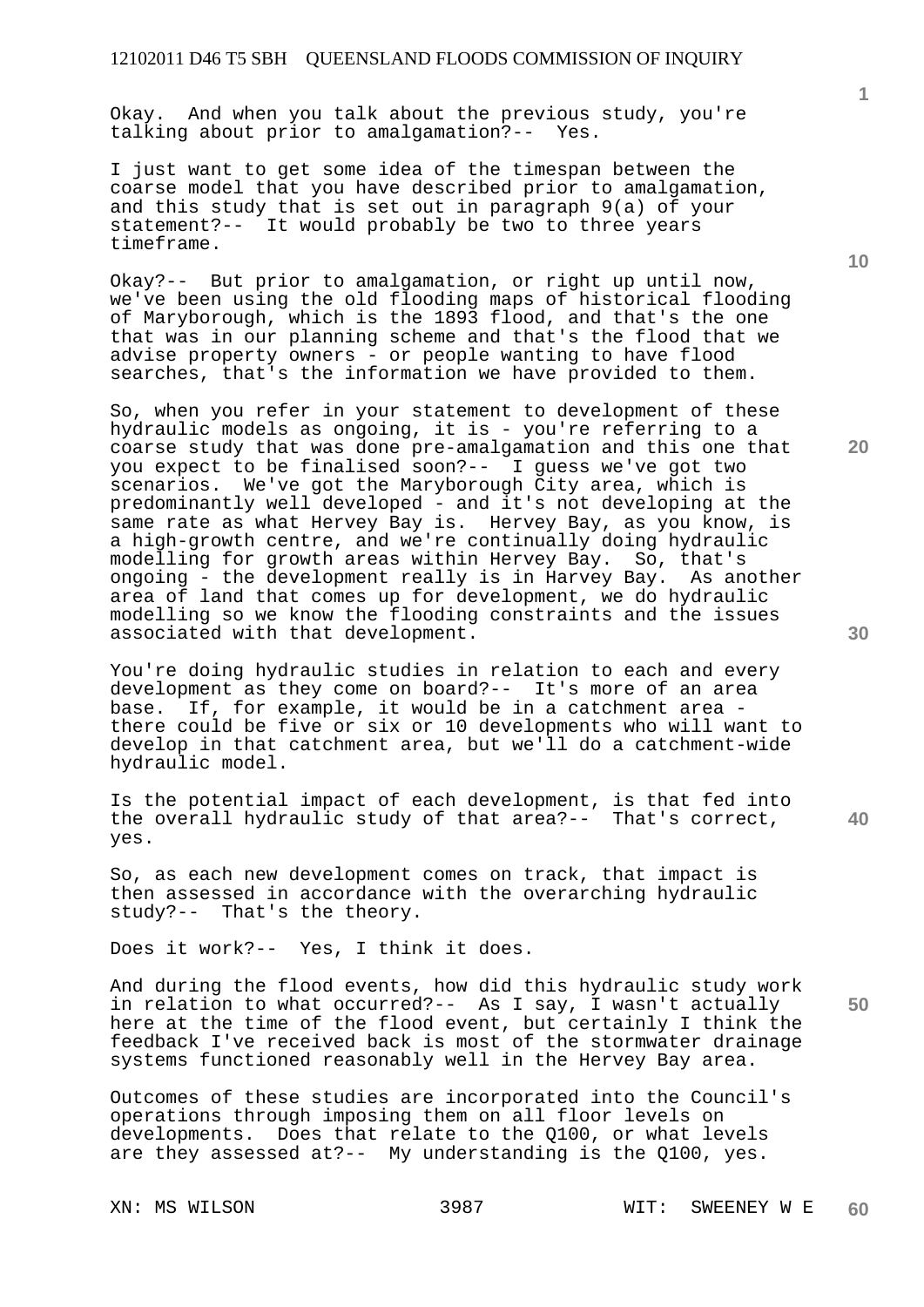And when minimum floor levels are imposed, how is this done? Is this done through a planning scheme?-- Yes, it's done through the planning process as part of the development approval.

Is it done through the scheme or just as part of the planning process that has been set up?-- It comes from the planning scheme and, as developers lodge applications, then they have to meet the requirements of the planning scheme.

Okay. You have set out in your statement how flooding information is available to stakeholders, and you set out the number of sources that it is available from. If we can go to paragraph 12 of your statement?-- Yes.

The first category that you've set out there is rate searches?-- Yes.

And you provide scenarios of prior to amalgamation and post-amalgamation?-- Yes. post-amalgamation?--

Generally no information was provided with respect to flooding caused by surcharge in stormwater systems and overland overflow. Since amalgamation, some information has been provided on stormwater flooding. What information is now provided in relation to stormwater flooding?-- I think as the officers - if officers are aware that a particular stormwater overland flow path causes flooding of properties, then they've made notations on the rate searches to that effect. In the Maryborough scenario, I suppose it relates more to - we don't have the hydraulic modelling that shows the overland flow path and the extent to which a Q100 would inundate properties, so we've never really provided that information to properties in Maryborough, but I think what's happened was with new people coming on board - you know, as people - with the amalgamation, people saw it as their role to - "I know that's an overland flow path, I know that property floods" - they've made notations, which is probably a bit more than what we would have normally done under the previous system.

So, is the information coming from observations made by persons from Council?-- That's correct.

What about observations from members of the community? Is that information fed into these records as well?-- Not as a general rule - that I'm aware of, anyway.

And are you satisfied this information is accurate, based upon observations?-- Personally, I'd prefer that we did provide any information where we didn't have hydraulic modelling to support it, because it probably doesn't give the full extent of what may be happening in that catchment area.

And this information is obtained from Council members when we talk about observations?-- Yes.

So, how do they get this information? Is it by a resident

**10** 

**1**

**20** 

**30** 

**40**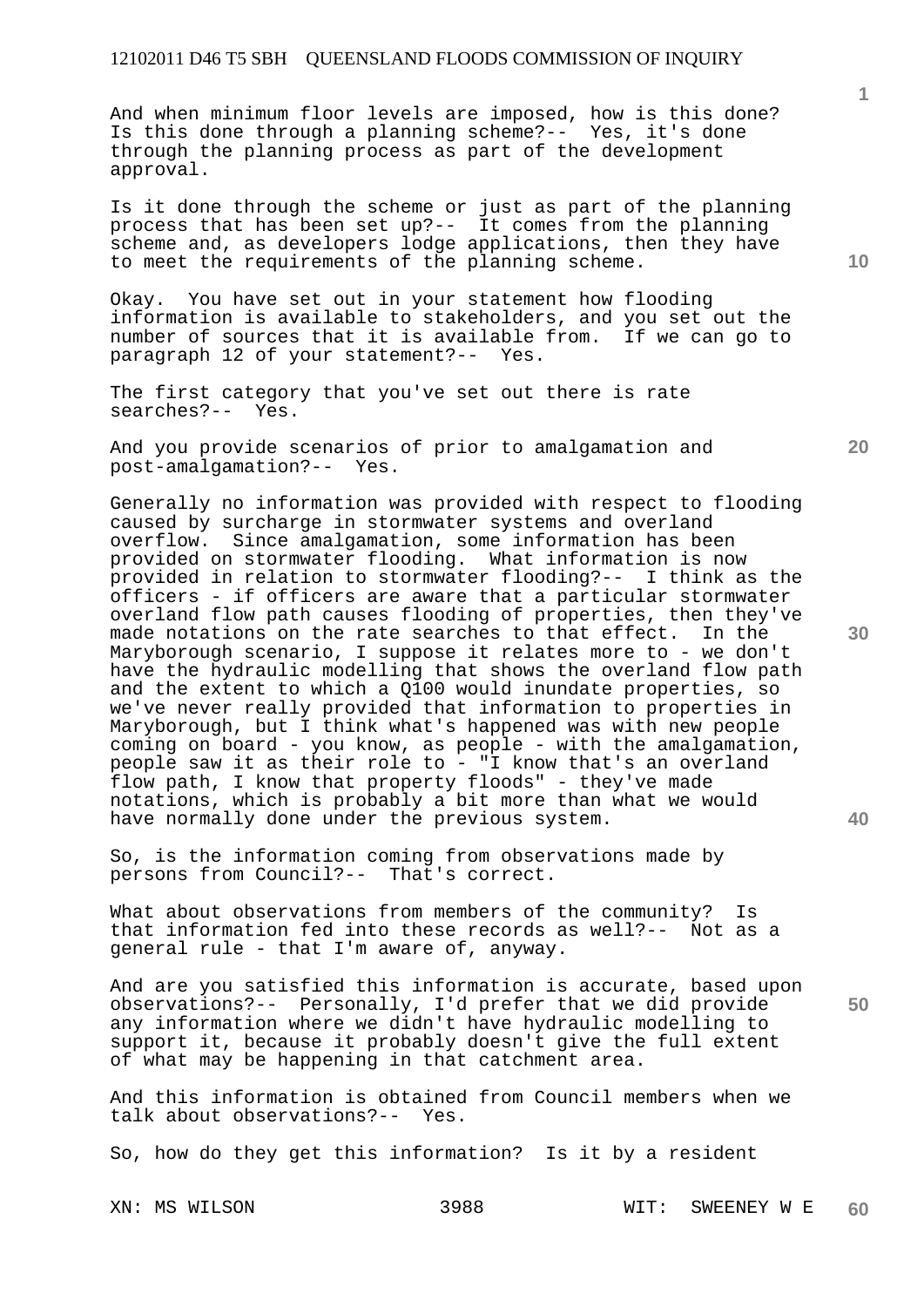complaining about an issue and then a Council officer going out and inspecting that issue, or is it the fact that the Council officer has to observe it?-- I suppose when we have a storm event - and I'm speaking particularly for the Maryborough case, which I'm more familiar with, I quess after a storm event or rain event, we get a lot of customer requests to investigate flooding in certain areas - stormwater flooding - so our officers become very familiar with flooding in those catchment areas. What they can't really advise, I suppose, is to what level - where the Q100 full supply level would come. They know there's an overland flow path that goes through people's properties and they know a certain amount of flooding has occurred on those properties, but whether that's as a result of a Q1 storm event, a Q5 or a Q100 storm event, that's the information that they lack, I suppose.

So, it is the quality of the information really that just reflects that there is some overflow, but can't give any further particulars as to heights?-- Exactly right. It's just - basically saying there's an overland flow path that goes through your property.

Full stop. There's no further information from the Council?-- No further information, no.

Do you know whether residents find this information useful?-- It's probably the people buying the property that find it particularly useful, but I think if you were buying a property, you would - you could very easily identify whether you are in an overland flow path or not in a lot of cases, so it's probably just supporting the person buying the property that there is an overland flow path on the property. I mean, the seller of the property might not want that-----

Why do you say in a lot of cases that can be easily identified?-- Well, Maryborough is a fairly old city and it's developed around some fairly old, I guess, engineering principles, and some of those stormwater systems were virtually just a small pipe drain with large overland flow paths. A lot of the houses were built on stilts and they were never built in underneath and people accepted that the water just sort of - in a storm event, the water just went through underneath the house and that was what was accepted at that time.

And that information has just been passed on by word of mouth through generations?-- I guess so, yeah.

**50**  Has the Council adopted any building code to take into account this - for example, you said that they built on stilts and the water just went under it?-- Yes.

What's the Council's position now?-- Well, all those areas basically already have dwellings or buildings on those sites. I guess if a property owner applies to renovate the building or demolish and rebuild the building, then generally that private certifier would have to, you know, look at all the drainage constraints on the block and provide advice as to,

**10** 

**1**

**20** 

**30**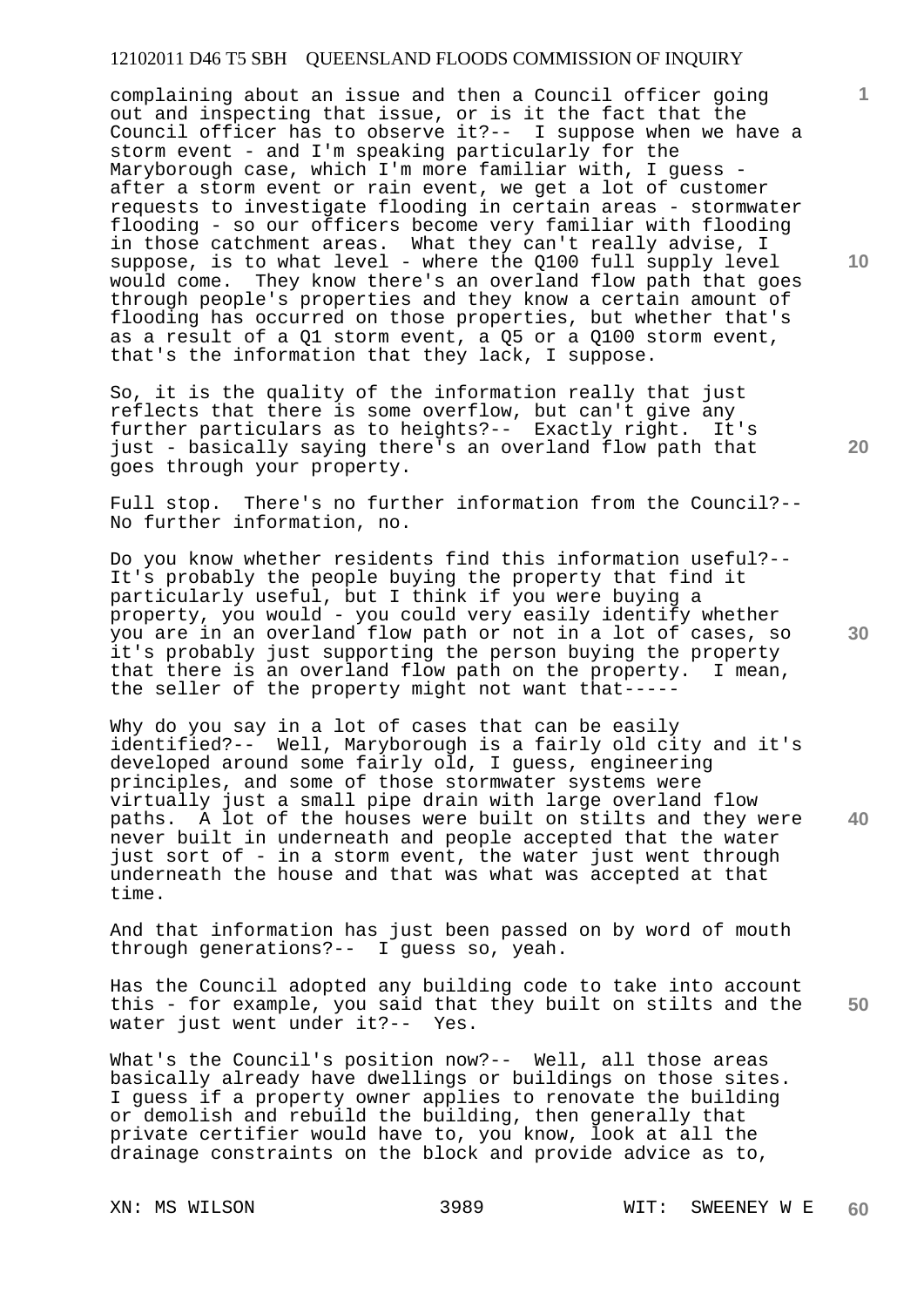**1** you know, what level the house floor should be constructed at and that sort of thing.

We've been focusing on Maryborough-----?-- Yes.

-----in relation to this information. You set out the situation in Hervey Bay in your second paragraph and, to your knowledge, the practice post-amalgamation is to provide the default answer of "not known", unless the land is in a declared drainage problem area. So, is it the case that the Council doesn't go to that extra step that it does in Maryborough?-- That's my understanding, yes.

Flood searches are set out in paragraph  $12(c)$ , and where formal information - so, that suggests to me that it's different than the information that we've just been talking about. Do you see that in paragraph 12(c)?-- Yeah, I do. Can I clarify? Flood searches tend to relate to Mary River flooding.

Right?-- And not stormwater flooding.

Okay?-- So, if that clarifies?

And where do you get the formal information from?-- Well, the information that we have is the 1893 flood for the Mary River.

Right?-- We have maps of where the prediction of that flood inundated properties, and that map has been adopted since I've ever been in Maryborough anyway, and is the basis of providing information to - in flood searches.

You attach at WS6 an example of a Flood, Stormwater and Tidal Surge Property Search Report?-- Yes.

The designated flood level there is recorded in AHD; is that the case?-- Yes, I believe so.

**40**  Can you just assist and explain this diagram to us? Is further information put on this diagram - because this is just a generic proforma that you've provided, is any additional information put on this diagram in relation to the plan of the house that we see there?-- Look, I'm unable to answer that. I really don't know.

You're unable to assist me in relation to what information is actually provided on this document?-- That's correct.

Who would be able to assist?-- Some of my officers.

Okay?-- The people who do the flood and stormwater searches.

But you just haven't got that detail?-- No, I haven't.

Now, Mr Wode gave evidence this morning in relation to some flooding problems and can I show you Annexure D to his statement? This statement of Mr Wode is Exhibit 782?-- Is it D you're looking for?

XN: MS WILSON 3990 WIT: SWEENEY W E **60** 

**20** 

**50**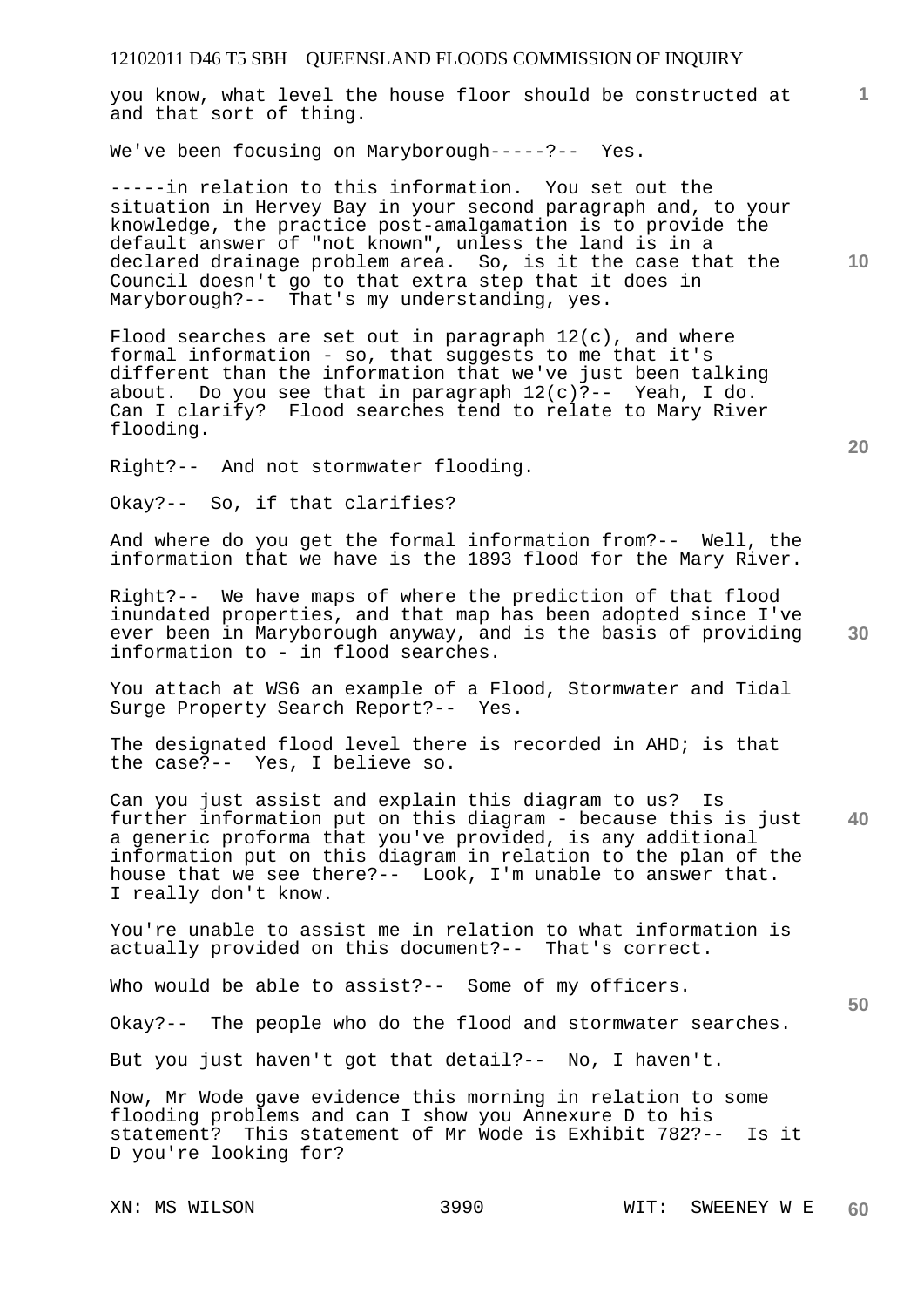I think it's actually been set out for you. The front page?-- Front page, yep.

Is that a letter from the Mayor to Mr Wode?-- That's correct.

Dated the 7th of February?-- That's correct. Yes.

**10**  And it thanks him for his letter of the 3rd of February, providing information in relation to the flooding problems in the vicinity of Tiger, Guava and Mary Streets, Maryborough?-- That's correct.

And the Mayor has requested the Council's Director of Infrastructure and Environment to investigate Mr Wode's suggestions?-- That's correct.

Do you have any knowledge of this letter?-- I do.

**20**  And can you assist us whether you have investigated Mr Wode's suggestions?-- I E-mailed my office earlier this morning and I do have a letter that we sent Mr Wode - if I could just open it up, perhaps?

Yes?-- Okay. I wrote to Mr Wode on - looks like the 2nd of March - says, "Thank You" - does the Commission want me to read the letter?

COMMISSIONER: Might as well if it's not too long?-- "Thank you for your correspondence to Council and subsequent meeting with Council's officer Tony Woods regarding improving the flooding immunity to the Granville Bridge approaches. Council officers have contacted the Department of Transport and Main Roads and they are well aware of lower Kent Street offering less immunity than the bridge and have indicated that further studies of the transport network may be implemented." I don't know whether the Commission is aware, but the bridge and Kent Street is on the Main Roads controlled road network. Further goes on to say, "Improvements in Tiger Street and Guava Street which we've referred to have not been identified in Council's 10 year plan, however Council's Department of Infrastructure and Environment were mindful of your suggestions when planning, prioritising and formulating future budgets."

**30** 

**1**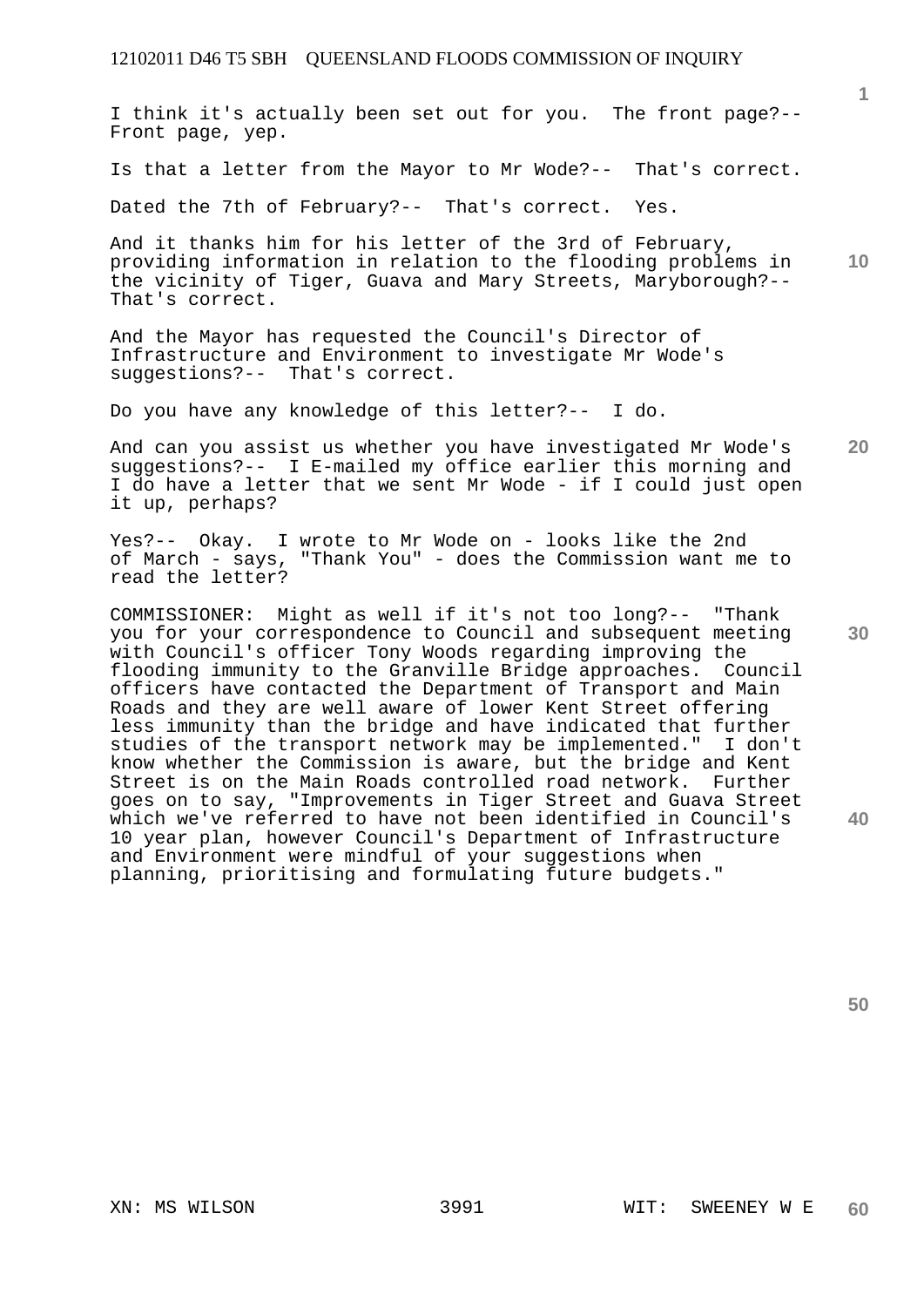Can you provide-----

COMMISSIONER: What does that mean? When you say you are mindful, what's it actually mean?-- Well, I guess we put that on our list of works to be considered. When we start to review our ten-year plan - and part of the process would be try to work out the costs for works - and then having done that, council has to then rule on whether it is a priority.

MS WILSON: Could you provide - could you have a look at this letter, please? Is that the hard copy of that letter you just read out?-- That's correct.

Madam Commissioner, I will tender that.

COMMISSIONER: Exhibit 794.

ADMITTED AND MARKED "EXHIBIT 794"

MS WILSON: Thank you, Mr Sweeney, I have no further questions.

COMMISSIONER: Ms McLeod?

MS McLEOD: My name is McLeod and I appear for the Commonwealth. Can I just ask you a couple of questions, you may know the answer to. As Director of Infrastructure and Environment, are you familiar with the flood warning network above Maryborough?-- Sorry?

Are you familiar with the flood warning network above Maryborough?-- Not completely familiar, no.

A couple of witnesses, at least one witness this morning, indicated that he relied on readings from Tiaro. Are you aware of the existence of another - a telemetry river station about 15 kilometres upstream at Home Park?-- No, I am not, sorry.

Are you aware of a gauge downstream at the barrage, another telemetry station?-- No, I am not, no.

Are you familiar with either proposed, or having been made an application under the Natural Disaster Resilience Program for funding for gauges at Tiaro and Maryborough?-- I am aware something went through, yes.

At what stage is that at?-- Look, I don't have the information.

**10** 

**20** 

**40**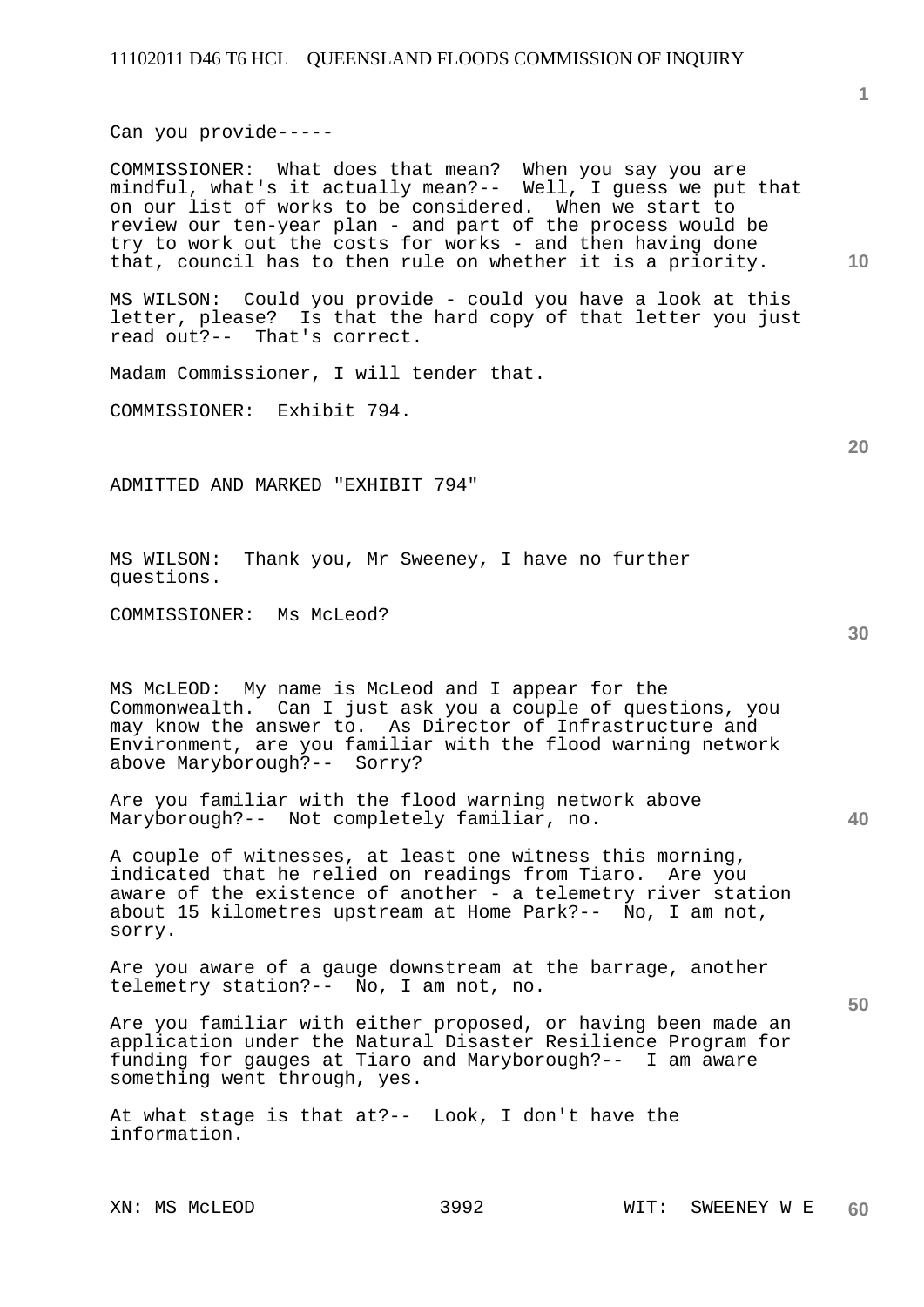Okay. Thank you. Thanks, Mr Sweeney. MR ROLLS: I have no questions, thank you, Commissioner. MS WILSON: May Mr Sweeney be excused? COMMISSIONER: Yes, thanks, Mr Sweeney.

WITNESS EXCUSED

MR CALLAGHAN: I don't think we've got anyone to go on with at the moment. Excuse me a moment, Commissioner. I was just investigating whether there was any point in resuming at 2.15 but I am told that people have been told not before 2.30.

**20**  COMMISSIONER: All right. We will adjourn until 2.30.

THE COMMISSION ADJOURNED AT 12.47 P.M. TILL 2.30 P.M.

**40** 

**50** 

**1**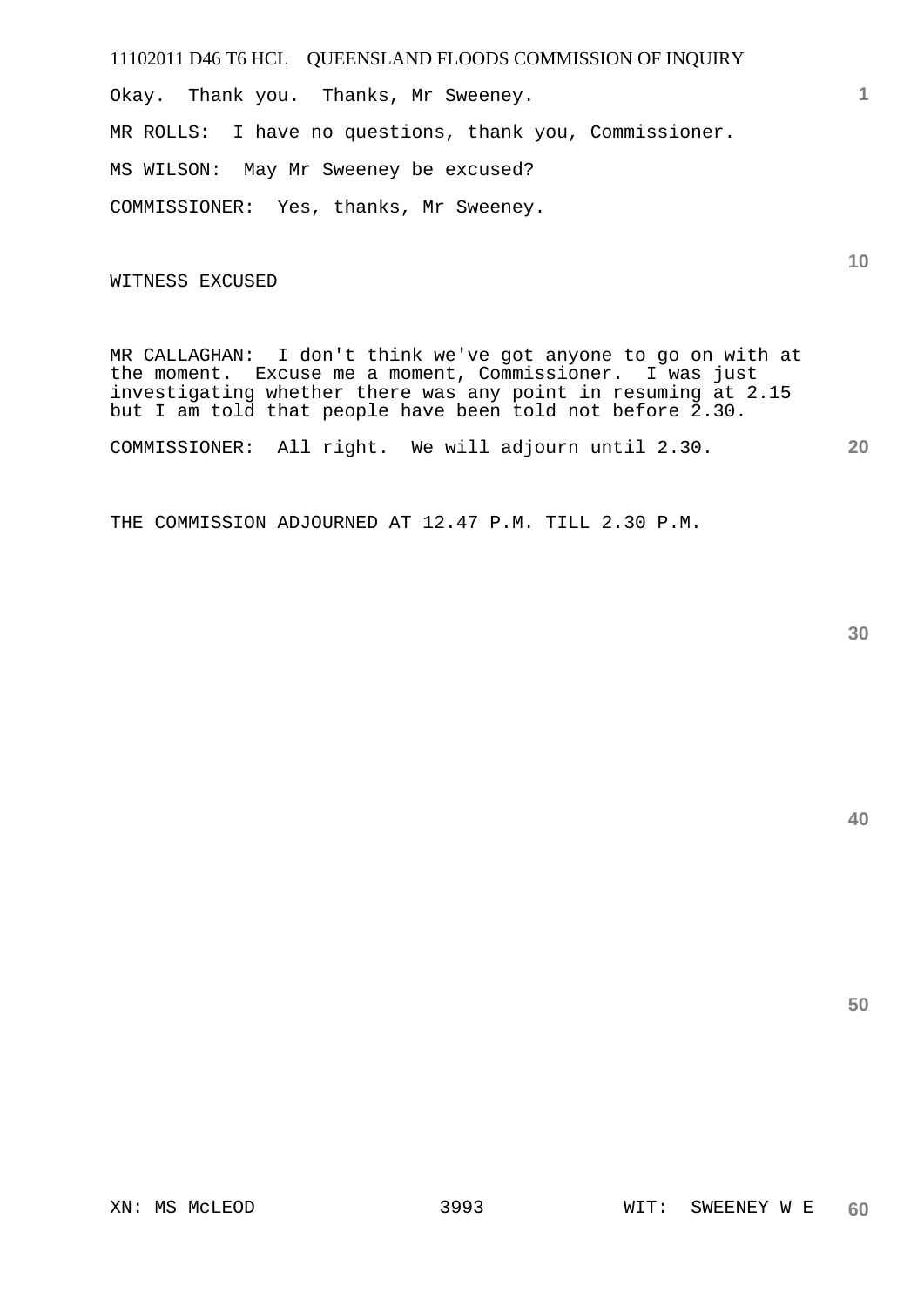THE COMMISSION RESUMED AT 2.28 P.M.

COMMISSIONER: Yes?

MR CALLAGHAN: I call Michael Cox.

MICHAEL STEWART COX, SWORN AND EXAMINED:

MR CALLAGHAN: Would you tell the Commission your full name, please?-- Michael Stewart Cox.

Mr Cox, you own and operate the Muddy Waters Cafe at the Maryborough Marina, is that correct?-- Yes.

You provided a statement to the Commission of Inquiry?-- I did.

I will show you a copy of that. That's the statement that you've signed and provided?-- Yes.

I tender that.

COMMISSIONER: Exhibit 795.

ADMITTED AND MARKED "EXHIBIT 795"

**40 50**  MR CALLAGHAN: Mr Cox, that statement's now part of the record of the Commission, and there are only a couple of things I wanted to get you to elaborate on in the statement itself. Can I take you to paragraph 26? You speak there about the fact that a number of things had been done to the building to prepare it for flood and you detail a couple of them. Is there anything else that has been done in order to prepare it for flooding, and how did these steps help in that regard?-- Well, as it says in the statement, we've raised the height of the power points to 1.5 metres, so we previously had power on the floor, which wasn't ideal. Everything is on wheels for easy access to remove now, everything. Dishwasher everything can be removed pretty quickly.

And you say in that same paragraph that you are in the process of introducing your own flood evacuation plan. Can you tell us about that?-- Oh, just so staff know, and everyone in the marina, we all work together. So we're better organised to lend a hand with each other to evacuate as quick as possible.

XN: MR CALLAGHAN 3994 WIT: COX M S

**20** 

**10**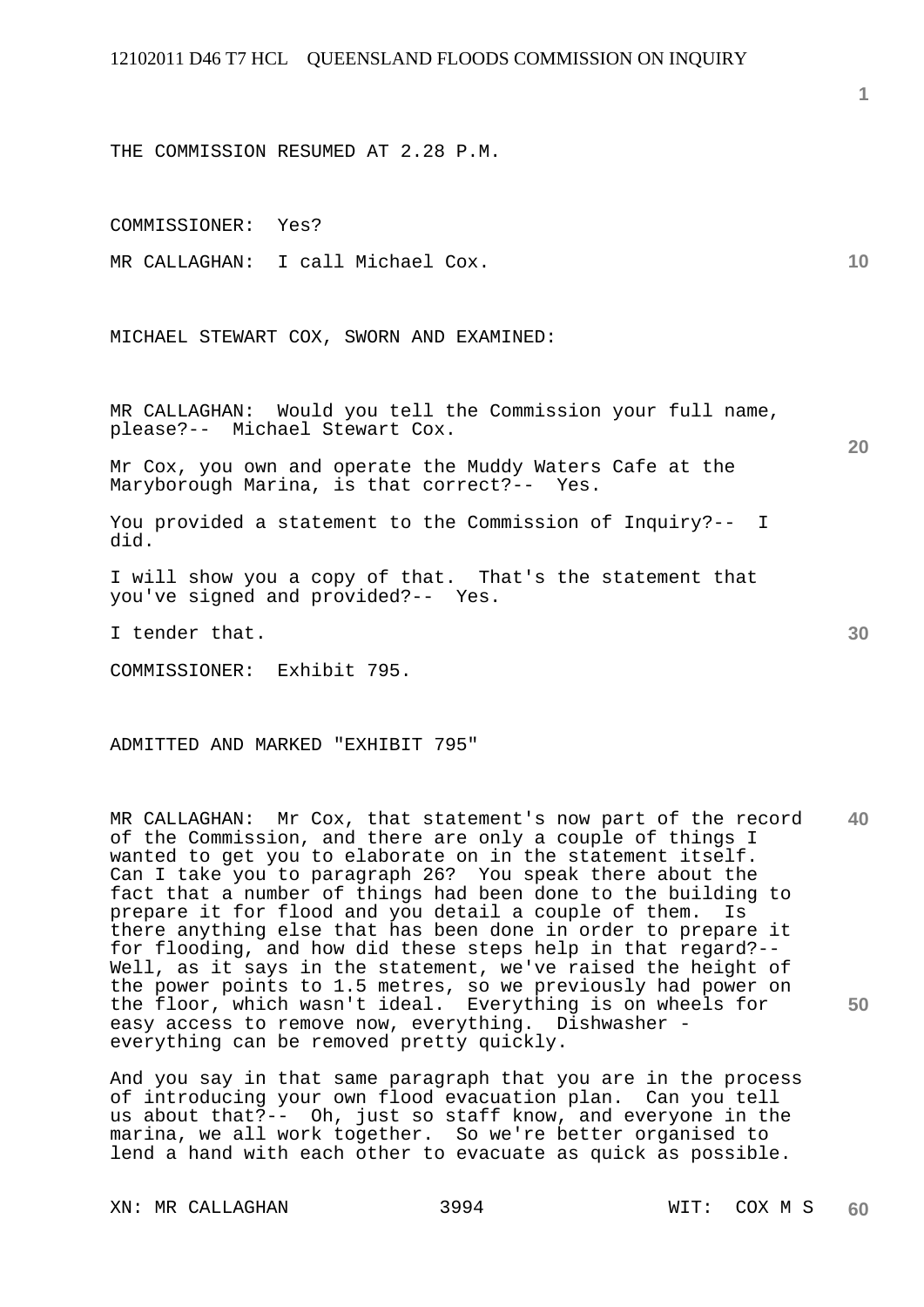All right. Now, we have your statement - and we've heard from Mr Brown this morning, who I think shares some of your concerns - although, of course, you have a slightly different perspective. I don't want to cut you short on anything but can I suggest that your concerns - your two principal concerns seem to relate to the question of warnings and lack thereof, would that be right?-- Yes.

And what would you have to say in that regard?-- Oh, just if - if local council could better prepare, you know, or give earlier warnings, I suppose. We had issues with the Bureau of Meteorology with getting regular updates. I know it is hard in that circumstance, but it just seemed like no-one knew the system and how the system saturates so quickly, and everyone sort of seemed to know what happened with the Gympie water when Gympie water came down, but with the local water no-one seemed to know how that would affect the rise in the river so quickly.

That was probably the second aspect, which I would suggest or the second major topic of concern would be information-----?-- Yeah. information-----?--

-----that you have an issue with the availability and accuracy of the information?-- Yes.

Would that be right?-- That's correct.

**30**  And was there anything else you wanted to elaborate on in that regard?-- Oh, not really, no.

COMMISSIONER: Can I just ask you about the evacuation plan? Is that just for your business or are you saying-----?-- We have our own evacuation plan but then will work with the other businesses, too, to try and get - if we're under control, then we can help others out.

**40**  Have you got somewhere to move your stuff to?-- Look, if it happens as quick as last time, then we'll just roll everything up the road. That's as quick as we can. Like, if it happens at night - if it happened about 8.30, 9 o'clock when it did last time, there is no-one you can ring. We tried ringing council, we tried ringing the police to get road closure so we could - I actually moved it up - three fridges up the road to The Port Residence, another restaurant up the road. He came out and helped out when he realised what was happening.

Thank you. I have no further questions.

COMMISSIONER: Ms McLeod?

MS McLEOD: One question, Mr Cox. My name is McLeod and I appear for the Commonwealth. You said you had some regular issues or had some issues with the Bureau, getting regular updates. Is that during the floods?-- Yes.

XN: MS McLEOD 3995 WIT: COX M S

**10**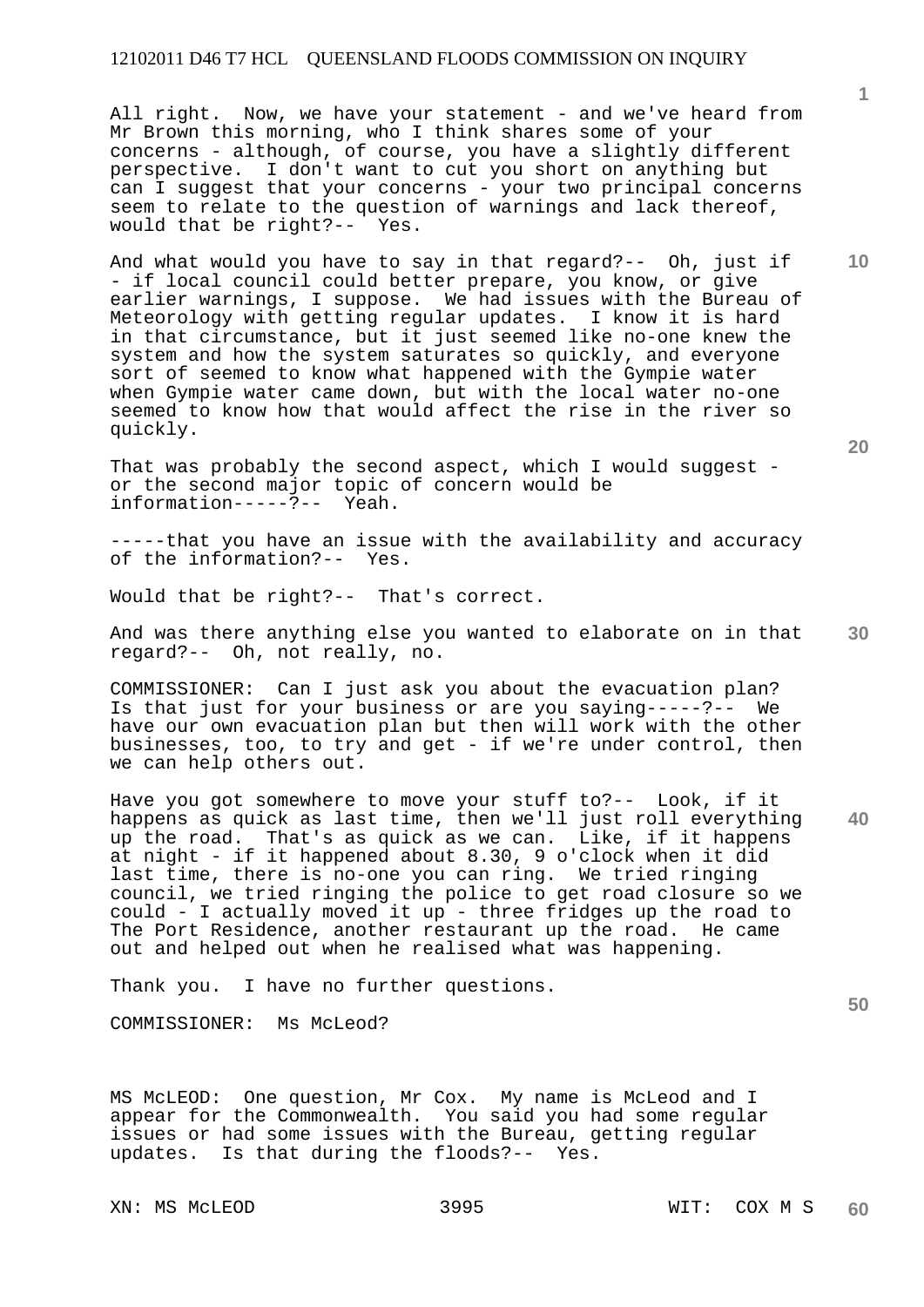In January?-- Yep.

Were you looking yourself for Bureau information or were other people, your friends, looking for information-----?-- No, we were looking. Everyone was looking and we were even looking together.

Right. Were you looking on the website?-- On the website, yes.

Were you listening to the broadcast?-- No, I wasn't listening to the broadcast, no.

Thank you.

COMMISSIONER: Mr Rolls?

MR ROLLS: No questions, thank you, Commissioner.

MR CALLAGHAN: Nothing further. May Mr Cox be excused?

COMMISSIONER: Yes. Thanks very much for your time, Mr Cox.

WITNESS EXCUSED

MS KEFFORD: Madam Commissioner, I call Michael Ellery.

**40** 

**50** 

**1**

**10** 

**20**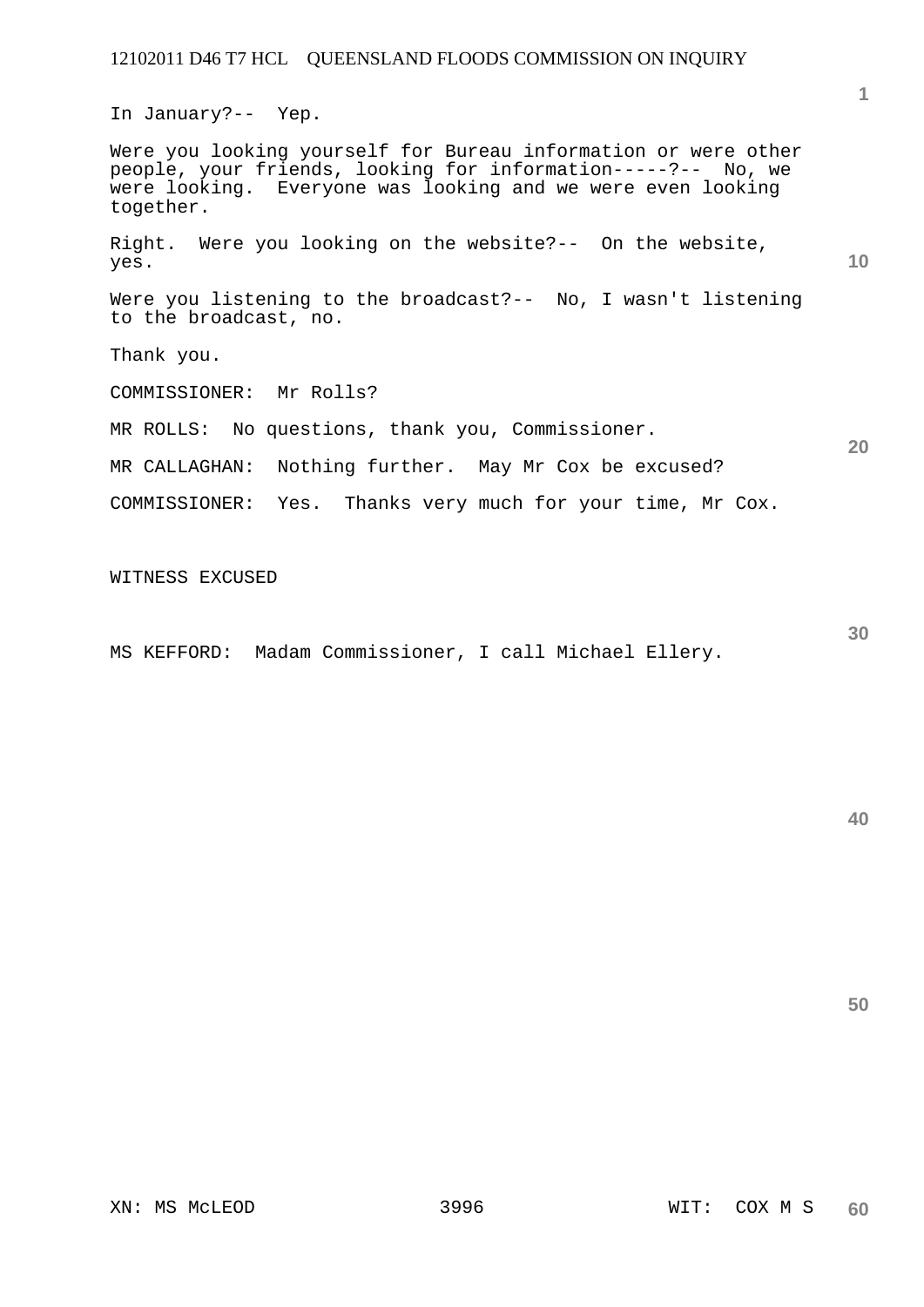MICHAEL THOMAS ELLERY, SWORN AND EXAMINED:

MS KEFFORD: Is your full name Michael Thomas Ellery?-- It is.

And you're the Executive Manager, Development Assessment for the Fraser Coast Regional Council?-- That is correct.

You have provided two statements to the Queensland Floods Commission of Inquiry in response to requirements from the Commission. Can I ask you to have a look at those statements, please? Is that a copy of your statements?-- Yes, they are, yeah.

I tender those documents.

COMMISSIONER: Exhibit 796.

ADMITTED AND MARKED "EXHIBIT 796"

MS KEFFORD: Now, the Fraser Coast Regional Council administers four planning schemes, does it?-- That's correct.

**30**  And they are the planning schemes the Maryborough, Hervey Bay, Tiaro and Woocoo?-- The Tiaro scheme method applies to the Fraser Coast Regional area, that's correct.

Why do you say that?-- Sorry, at amalgamation, division 3 of the former Tiaro Shire was actually included in the Gympie Regional Council, and the planning scheme for Tiaro was still in force for that area at the time of amalgamation. So the Tiaro scheme that we administer is only that portion that applies to the area that was amalgamated with the Fraser Coast.

And the balance gets administered by the Gympie Regional Council?-- Correct.

None of those planning schemes record that they adequately reflect the State Planning Policy 1/03?-- That's correct.

With respect to flood?-- That's correct.

**50**  In your statement you tell us that the defined flood event for those schemes - you tell us about the defined flood events for those schemes. Is it fair to say that each scheme includes criteria which reference either the Q100 or the highest reported flood?-- That would be correct.

And those flood levels, Q100 or the highest recorded flood, are they used to set minimum floor levels and the like?-- Generally that's correct, yes.

**10** 

**1**

**20**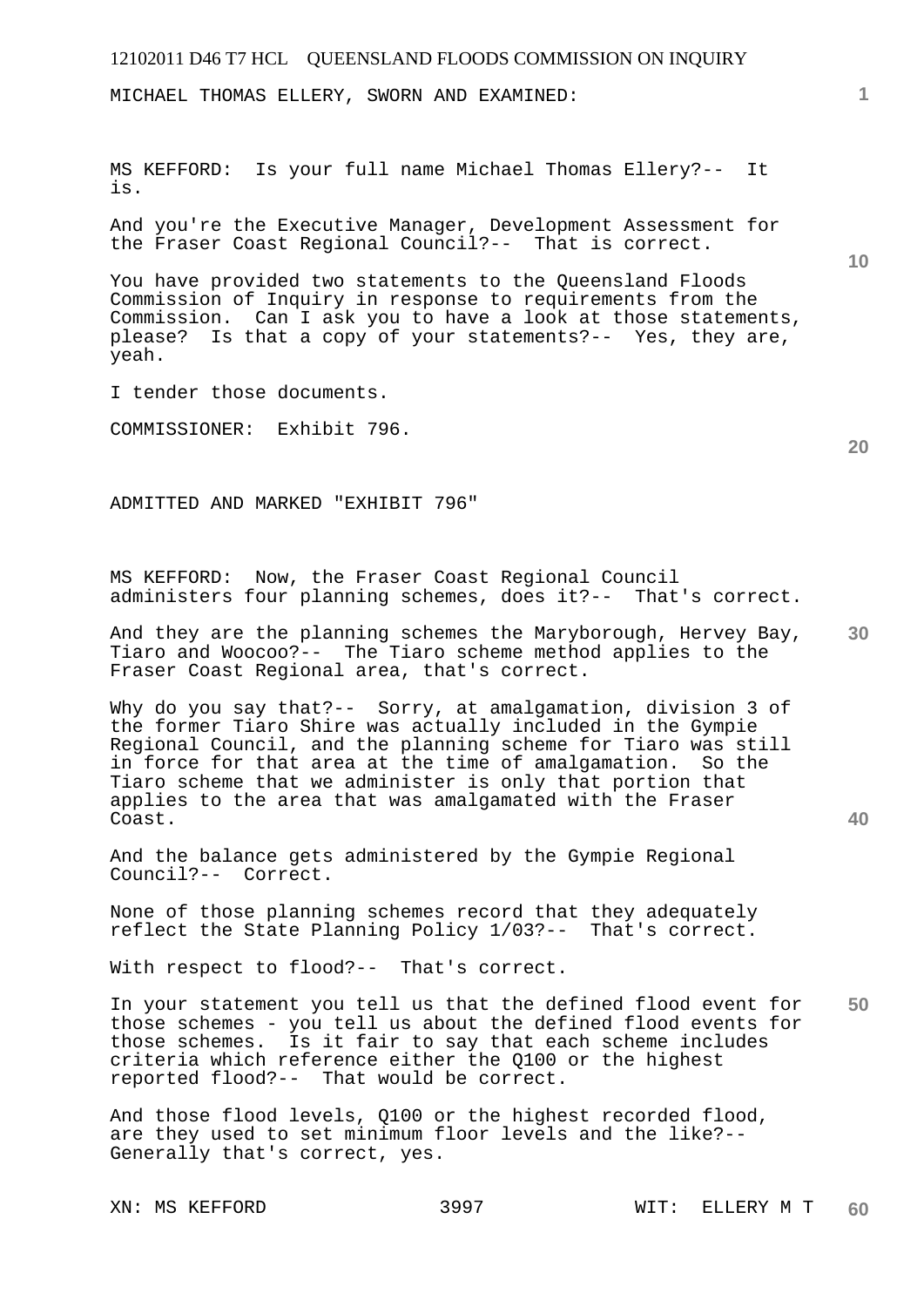And none of the schemes, other than Maryborough City Plan, contain mapping which records the sites which are subject to flooding?-- That's correct.

And none of them have details - none of the schemes have details of flood coverage or levels?-- That's correct.

How, then, do applicants for development ascertain whether flooding is an issue for their property?-- Generally, council provides a service for flood search and certainly property owners, potential developers and the like, can make an inquiry with our Infrastructure Environment department, and I understand that generally flood levels are provided where they're known.

Given that obviously some information does exist, to what extent does the council have information about flooding?-- Oh, I am not sure I can actually answer that question. That information is held by our Infrastructure Environment directorate, of which I am not a member of. But to the extent that it is - where it is held is with our Infrastructure Environment directorate, and there are specific officers whose role is to manage council's drainage assets and consider flooding matters, and I think that information sits with them.

When you receive a development application, if the developer or the applicant has not made inquiries of the council to obtain the flood search, do you make inquiries within council as to whether the property the subject of the application is subject to flooding?-- If it is apparent that the development is potentially affected by flooding or stormwater issues, then, yes, we would do a referral of that application to that section of council and they would provide comments back to us for consideration in that development application.

I think you said if it is evident it is subject to flooding. How do you make a determination of whether it needs referral?-- If we know that it is in a floodplain, if it is obviously seeking to develop right next to a watercourse, if we know it is in a low-lying area that's had historic problems with drainage issues, then I think it is that local knowledge and our past experience that will lead us to question those matters.

When you say local knowledge, is there a source of documentary information within the council or is it the local knowledge of each individual planning officer who is looking at the applications as they come in?-- It would generally be the knowledge of the assessment team as a whole. All new applications reviewed by the senior officer of my department, including the senior development engineer, and so there is quite a few people that are brought to bear to consider the application when it is first lodged.

You mentioned - you agreed earlier that there are criteria within the schemes which reference either the Q100 or the highest recorded flood. In terms of the Q100 and meeting

**10** 

**30** 

**20** 

**40**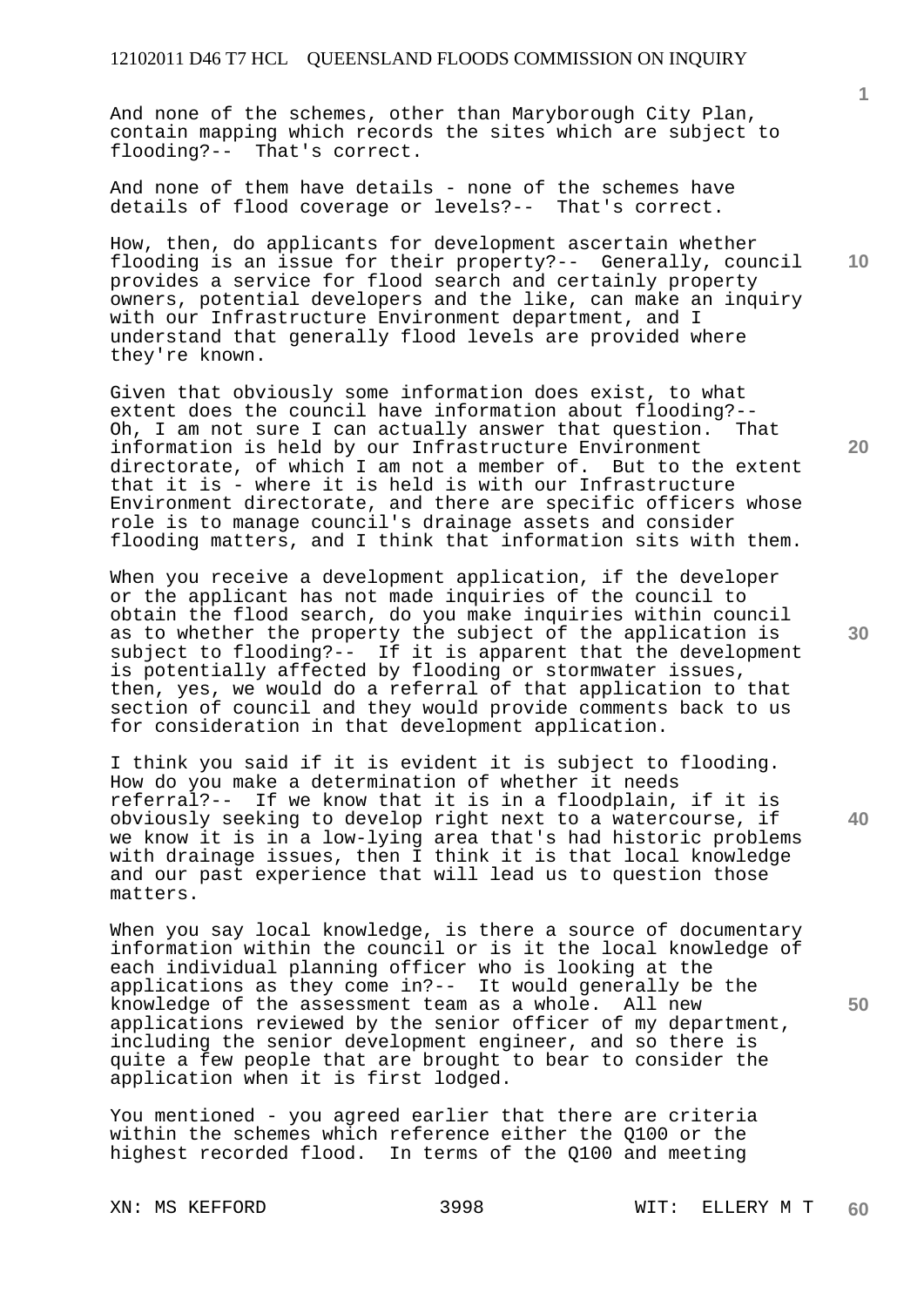criteria within the scheme, is there information or modelling within the council that determines where the Q100 is for each of the schemes?-- Not for each of the schemes, no, there would not be. There is certainly flood modelling available in the Hervey Bay area and - which is where most development activity occurs, and that's reliable and readily available to us for consideration. In some areas, certainly in more remote rural areas of the council, we wouldn't have any flood modelling available at this present time.

What about information on the highest recorded flood; is that type of information available for all scheme areas?-couldn't say. Not to my - not to my knowledge. Certainly there is information available about the flood levels in Maryborough but if you are asking about the highest flood level for all areas of the council, I don't know whether we hold that information or not.

Given that there are criteria in the schemes that set minimum habitable floors by reference to those - to that data, the Q100, or the highest recorded flood, how, in a practical sense, does the council assess a development application without having the information on Q100 or the highest recorded flood level?-- Look, I think in the event that we don't have flood information we would make a request to the applicant to provide that information.

And is that common, in your experience?-- We don't receive many applications in areas where we don't have flood information, so it is not that common, no. But it certainly has happened in my time as executive manager.

If council does receive flood studies from an applicant, does council have in place a process for assessing the accuracy or adequacy of those flood studies?-- Again, we'd refer those to our Infrastructure and Environment directorate and the engineering officers there would certainly do a first review. If that review indicated potential major problems with the data to be provided, we would certainly look to outsource that to appropriately qualified consultants for further advice about that study.

Do the internal officers who you refer it to have qualifications of their own, hydraulic engineering, or are they general engineers?-- I couldn't answer that question.

If I could just ask you a few questions about the management of hazardous materials? At paragraph 31 of your first statement you tell us that in the four schemes that council administers there is no specific provisions in relation to the storage of chemicals and land below the applicable flood line. And you say that the assessment of that issue was undertaken against the State Planning Policy 1 of 2003. How, in practice, do you undertake that assessment?-- Look, I would struggle to think of a specific example that we would have had in recent times but in saying that, obviously in the State Planning Policy, in the guideline there was a performance criteria about the storage of bulk hazardous chemicals, and

**10** 

**1**

**20** 

**30** 

**40**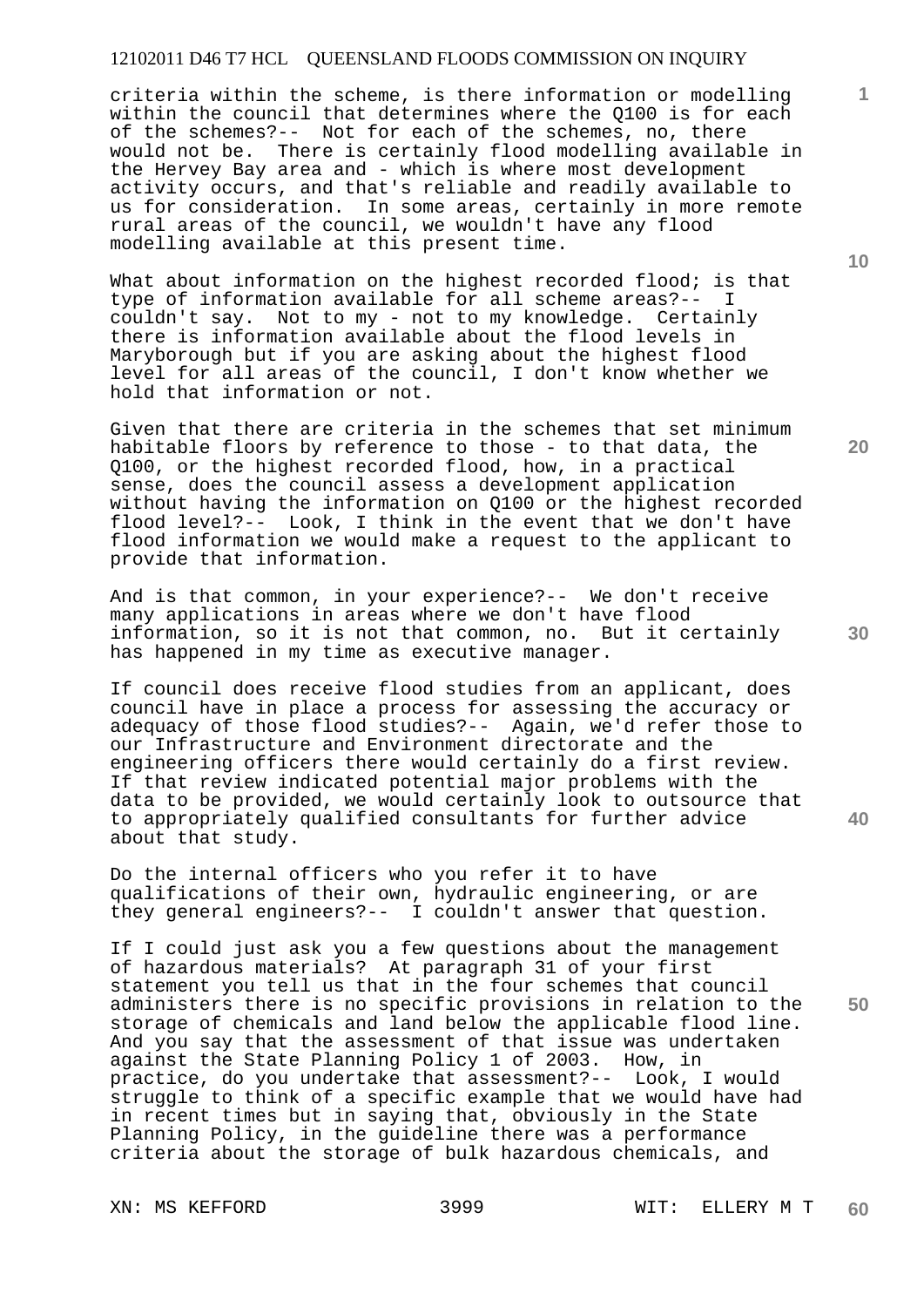we'd certainly assess it against that provision. But in saying that, I think it is probably likely that areas that are appropriately zoned for those types of activities are not located in areas subject to known flood hazards.

At paragraphs 32 and 33 of your first statement, to give us an example on the type of condition that you normally would apply to any application involving the potential for storage of hazardous materials, that condition requires approval in writing by the assessment manager before hazardous materials are manufactured or stored in bulk on the site. What does the assessment manager take into account before giving that written approval?-- I think they would take into account the likely environmental impacts and the ramifications that would occur as a result of those chemicals being exposed to floodwaters.

Do you know what type of information the assessment manager requires applicants to provide before the written approval is given?-- We have never received such a request, so-----

Are you aware of an occasion where the condition has been imposed?-- I can probably think of one or two occasions, and I think in that instance a condition was imposed more as a safeguard in the event that the applicant hadn't applied for an activity that directly involved the storage of bulk chemicals, but, you know, had applied for an activity that might, by inference, include storage of such materials. For example, you know, a truck depot or something like that. The applicant at the time hadn't made application for, you know, environmental authority to store - to have fuel storage - bulk fuel storage on the site but there is a possibility that they may do it without our knowledge. It is probably a safeguard measure to bring it to their attention that they can't just bring those things on site, that they would need to tell us first, and then we could assess that and determine whether it is appropriate or whether it in fact might trigger further assessable development.

Can I ask you just in terms of the need to administer four planning schemes, are there any particular difficulties that you have encountered because of the need to administer four planning schemes with varying developing constraints for flood prone land?-- I am not sure it is a difficulty. I mean, certainly there are inconsistencies, and the role of council is to obviously explain to potential developers and their residents the differences between those four schemes, explain why there are those differences. So far as that's a difficulty, then I would say that is one, but other than that I think we're clear on what the differences are and we just administer those in our normal practice.

Obviously council will, at some stage, adopt a new planning scheme that covers all of the areas now within its jurisdiction, and the Sustainable Planning Act provides for a template to be used based on the Queensland Planning Provisions, and that the Queensland Planning Provisions give the opportunity for inclusion of overlays. Do you know

**10** 

**1**

**20** 

**30** 

**40**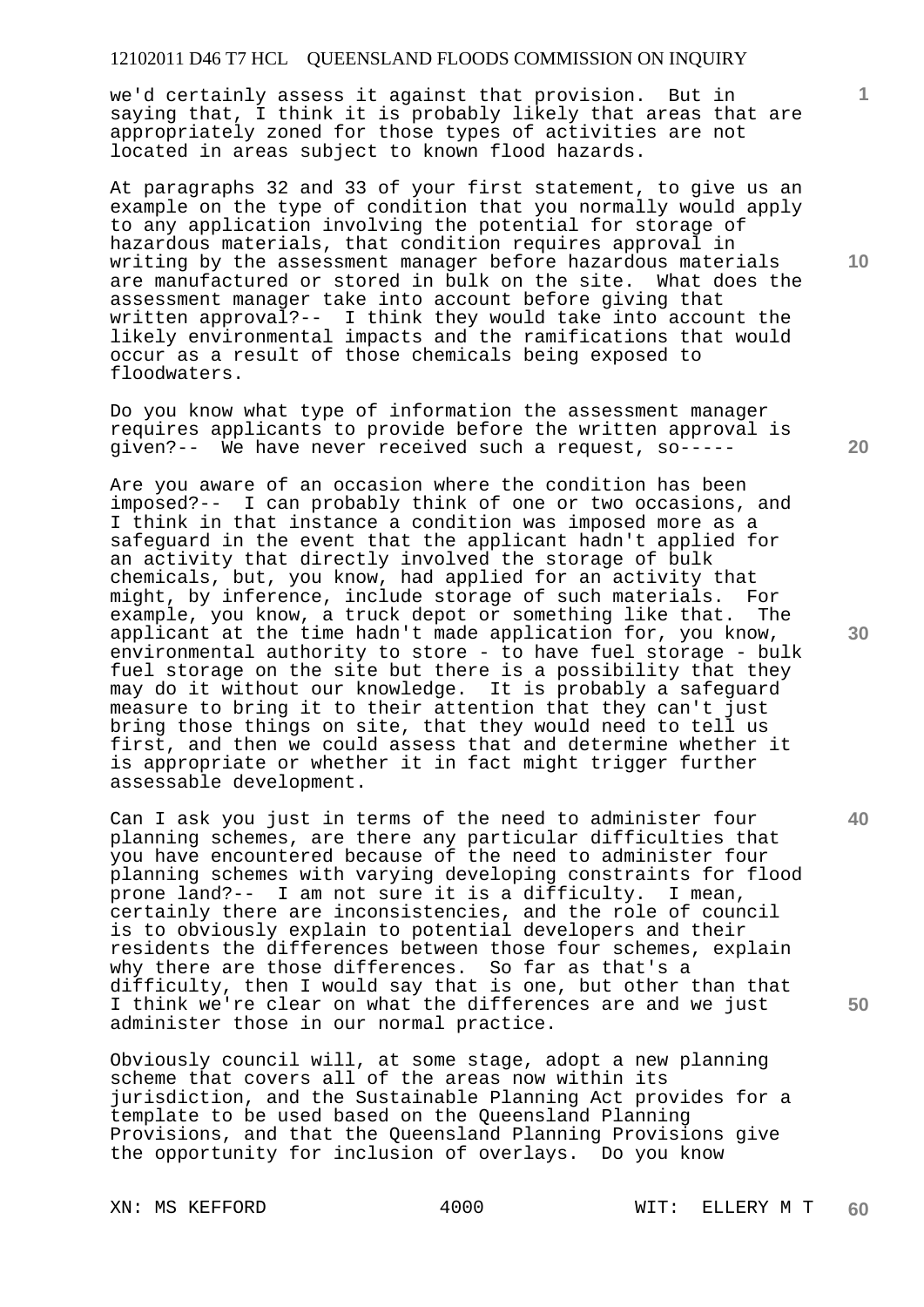whether council intends to include an overlay with respect to flooding in its new scheme?-- It is my understanding that they do intend to include such an overlay.

What actions have been taken to progress the mapping of such an overlay?-- The drafting of the planning scheme is only in its very preliminary stages. A consultant has been appointed to assist council in drafting that and that was only - I don't recall the exact date as I am not the project manager for that particular project but I think it is within the last couple of months. The - as part of the sustainable growth strategy which is another body of forward planning work that council has undertaken as a precursor to the planning scheme - there was work done in terms of obtaining additional flood mapping, and I believe that that flood mapping will help inform the new overlay.

In your second statement at pages 1 and 2 you tell us about a drainage problem area, local law which was previously applied by council but which you also tell us was repealed some time ago, and in paragraph 9 of your statement you mention that despite its repeal, Hervey Bay City Council retained a notation on its rating system about drainage problem areas. Has that notation still been retained now that Hervey Bay City Council is part of Fraser Coast Regional Council?-- I am advised that it has been retained.

Do you know what form the notation takes?-- No, I don't.

Do you know what, if any, explanation is given about the relevance of the notation?-- No, I am sorry, I don't have any direct knowledge of that.

**10** 

**1**

**20**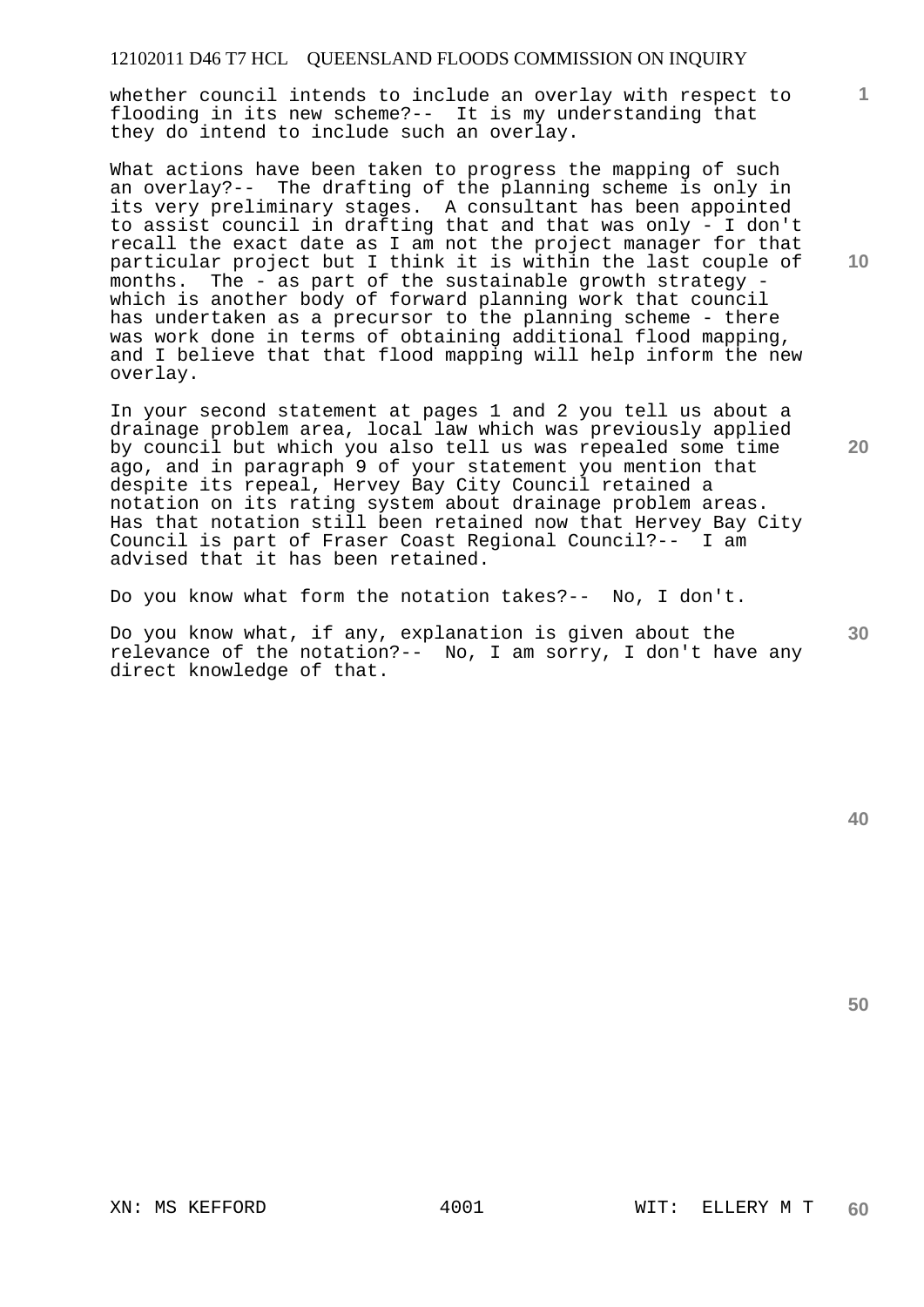Do you know who might be able to assist us with that type of information?-- I believe the mechanism and, again, I refer to Mr Sweeney's statements which I've obviously read. That that information is provided on property and rating searches and I don't have any direct knowledge of who is responsible for issuing those, but they would certainly fall - that section falls within our organisational services directorate and Alexis Evans is the - the acting director of that directory.

Finally, if I could just ask you a few questions about a statement given to us by Ms Wilson. Ms Wilson raises the concern about impact of fences constructed along drainage easements. Could I ask you ask you to be shown a copy of attachment B which is a letter from the council. I'll just give you a moment to read - particularly the first page of that and under the paragraph of number one where it says, "There's been recent development to the rear of the property", the paragraph under that. Just a general question: first, is it common for there to be conditions on developments that require the dedication of a drainage easement to the council?-- Yes, that would be quite common.

And the situation which seems to be explained in this letter where fences are able to be constructed within drainage easements and they're considered to be non - not permanent construction and may remain even though they impede the flow of water, do you know whether that's common in terms of the drafting of the easement that the council ordinarily relies on?-- No, I don't believe that would be common. I think the normal practice would be and certainly the easements that I've been responsible for endorsing would include provision that would allow you to erect fences, but there would also be there's clear provisions that you can not impede the flow of water through the area of the easement.

Have you had any cause to look at this particular easement yourself?-- In response to Ms Wilson's statement I did take the opportunity to review the easement that is in place at the rear of the lots that she's talking about, yes.

And do you agree with the position as set out in the letter that there's an ability for fences to be constructed in the easement that impede the flow of water?-- I don't think that's a correct interpretation of what the easement is saying, no.

Have you spoken to anyone and council about this construction on your view?-- I only read that easement this morning in preparation for appearing here today so I haven't had the opportunity to do so.

Do you intend to?-- I do.

I have no further questions.

MS McLEOD: No questions, thank you.

**10** 

**1**

**30** 

**50**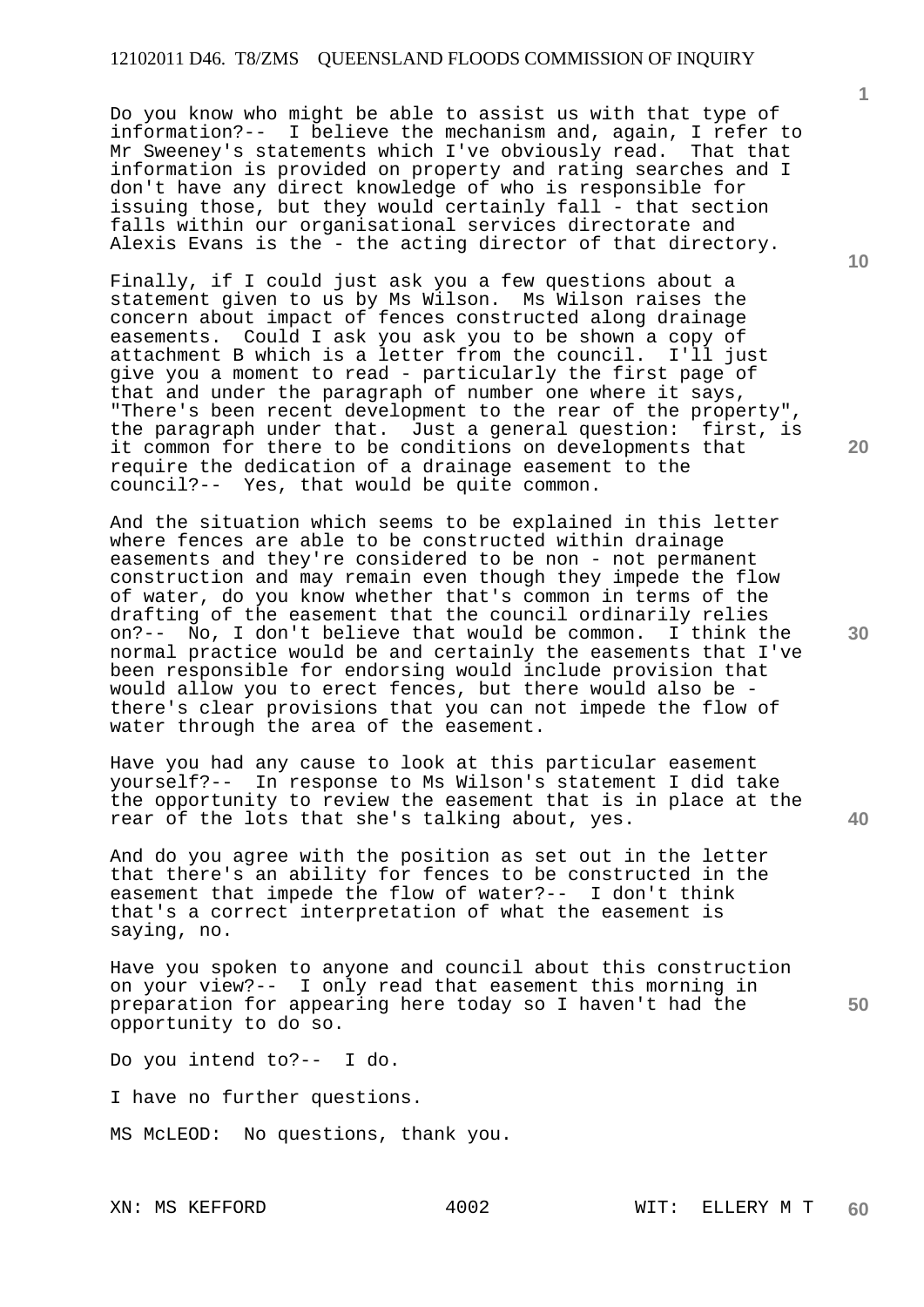MR ROLLS: No questions, thank you, Commissioner. MS KEFFORD: Might this witness be excused. COMMISSIONER: Thanks Mr Evans. You're excused.

WITNESS EXCUSED

**10** 

**20** 

**1**

MS WILSON: Thank you, Madam Commissioner. I call the final witness for today, Ms Lisa Desmond.

**30** 

**40**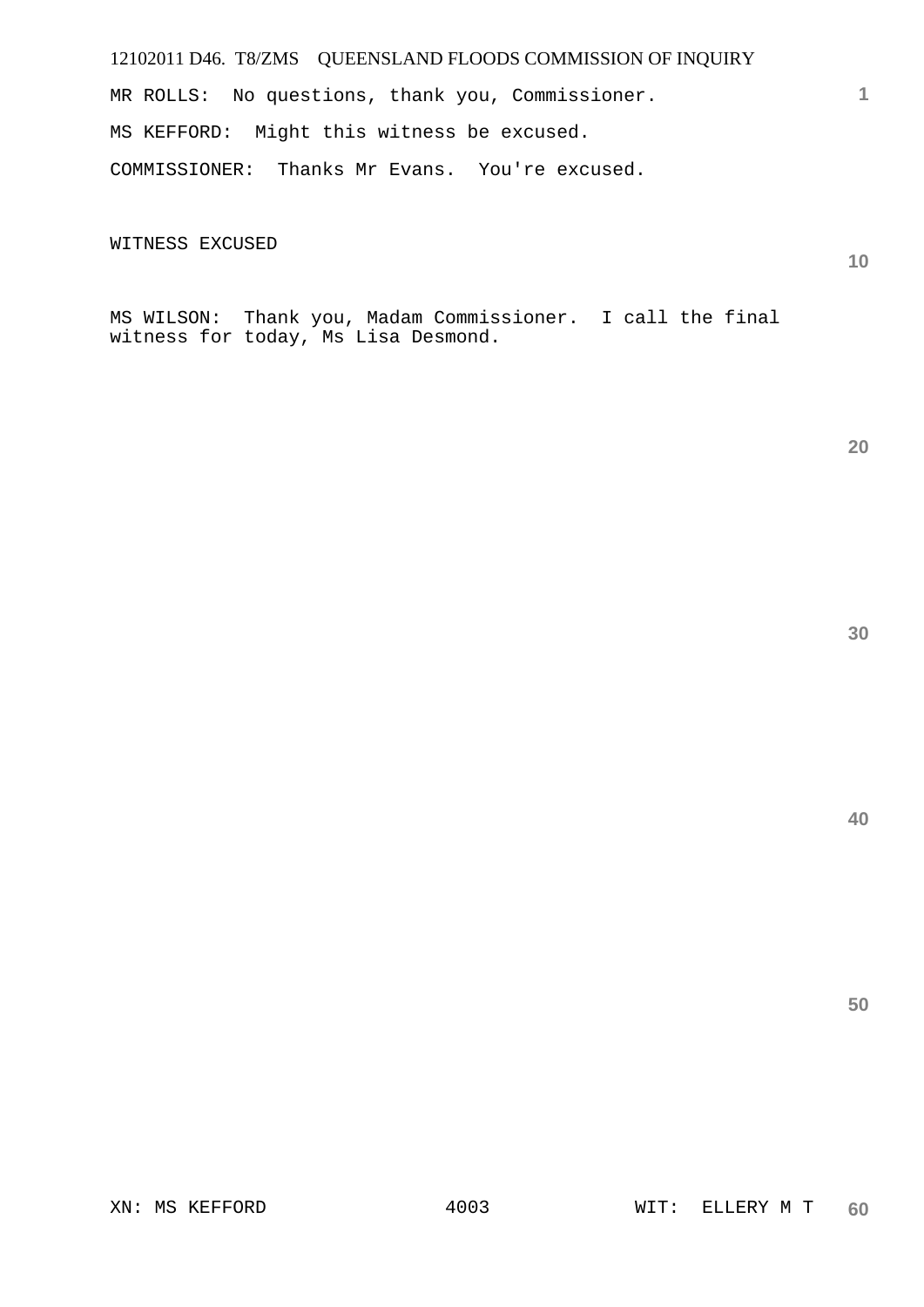LISA MARGARET DESMOND, ON AFFIRMATION, EXAMINED:

MS WILSON: Is your full name Lisa Margaret Desmond?-- That's correct.

And you're the Chief Executive Officer of the Fraser Coast Regional Council?-- That's correct.

And you prepared and signed two statements and provided those to the Queensland Floods Commission of Inquiry?-- That's correct.

And one of those statements is shorter than the others. One has got eight paragraphs and the other has got 24 paragraphs. Have you got those?-- I've got a copy of those.

**20**  I'm going to show you those documents and there's exhibits attached to your statement. Are those your two statements?-- Yes, they are.

With attachments?-- Yes.

Madam Commissioner, I'll tender them separately.

COMMISSIONER: All right. So the shorter one first, Exhibit 797 and the longer one is 798.

ADMITTED AND MARKED "EXHIBIT 797 & 798"

**40**  MS WILSON: If I could take you to your longer statement. The Fraser Coast Regional Council has commissioned an external consultancy to prepare a draft on study as part of the council's sustainable growth strategy?-- That's correct.

You can see that in paragraph 5 and paragraph 6. Can you tell us about the council's sustainable growth strategy?-- Council commissioned to discuss sustainable growth separately which was probably just after amalgamation and it basically - I don't have the planning terminology for it, but it certainly had done a lot of - a number of studies. One obviously the flood study, you know, economic studies and that to sort of set a framework and a vision for the development of the Fraser Coast Region and would then be used to inform the planning scheme.

COMMISSIONER: Could I get you to slow down a bit?-- Sorry.

Because every word is actually physically taken down?-- My apologies.

So if you could speak a bit more slowly.

**1**

**10**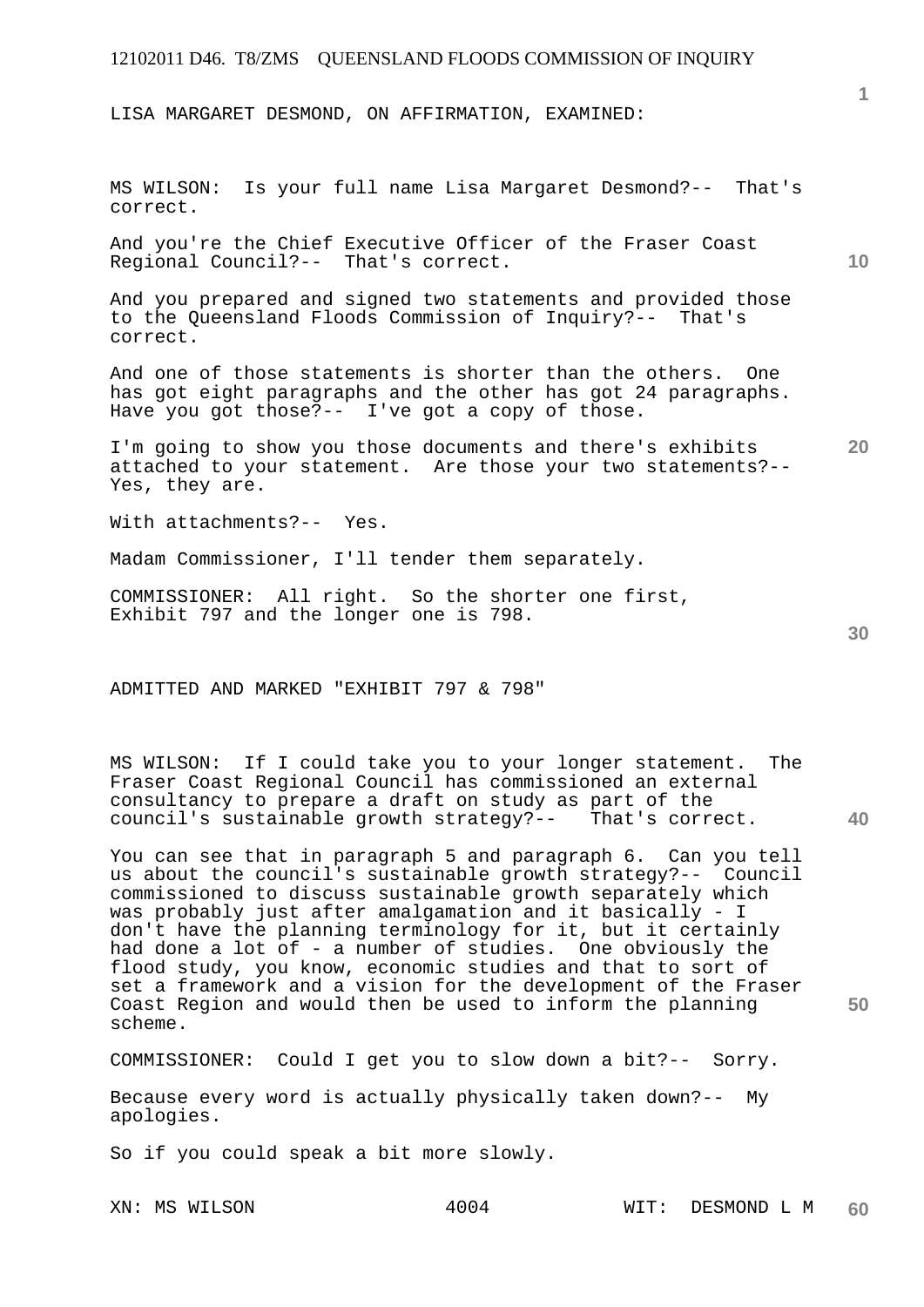MS WILSON: And how does a flood study fit in to the council's sustainable growth strategy?-- It was just one of the many studies that was undertaken as part of that project. All of those studies would now be passed along to the - to our project team in delivering and formulating the new planning scheme for the Fraser Coast.

You referred to economic studies. What do you mean by that?-- In terms of employment, housing studies, community studies, all those type of things that would inform our planning scheme were done as part of that sustainable growth strategy.

At the time of signing your statement on the 31st of August 2011, this study had yet been tabled at the planning and development committee. It was proposed - the timing - that at the time of signing your statement to be done on the 14th of September. Can you tell us whether it now has been tabled?-- The study has been tabled and adopted by council as sustainable growth strategy. I don't have the exact date, though.

And how is the council proposing to use this study?-- Well, I think as Mr Ellery spoke that flood study will then inform the planning scheme and assist them in developing flood overlay maps for the new planning scheme.

No changes have been made to council's flood planning processes since the flooding occurred earlier this year?-- That's correct.

Will this flood study now accelerate any changes to any land planning processes?-- My understanding is the study won't amend any of the existing planning schemes because obviously that takes a large process. We're in the middle of doing now - or the commencement part of doing a new planning scheme so our focus is to deliver a draft planning scheme by April next year. So that's where the focus is.

And is it proposed that the draft planning scheme to be delivered in April next year will comply with the State Planning Policy 1/03, is it not?-- It's probably not within my - but I'm assuming any of our planning schemes will comply with any State regulated provisions.

Are you aware whether these - the planning schemes that you presently use comply with the State Planning Policy 1/03?-- Not - I'm not - I can't answer that question.

If I can show you this document, please, which is the Fraser Coast Regional Council flood disaster debrief dated the 24th of January 2011. And if I can take you to page 5 of that document and Kim Roberts report is set out there. Can you see that?-- Yes.

"Provision of information due to timing of event is COT", what's that?-- I don't have the exact acronym, but it's an internal working group of council that were established to

**10** 

**1**

**20** 

**30** 

**40**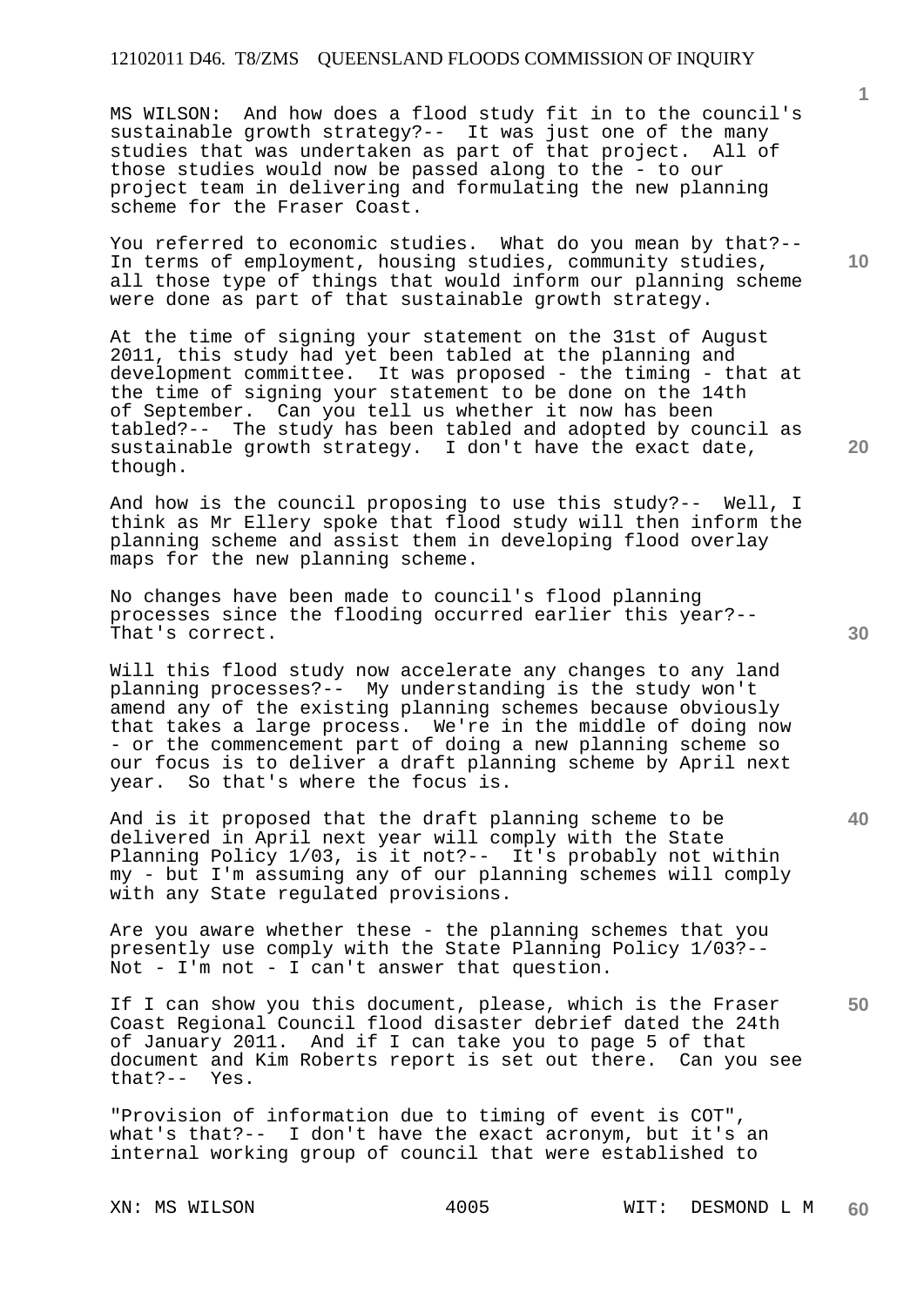assist with, you know, flooding in a disaster management.

So if this internal group had been set up earlier briefings could have been established to ensure provision of information to business owners. Do you have any knowledge of how that could have assisted provision of information to business owners?-- I'm not privy to Kim's comments in relation to that. Like I said, I wasn't heavily involved in the disaster event at the time, but I can only assume that Kim's talking about had we had enough, you know, prewarning and those types of systems in place we may have been able to provide additional information to business owners that they were requesting earlier.

The second dot point refers to, "Marina businesses requesting increased level of assistance to evacuate, suggested earlier road closures to provide time and space to evacuate.", and then we see two further dot points, one of which is "LD"?-- Mmm-hmm.

That's you?-- Yes.

"Queried the existence of a subevacuation plan for the marina." Do you recall being a part of these discussions?-- I was at the debrief, that's correct.

And you were at the debrief and do you recall being a part of these discussions?-- Yes, at the debrief.

So you recall the topic of marina businesses requesting increased level of information being discussed?-- I believe that Kim Roberts part of the recovery was the recovery stage of the flooding events and I understand that he went down and spoke to all of the affected business owners because he was part of the economic business recovery team and I understand that that was some of the feedback that he had received from those businesses and, hence, the dialogue there about the feedback and had there been earlier road closures and my comments was did there exist a subevacuation plan for that marina businesses, if they were the ones that would be the most - the earliest businesses to be flooded.

And can you advise whether any more work has been done on these issues?-- I don't - I believe that there is no subevacuation plan that's been finalised to the marina as discussed this morning by one of the previous people, but certainly council's got a whole raft of initiatives that it's working through to improve our response times as an outcome of the recent flooding.

And when would you expect for those responses to be completed?-- We've got a program in place certainly to have a lot of things in place by October and November and certainly before the new - the new wet season comes.

And when you're talking about October and November you're talking this year?-- That's correct.

**10** 

**1**

**30** 

**20** 

**40**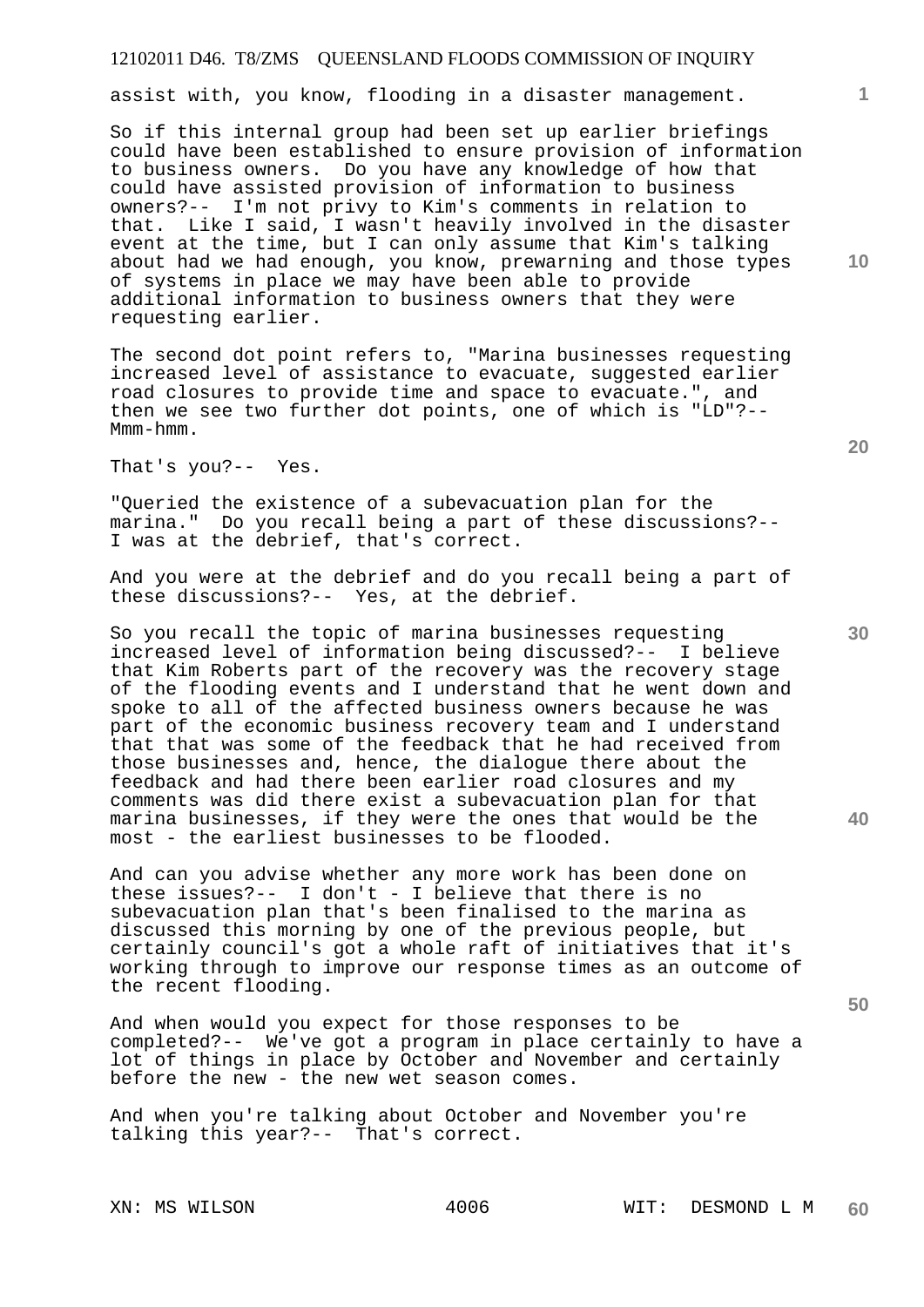12102011 D46. T8/ZMS QUEENSLAND FLOODS COMMISSION OF INQUIRY Thank you, Ms Desmond. I have no further questions. MS McLEOD: No questions. MR ROLLS: No questions, thank you, Commissioner. MS WILSON: Madam Commissioner, I have no further questions but I will tender that document I showed Ms Desmond. COMMISSIONER: Exhibit 799.

ADMITTED AND MARKED "EXHIBIT 799"

COMMISSIONER: Thank you, Ms Desmond.

WITNESS EXCUSED

COMMISSIONER: Do we know any more about the starting time for tomorrow if we've been able to contact-----

**30**  MS WILSON: Yes. I understand we have and we will be starting at 9.30 tomorrow. Madam Commissioner, before we adjourn today can I tender two statements that I indicated in my opening?

COMMISSIONER: Yes.

MS WILSON: The statement of Stephen Michael Wardrope, the district disaster co-ordinator for Maryborough Police District.

COMMISSIONER: Exhibit 800.

ADMITTED AND MARKED "EXHIBIT 800"

MR WILSON: The statement of councillor Nick Kruger, the mayor of Fraser Coast Regional Council.

COMMISSIONER: Exhibit 801.

ADMITTED AND MARKED "EXHIBIT 801"

COMMISSIONER: We will adjourn to Gympie at 9.30 tomorrow.

**1**

**10** 

**40**